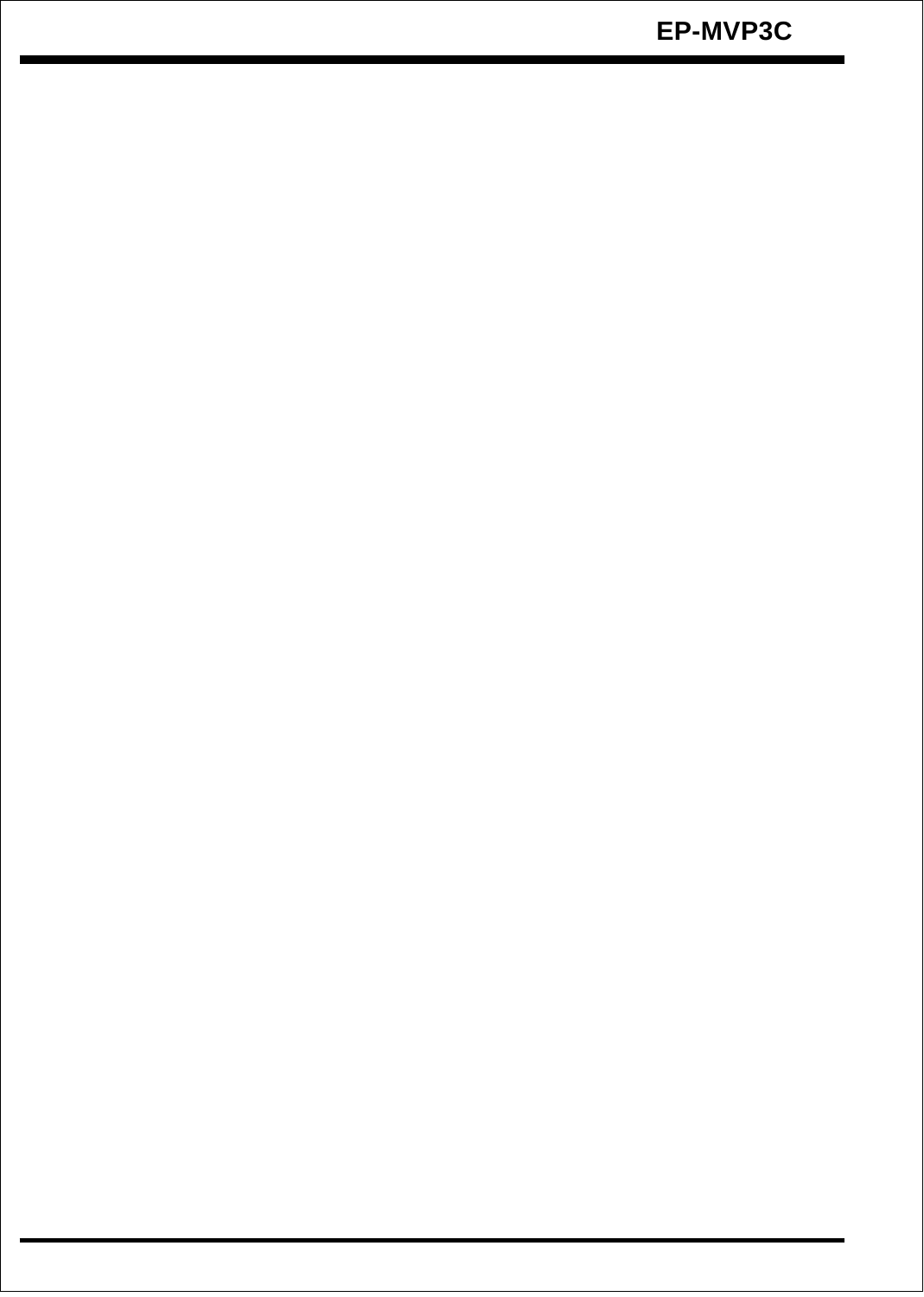## **User Notice**

No part of this product, including the product and software may be reproduced, transmitted, transcribed, stored in a retrieval system, or translated into any language in any form without the express written permission of EPoX Computer Company (hereinafter referred to as EPoX) except for documentation kept by the purchaser for backup purposes.

We provide this manual "as is" without warranty of any kind, either expressed or implied, including but not limited to the implied warranties or conditions of merchantability or fitness for a particular purpose. In no event shall EPoX be liable for any loss of profits, loss of business, loss of use or data, interruption of business or for indirect, special incidental, or consequential damages of any kind, even if EPoX has been advised of the possibility of such damages arising from any defect or error in the manual or product. EPoX may revise this manual from time to time without notice. For updated BIOS, drivers, or product release information you may visit our websites at http://www.epox.com or http://www.epox.com.tw.

Products mentioned in this manual are mentioned for identification purposes only. Product names appearing in this manual may or may not be registered trademarks or copyrights of their respective companies. **The product name and revision number are both printed on the mainboard itself.**

# **Handling Procedures**

Static electricity can severely damage your equipment. Handle the EP-MVP3C and any other device in your system with extreme care and avoid unnecessary contact with system components on the mainboard. Always work on an antistatic surface to avoid possible damage to the mainboard from static discharge. Always have the power supply unplugged and powered off when inserting and removing devices within the computer chassis. EPoX assumes no responsibility for any damage to the EP-MVP3C mainboard that results from failure to follow instruction or failure to observe safety precautions.



**CAUTION**



**The EP-MVP3C mainboard is subject to damage by static electricity. Always observe the handling procedures.**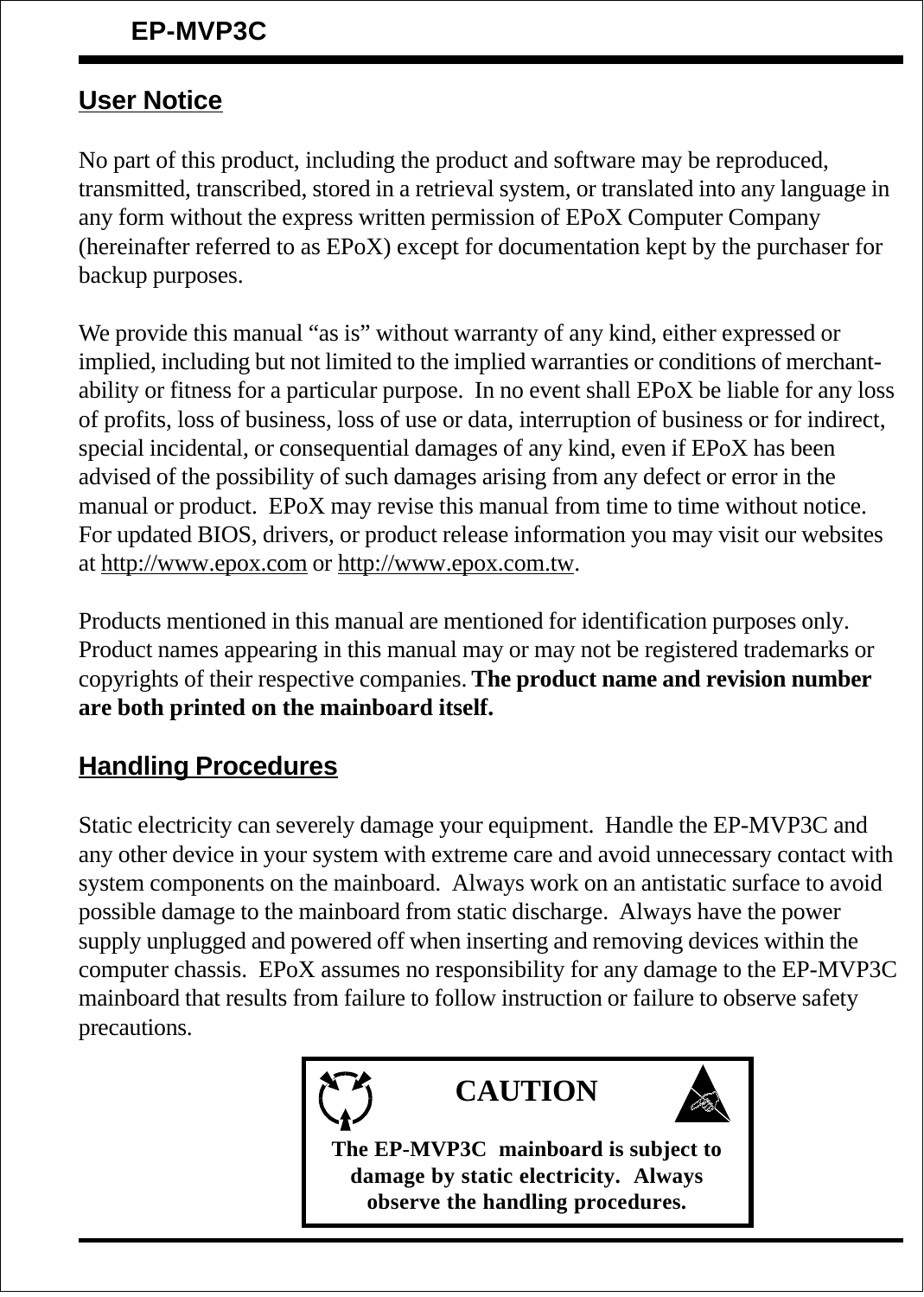#### **Technical Support Services**

If you need additional information, help during installation or normal use of this product, please contact your retailer. Your retailer will have the most current information about your configuration. If your retailer cannot help, you may visit our online technical support website and/or contact our support technicians at the locations listed below.

Record your serial number before installing your EP-MVP3C mainboard. (The serial number is located near the ISA slots at the edge of the board.)

EP-MVP3C serial number:

#### **Contacting Technical Support**

EPoX technical support is working hard to answer all of your questions online. From our website you can find answers to many common questions, drivers, BIOS updates, tech notes, and important technical bulletins. If you are still unable to locate the solution you are seeking, you always have the option to contact our support technicians directly.

#### **North American website (English language)**

http://www.epox.com sales@epox.com support@epox.com

#### **European website (Multi-language)**

http://www.epox.nl sales@epox.nl support@epox.nl

#### **Taiwan website (Chinese language)**

http://www.epox.com.tw sales@epox.com.tw support@epox.com.tw

*Thank you for using EPoX mainboards!*

*Copyright 1999 EPoX Computer Company. All rights reserved.*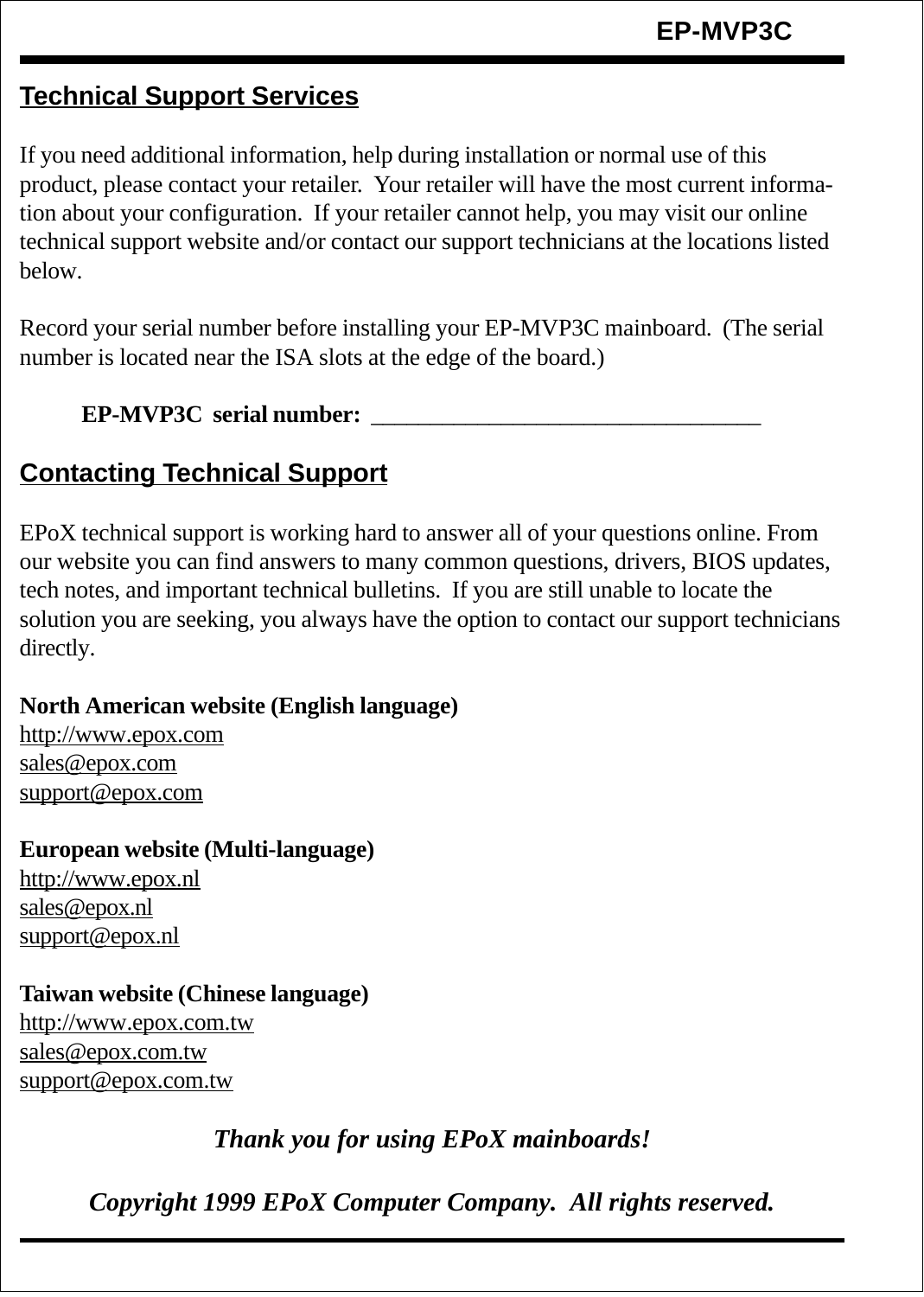# Table of Contents

| <b>Section 1</b> | <b>Introduction</b><br>Page                                                                                        |
|------------------|--------------------------------------------------------------------------------------------------------------------|
|                  |                                                                                                                    |
|                  | <i><b>Overview</b></i>                                                                                             |
|                  |                                                                                                                    |
| <b>Section 2</b> | <b>Features</b>                                                                                                    |
|                  |                                                                                                                    |
| <b>Section 3</b> | <b>Installation</b>                                                                                                |
|                  |                                                                                                                    |
|                  | <b>Easy Installation Procedure</b>                                                                                 |
|                  | System Memory Configuration  3-5<br>External Modem Ring-in Power ON and<br>Keyboard Power ON Function (KBPO)  3-10 |
| <b>Section 4</b> | <b>Award BIOS Setup</b>                                                                                            |
|                  | Change Supervisor or User Password  4-18                                                                           |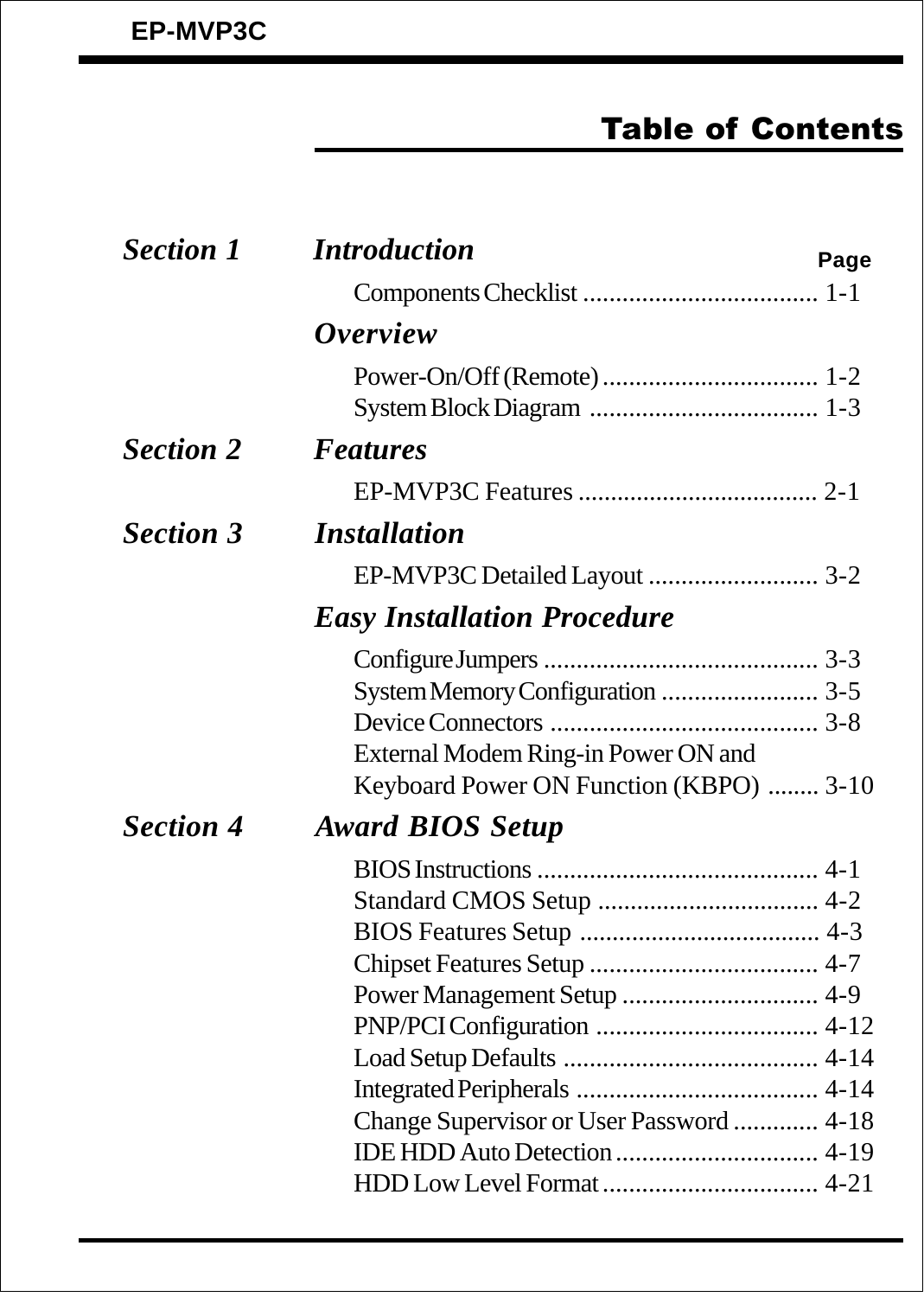# *Appendix*

# *Appendix A*

# *Appendix B*

# *Appendix C*

|--|--|--|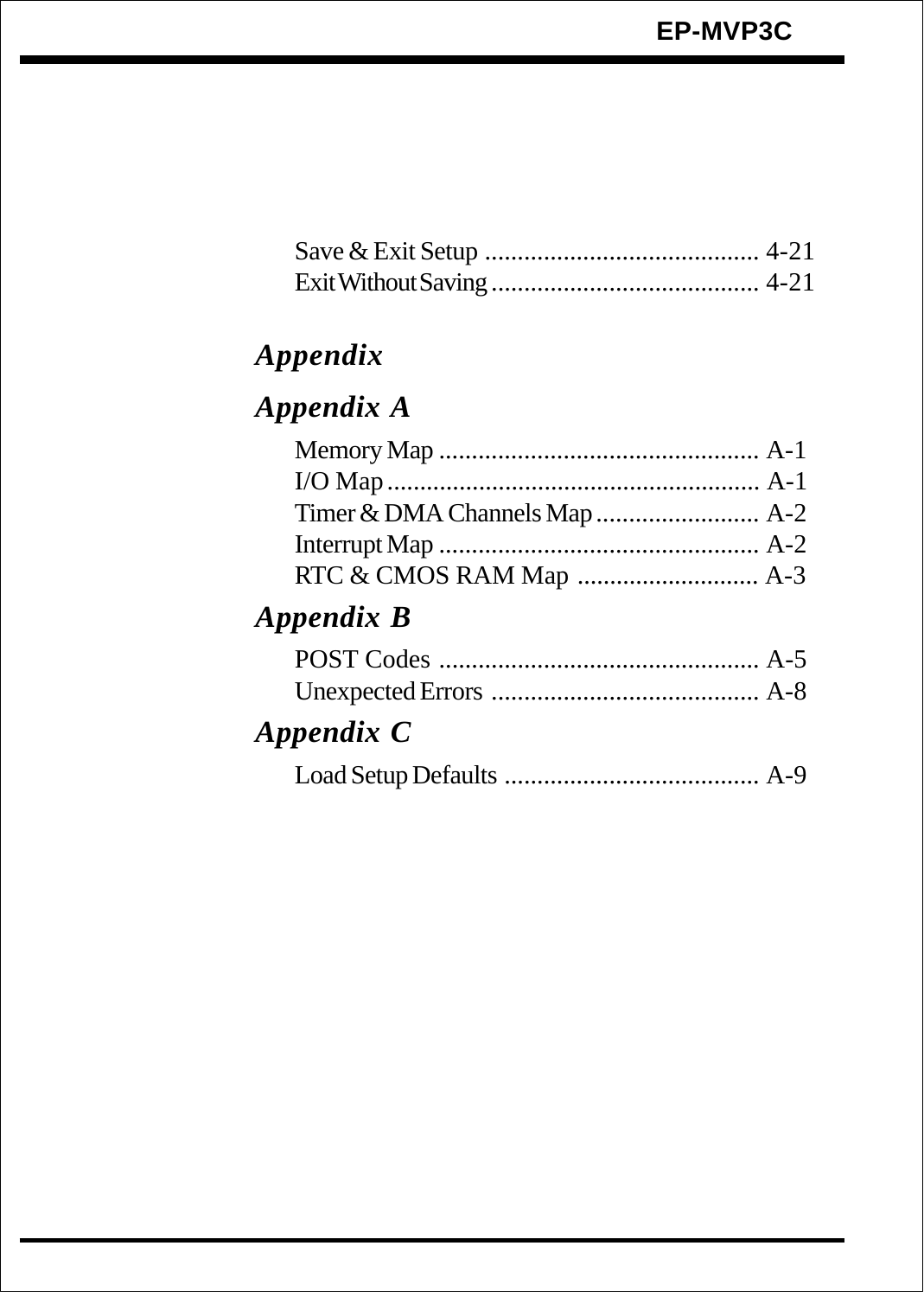# Section 1 INTRODUCTION

#### Components Checklist



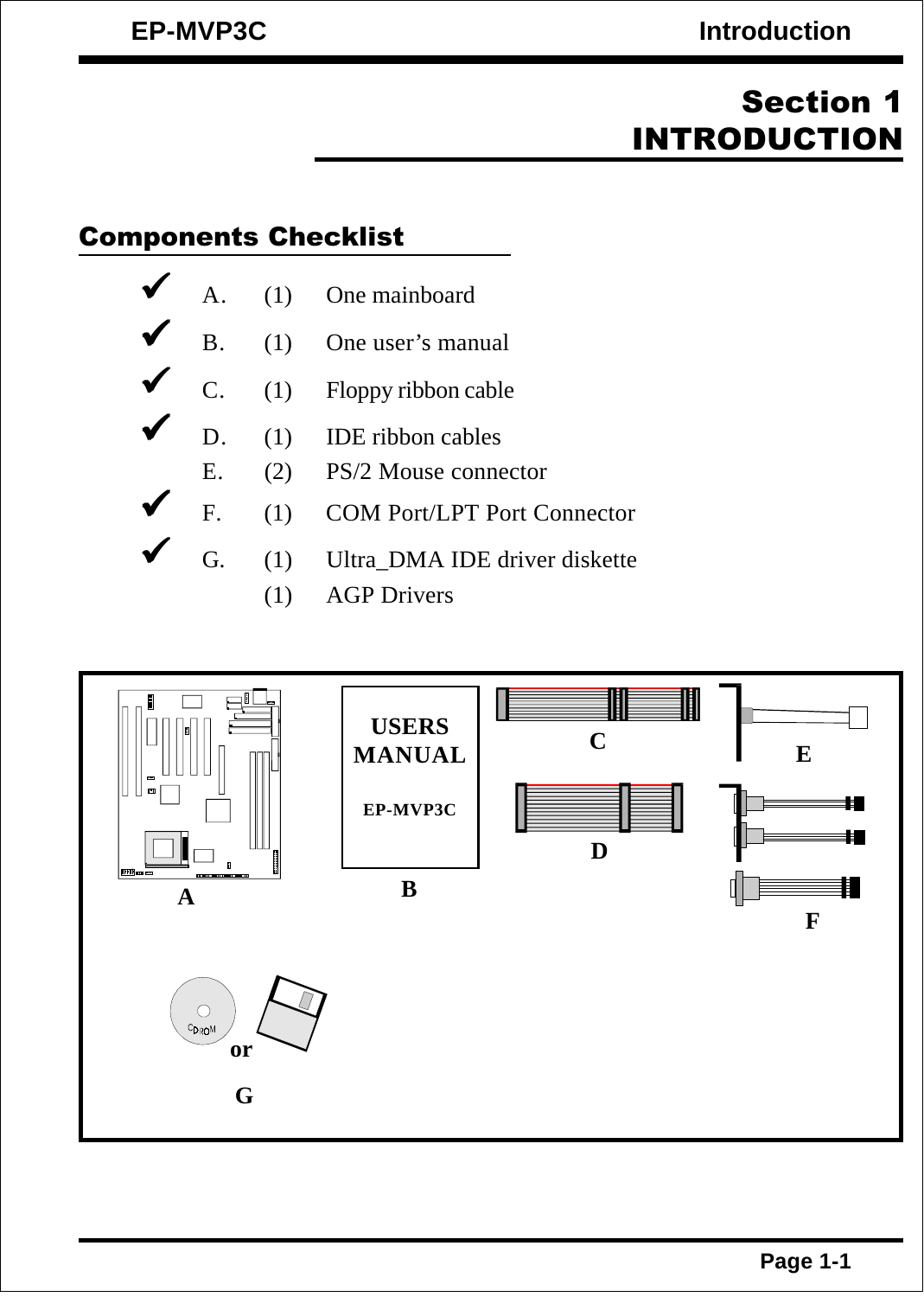#### Power-On/Off (Remote)

**The EP-MVP3C** has a single 20-pin connector for ATX power supplies. For ATX power supplies that support the **Remote On/Off** feature, this should be connected to the systems front panel for system Power On/Off button. The systems power On/ Off button should be a momentary button that is normally open.

**The EP-MVP3C** has been designed with "Soft Off" functions. You can turn Off the system from one of two sources: The first is the front panel Power On/Off button, and the other is the "Soft Off" function (coming from the EP-MVP3C's onboard circuit controller) that can be controlled by the operating system. Windows 95/98 will control this when the user clicks that they are ready to Shutdown the system.



*Case (chassis) Power ON/OFF button*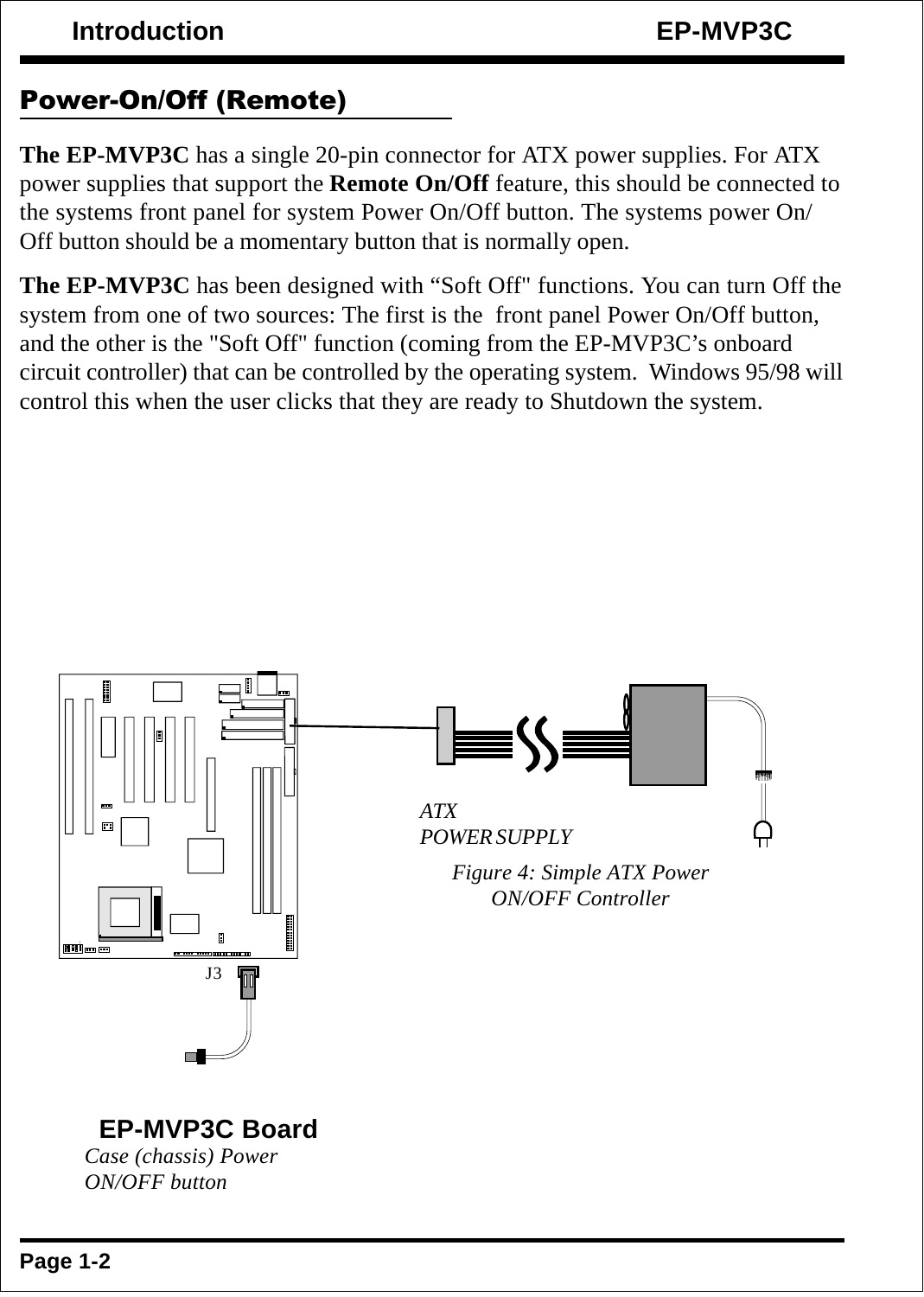### System Block Diagram



*Figure 5: System Block Diagram*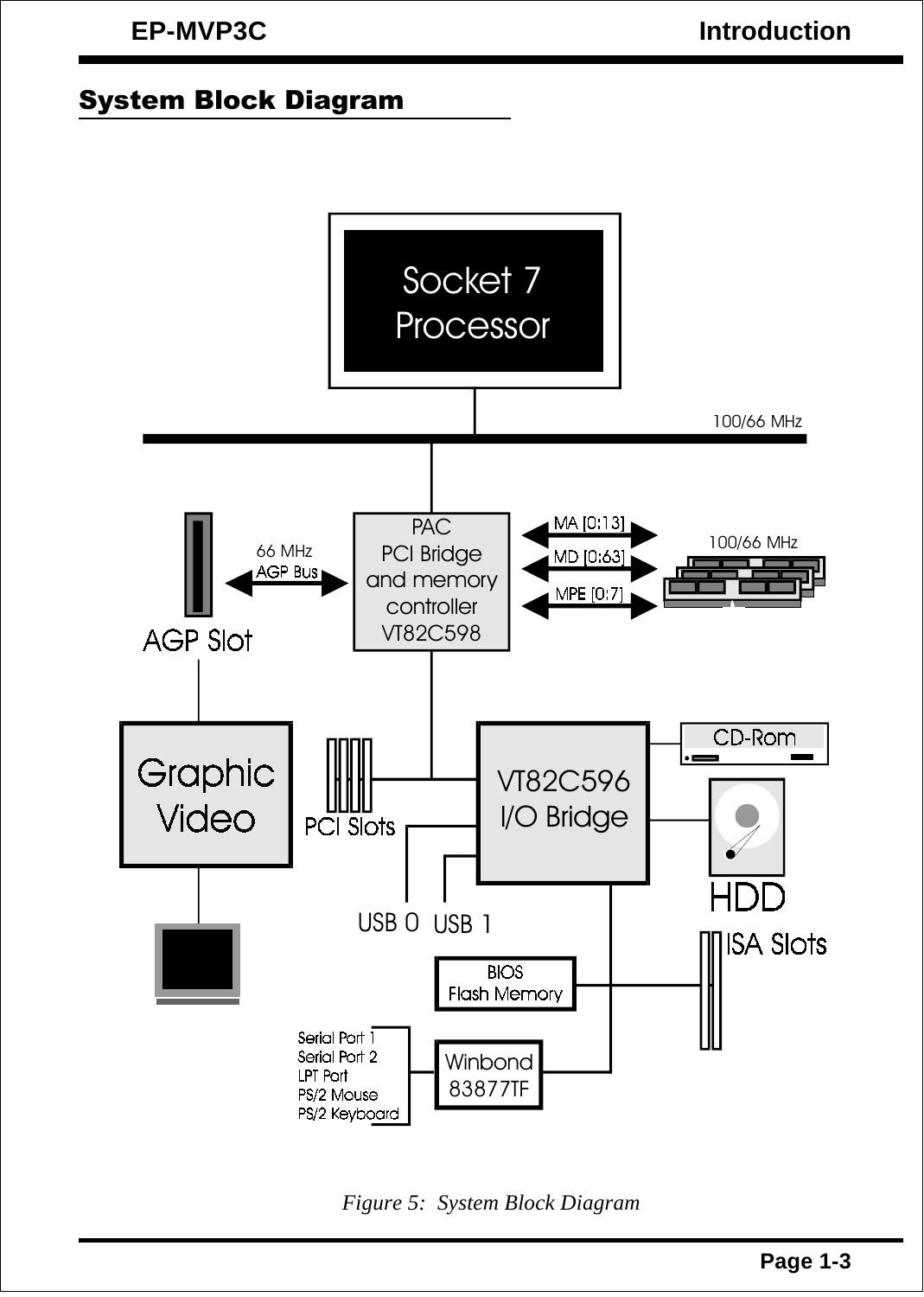# Page Left Blank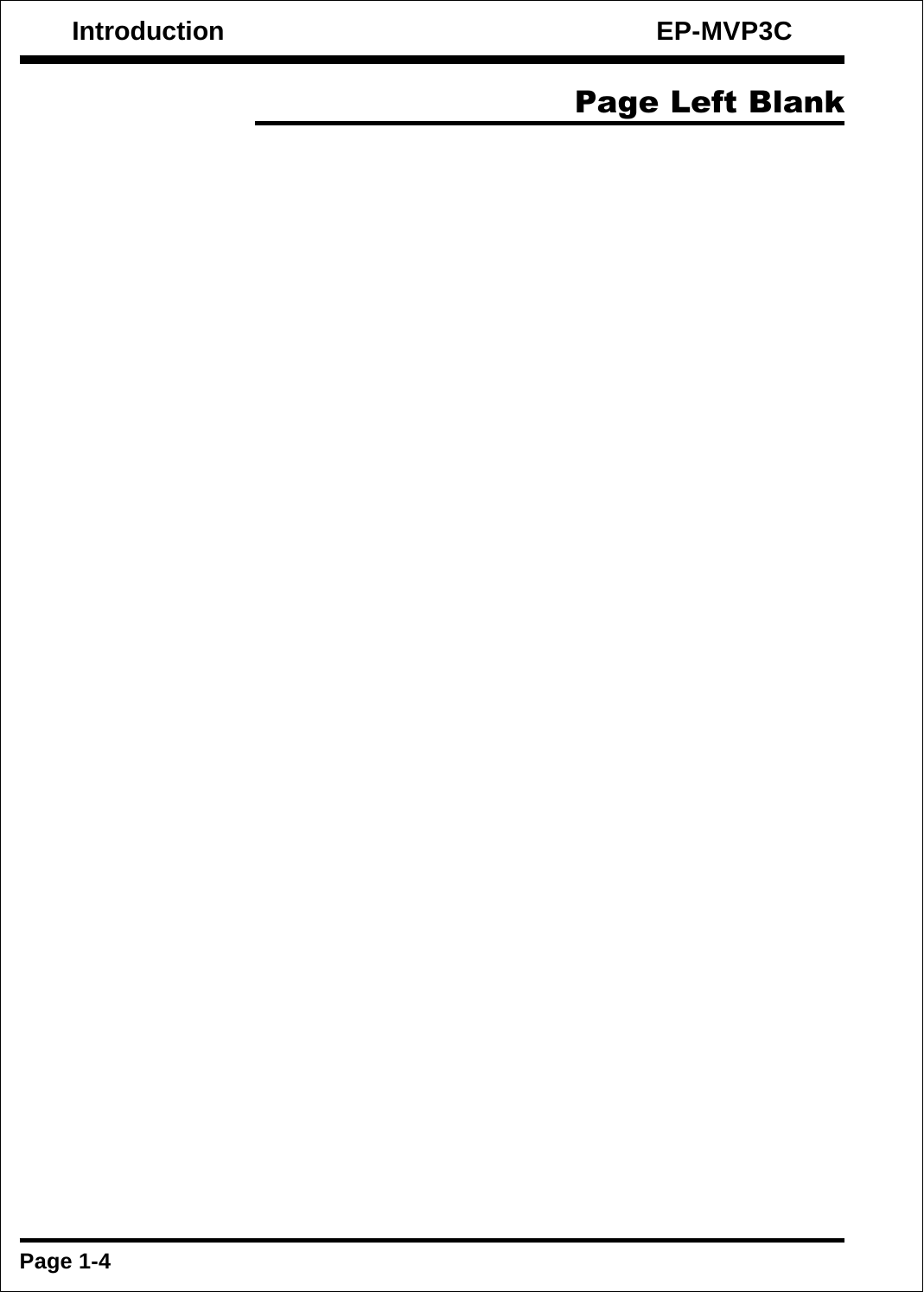# Section 2 FEATURES

#### EP-MVP3C Features:

- Intel Pentium® Processor with MMX technology, AMD K6, Cyrix 6x86MX/ MII, *idt* C6 & Rise MP6 operating at **133 ~ 500 MHz** with **321 ZIF socket 7** provides scalability to accept faster Processors in the future. The board is configured by an Easy-Setting-Dual-Jumper (E.S.D.J.) to match your CPU clock speed.
- Designed with VIA MVP3 AGPset.
- Supports up to 384 MB of DRAM (minimum of 16 MB) on board, You can use 168-pin DIMM x 3. It will automatically detect Extended Data Output (EDO) DRAM at 66MHz only or Synchronous DRAM memory (SDRAM) at 66MHz or 100MHz (please see Section 3-2).
- Supports (2) 16 bit ISA slots, (4) 32 bit PCI slots, (1) AGP slot and provides (2) independent high performance PCI IDE interfaces capable of supporting PIO Mode 3/4 and Ultra DMA 33 devices. The EP-MVP3C supports (4) PCI Bus Master slots and a jumperless PCI INT# control scheme which reduces configuration confusion when plugging in PCI card(s).
- Supports ATAPI (e.g. CD-ROM) devices on both Primary and Secondary IDE interfaces.
- Designed with Winbond W83877TF Multi I/O: (1) floppy port, (1) parallel port (EPP, ECP), and (2) serial ports (16550 Fast UART). Note: Japanese "Floppy 3 mode" is also supported
	- Built-in ATX 20-pin and AT 12-Pin power supply connector.
- Features Award Plug & Play BIOS. With Flash Memory you can always upgrade to the current BIOS as they are released. (http://www.epox.com please visit our Technical Support section for the latest updates)
- EP-MVP3C utilizes a Lithium battery which provides environmental protection and longer battery life.
- Software power-down when using Windows® 95/98.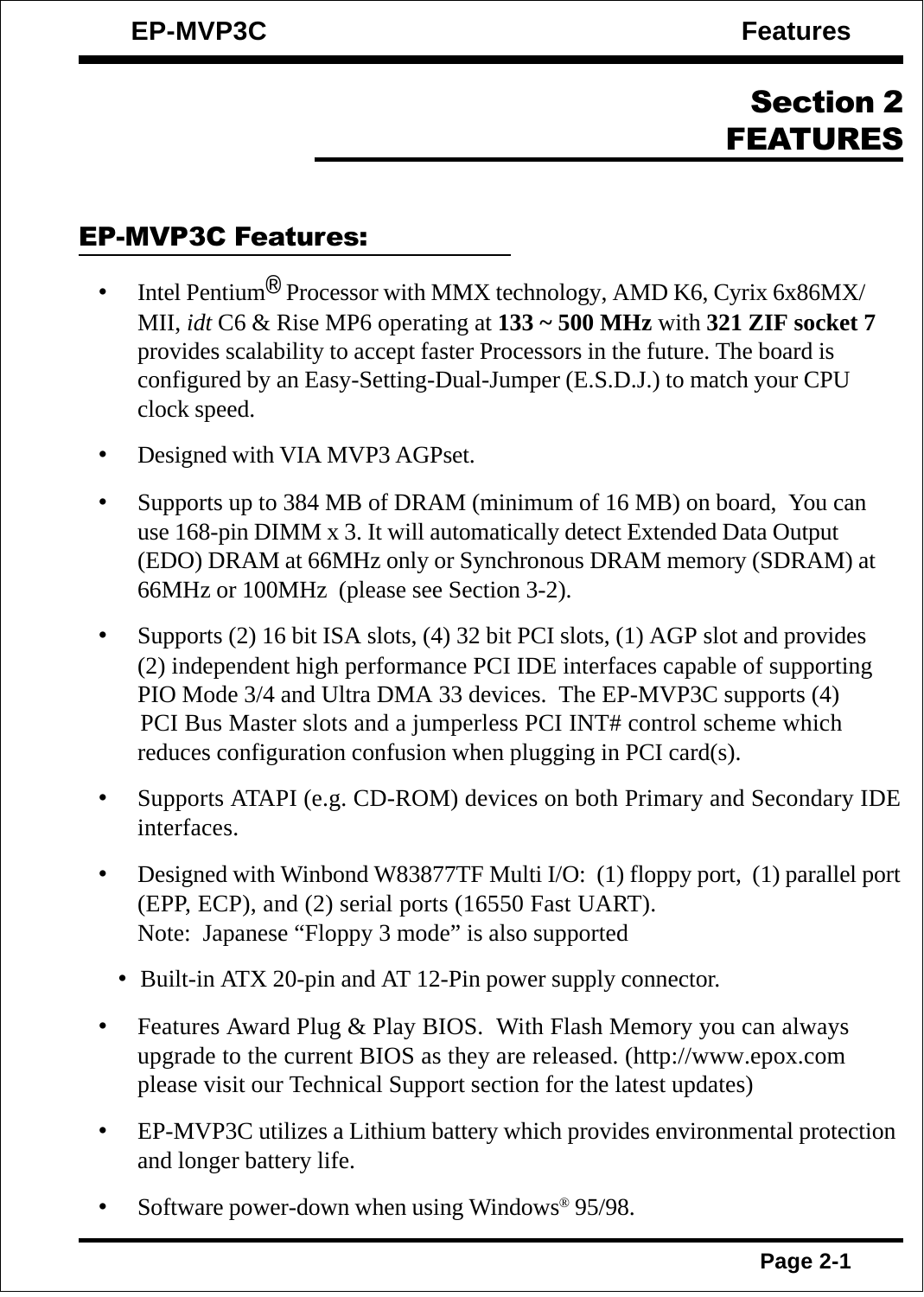- Supports ring-in feature (remote power-on through external modem, allows system to be turned on remotely).
- Resume by Alarm Allows your system to turn on at a preselected time.
- Supports CPU Hardware sleep and SMM (System Management Mode).
- Supports Keyboard power ON function (KBPO).
- Supports USDM software to offer motherboard various status.
- Supports the CPU, PWR and Chassis fan Auto stop in sleep mode.
- Built-in WOL (Wake On Lan) Connector.
- Built-in SB-LINK Header for Creative Blaster® AWE64D PCI Bus Sound Card.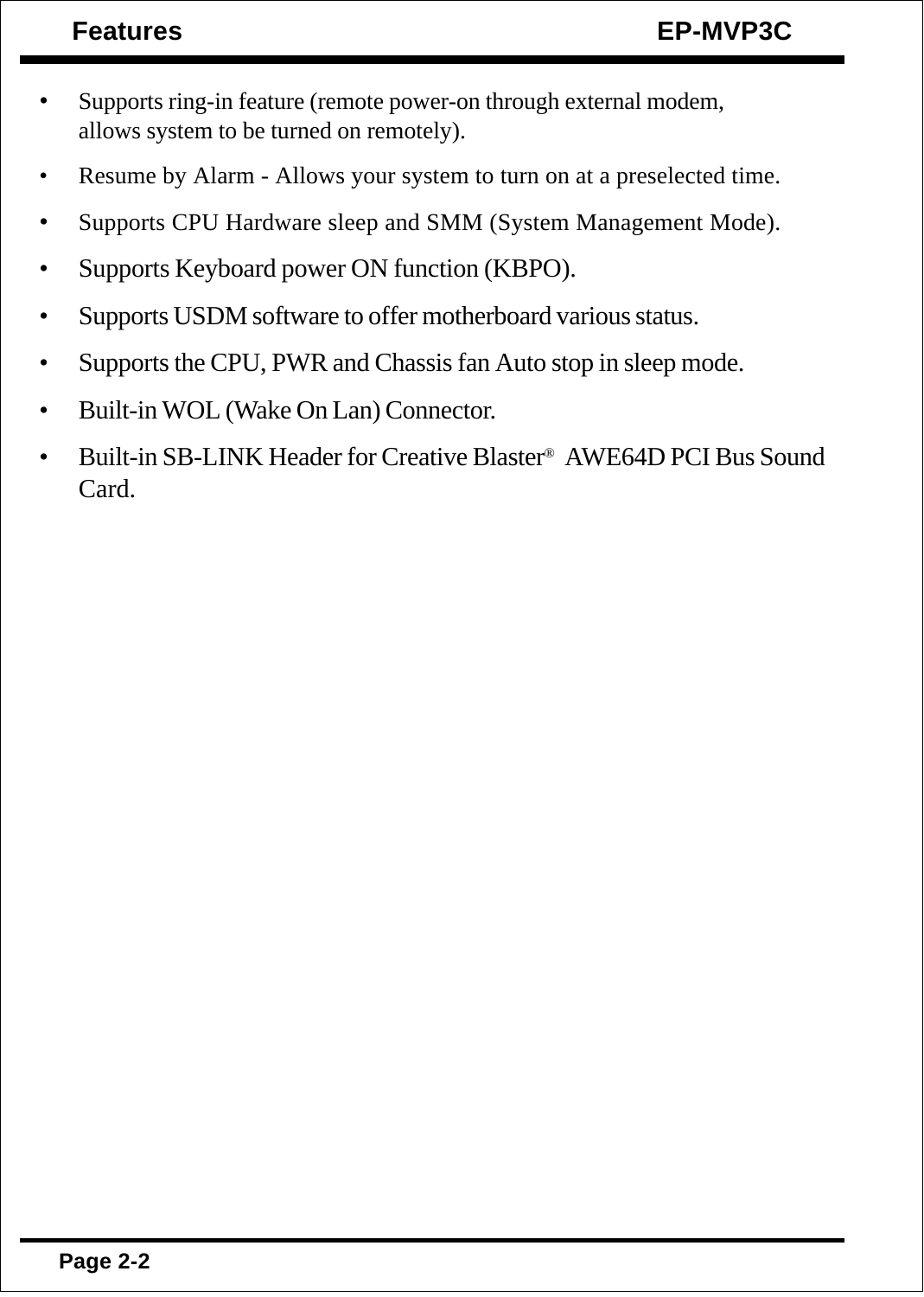# Section 3 INSTALLATION

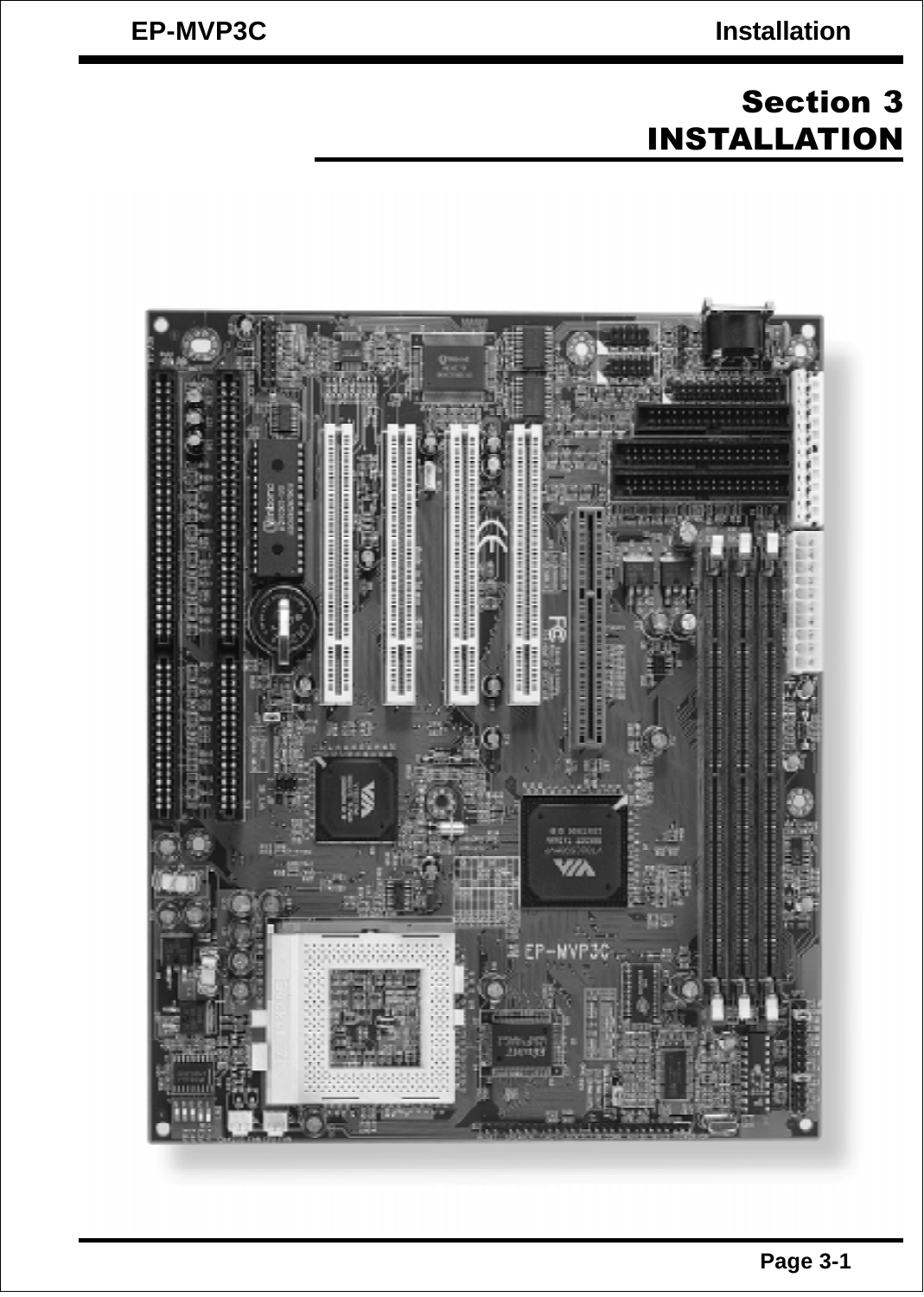# **EP-MVP3C Detailed Layout**



*Figure 1*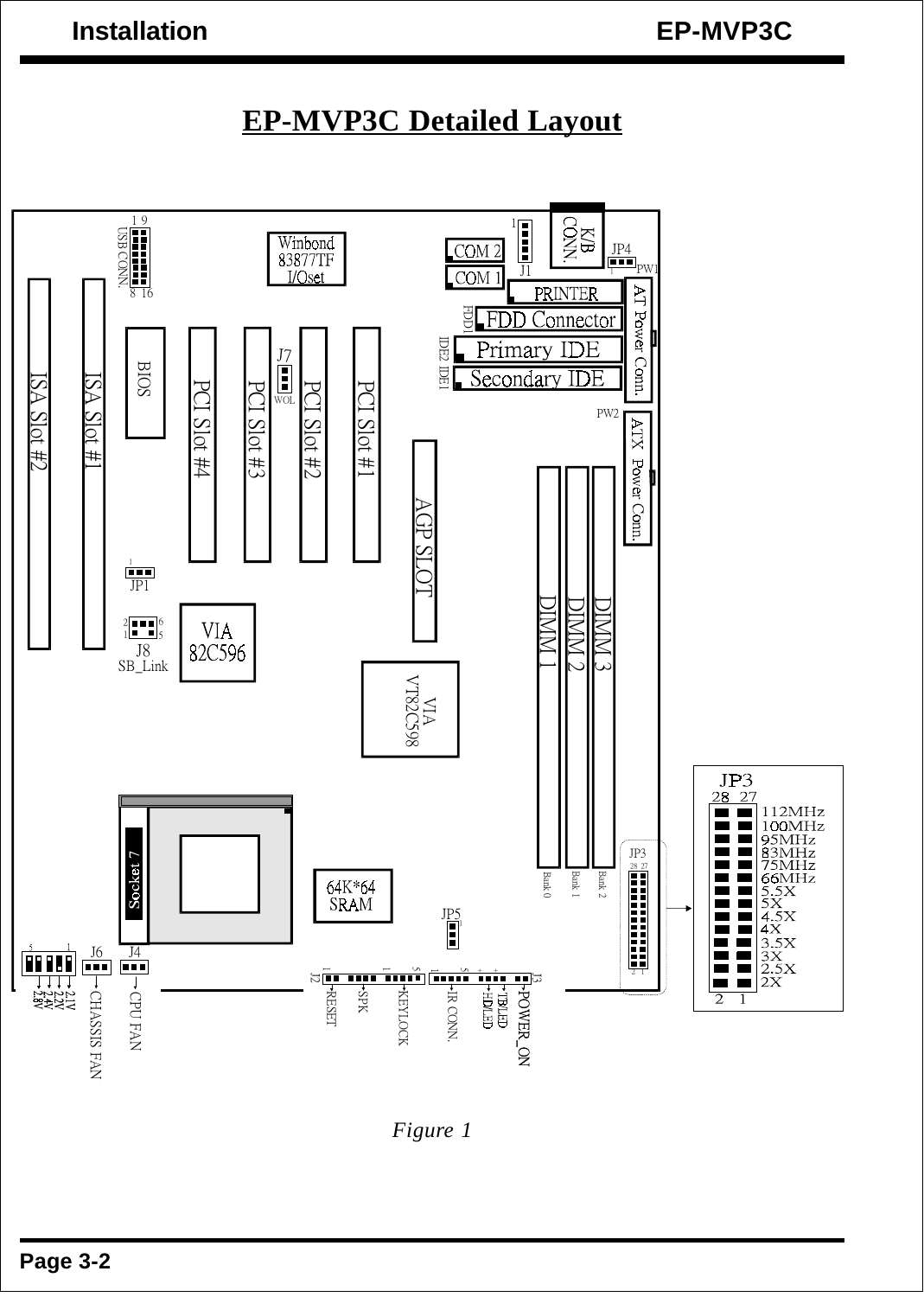#### Easy Installation Procedure

The following must be completed before powering on your new system:

- **3-1. Configure Jumpers**
- **3-2. System Memory Configuration**
- **3-3. Device Connectors**
- **3-4. External Modem Ring-in Power ON and Keyboard Power ON Functions (KBPO)**

#### Section 3-1 Configure Jumpers

We design this motherboard with the fewest jumpers to make your install fast and easy.

The following will describe all of the jumpers that you are required to set before moving on to step 3-2.

#### *Note: The jumpers as depicted as shown (Figure 1) in their correct physical orientation.*

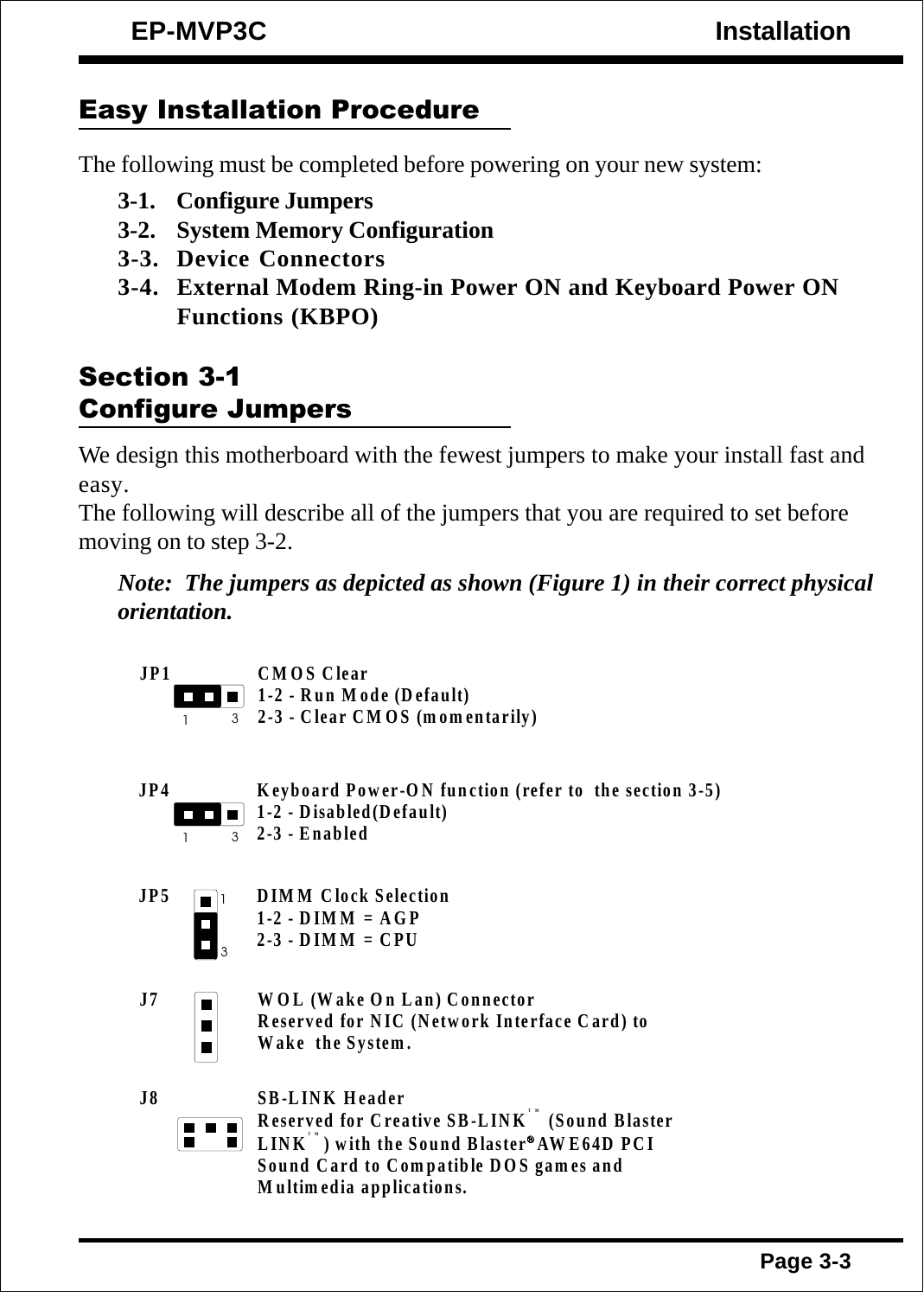#### *SW1: CPU Vcore Voltage Selection*

| $0N \rightarrow$<br>$\overline{2}$<br>3<br>$\overline{5}$<br>4 | SW <sub>1</sub> |    |    |    | CPU |       |
|----------------------------------------------------------------|-----------------|----|----|----|-----|-------|
|                                                                | $\mathbf{1}$    | 2  | 3  | 4  | 5   | Vcore |
|                                                                |                 | ON |    | ON | ON  | 1.8V  |
|                                                                |                 | ON | ON | ON | ON  | 2.0V  |
|                                                                | ON              |    |    |    |     | 2.1V  |
|                                                                |                 | ON |    |    |     | 2.2V  |
|                                                                | ON              | ON |    |    |     | 2.3V  |
|                                                                |                 |    | ON |    |     | 2.4V  |
|                                                                |                 |    |    | ON |     | 2.8V  |
|                                                                | ON              |    |    | ON |     | 2.9V  |
|                                                                |                 |    | ON | ON |     | 3.2V  |
|                                                                |                 |    |    |    |     |       |

#### *JP3: CPU Speed Selection*



| Pentium/MMX<br>AMD K5/K6 | JP3        |                  | Cyrix/IBM<br>6x86MX/MII |
|--------------------------|------------|------------------|-------------------------|
| IDT-C6                   | Multiplier | <b>Bus Clock</b> |                         |
| 166MHz                   |            | 66MHz            | PR200                   |
|                          |            | 75MHz            | PR233                   |
|                          | 2.5X       | 83MHz            | PR266                   |
|                          |            | 95MHz            | PR300                   |
| 250MHz                   |            | 100MHz           | PR366                   |
| 200MHZ                   |            | 66MHz            | PR266                   |
|                          |            | 75MHz            | PR300                   |
| 250MHz                   | 3X         | 83MHz            | PR333                   |
|                          |            | 95MHz            | *PR400                  |
| 300MHz                   |            | 100MHz           | *PR433                  |
| 233MHz                   |            | 66MHz            | PR300                   |
|                          |            | 75MHz            | PR333                   |
|                          | 3.5X       | 83MHz            | *PR400                  |
| 333MHz                   |            | 95MHz            | *PR466                  |
| 350MHz                   |            | 100MHz           | *PR500                  |
| 266MHz                   |            | 66MHz            | PR333                   |
|                          |            | 75MHz            | PR400                   |
| 333MHz                   | 4X         | 83MHz            | *PR466                  |
| 380MHz                   |            | 95MHz            | *PR533                  |
| 400MHz                   |            | 100MHz           | *PR550                  |
| 300MHz                   | 4.5X       | 66MHz            |                         |
| 450MHz                   |            | 100MHz           |                         |
| 333MHz                   |            | 66MHz            |                         |
| 475MHz                   | 5X         | 95MHz            |                         |
| 500MHz                   |            | 100MHz           |                         |
| 366MHz                   | 5.5X       | 66MHz            |                         |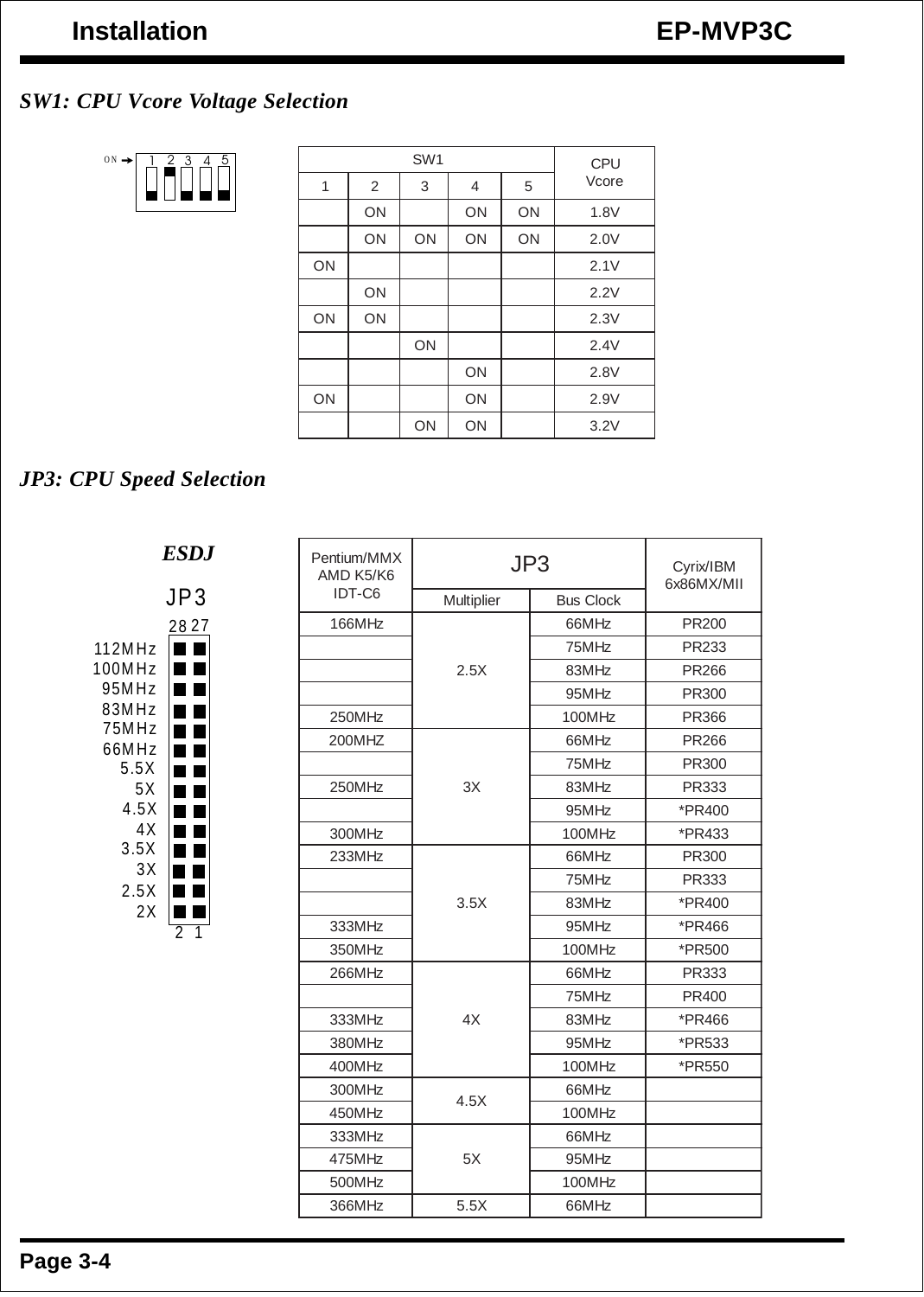## Section 3-2 System Memory Configuration

#### Memory Layout

The EP-MVP3C supports (3) 168-pin DIMMs (Dual In-line Memory Module). The DIMMs can be either EDO (Extended Data Out) or SDRAM (Synchronized DRAM). The DIMMs may be installed using just one chip.

- **We recommend using SDRAM DIMM can not mixing with EDO DIMM modules.**
- DIMM SDRAM may be 83MHz (-12ns), 100MHz (-10ns) or 125MHz (-8ns) bus speed.
- No Registered DIMM support.

Figure 2 and Table 1 show several possible memory configurations using



| <b>Total Memory</b>  | DIMM <sub>1</sub><br>(Bank 0)                     | DIMM <sub>2</sub><br>(Bank 1)                     | DIMM <sub>3</sub><br>(Bank 2)                     |
|----------------------|---------------------------------------------------|---------------------------------------------------|---------------------------------------------------|
| $= 128MB$<br>Maximum | EDO/SDRAM*<br>8MB, 16MB, 32MB,<br>64MB, 128MB X 1 | None                                              | None                                              |
| $= 256MB$<br>Maximum | EDO/SDRAM*<br>8MB, 16MB, 32MB,<br>64MB, 128MB X 1 | EDO/SDRAM*<br>8MB, 16MB, 32MB,<br>64MB, 128MB X 1 | None                                              |
| $=$ 384MB<br>Maximum | EDO/SDRAM*<br>8MB, 16MB, 32MB,<br>64MB, 128MB X 1 | EDO/SDRAM*<br>8MB, 16MB, 32MB,<br>64MB, 128MB X 1 | EDO/SDRAM*<br>8MB, 16MB, 32MB,<br>64MB, 128MB X 1 |

*Figure 2*

*\* SDRAM only supports 8, 16, 32, 64, 128MB DIMM modules.*

*Table 1*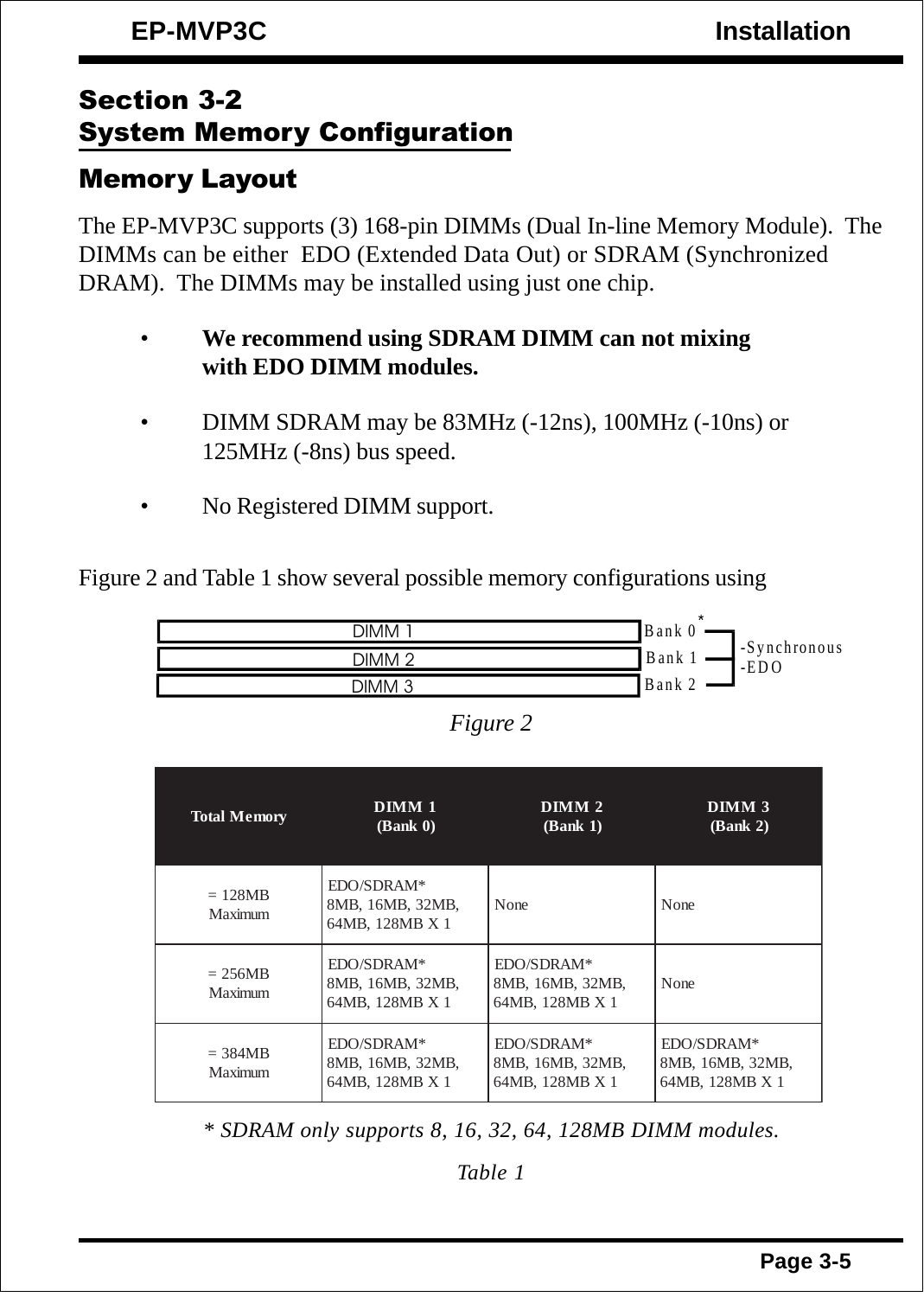## DIMM Module Installation

Figure 3 displays the notch marks and what they should look like on your DIMM memory module.

DIMMs have 168-pins and two notches that will match with the onboard DIMM socket. DIMM modules are installed by placing the chip firmly into the socket at a 90 degree angle and pressing straight down (figure 6) until it fits tightly into the DIMM socket (figure 7).



*Figure 3*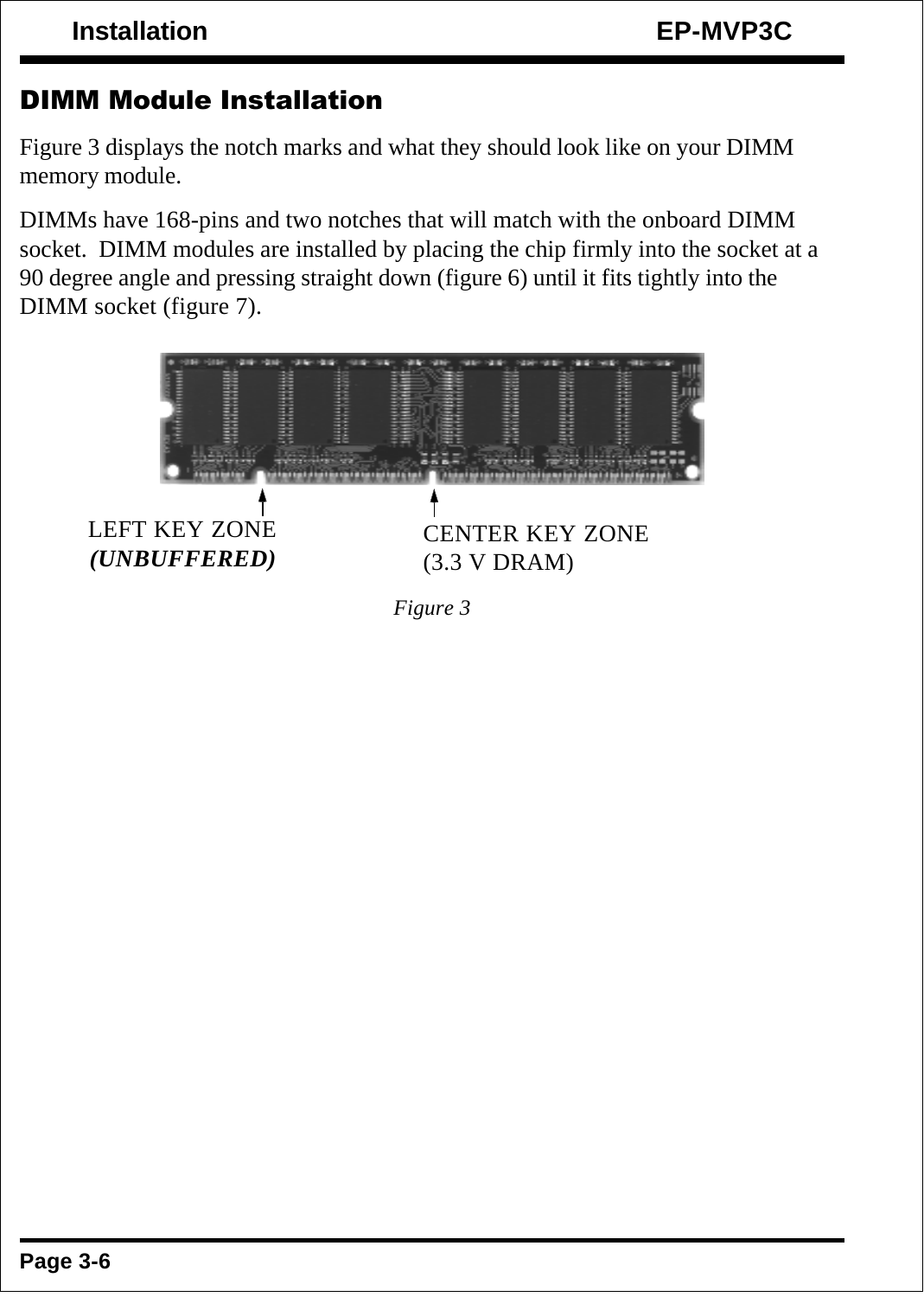

To remove the DIMM module simply press down both of the white clips on either side and the module will be released from the socket.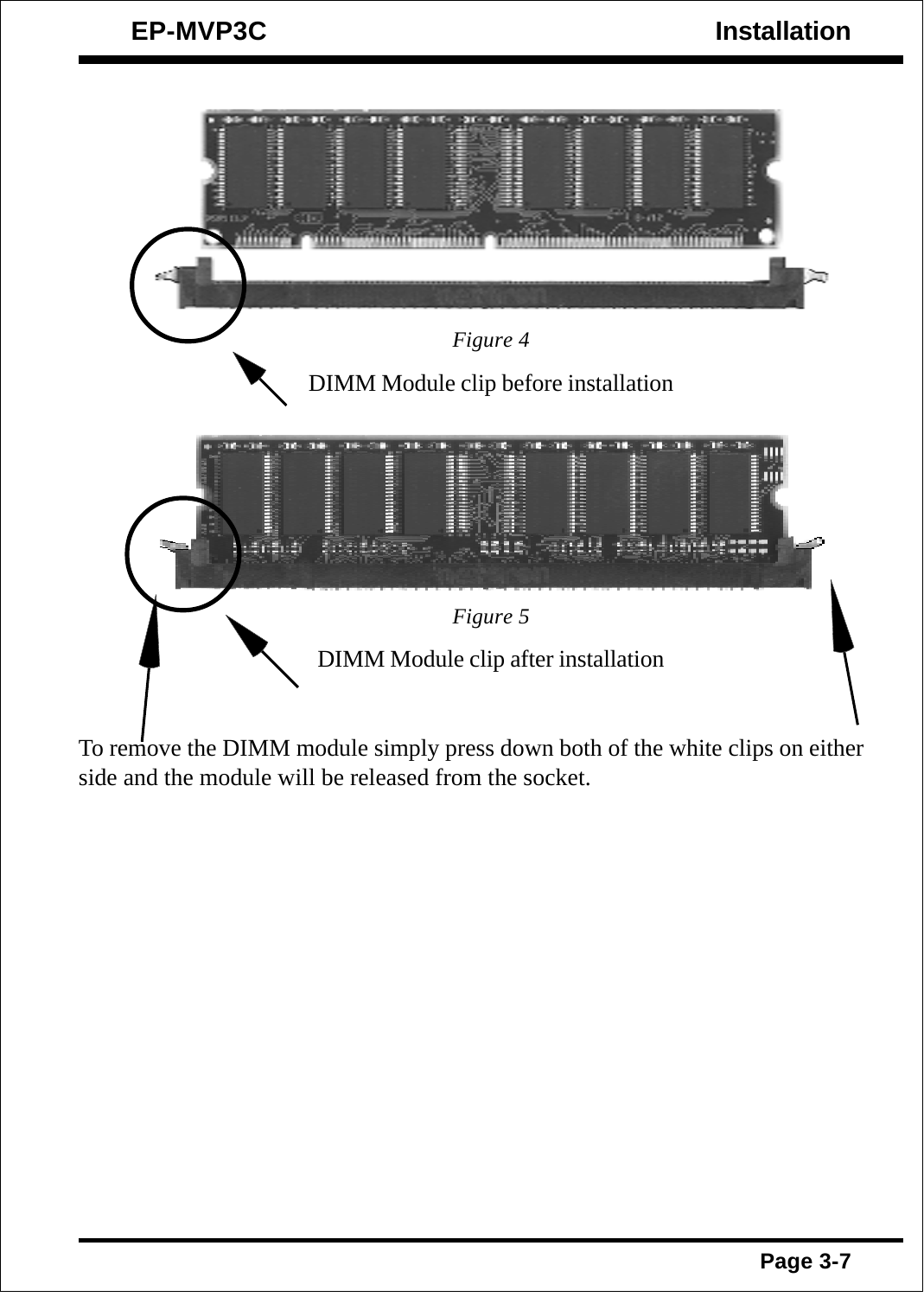## Section 3-3 Device Connectors

#### **Please install the motherboard into the chassis.**

Now that your motherboard is installed you are ready to connect all your connections (figure 1).

- **J1**: PS/2 mouse connector
- **J4**: CPU Fan Power • A plug-in for the CPU Fan Power
- **J6**: Chassis Fan Power • A plug-in for the chassis Fan Power
- **J7**: WOL (Wake On Lan) Connector
- **J8**: SB-LINK Connector • 5-PIN Header for Creative Blaster® AWE64D PCI Sound Card.
- **PW1**: AT Power Connector
	- 12-pin power connector
- **PW2**: ATX Power Connector
	- 20-pin power connector
- **J2,J3**:Chassis Panel Connector
	- Keylock, Speaker, Reset, Sleep, Turbo LED and HDD LED
- **IDE1**: Primary IDE Connector
- **IDE2**: Secondary IDE Connector
- **FDD1**:Floppy Controller Connector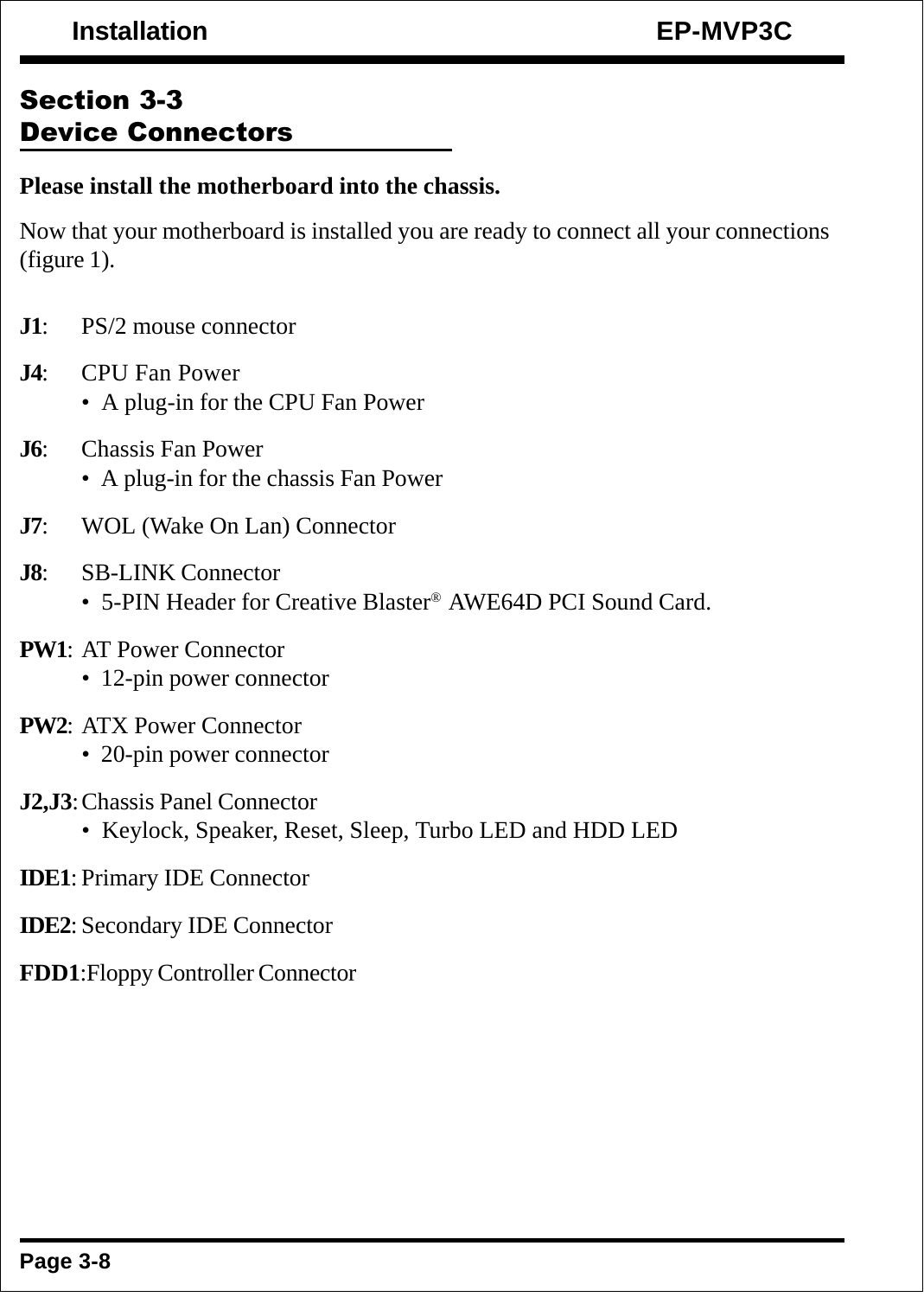## Section 3-3 Device Connectors (continued)

(This is connected to the power button on the case. Using the Soft-Off by Pwr-BTTN feature, you can choose either Instant Off (turns system off immediatly), or 4 sec delay (you need to hold the button down for 4 seconds before the system turns off). When the system is in 4 sec delay mode, there is a special feature to make the system to go into suspend mode when the button is pressed momentarily.)



**Power On/Off**

**Turbo LED indicator** - LED ON when higher speed is selected

**IDE LED indicator** - LED ON when Onboard PCI IDE Hard disks is activate

|  | <b>IR Connector</b> |
|--|---------------------|
|--|---------------------|

| 1. VCC  |  |
|---------|--|
| 2. NC   |  |
| 3. IRRX |  |

4. GND 5. IRTX

**J2**

**1**

 $\blacksquare$  $\blacksquare$  $\blacksquare$  $\overline{\phantom{a}}$ 

 $\blacksquare$  $\blacksquare$  $\overline{\phantom{a}}$  $\blacksquare$ 

**1**

**1**

**KeyLock** - Keyboard lock switch & Power LED connector

- 1. Power  $LED(+)$  4. KeyLock
- 3. GND

2. N/C 5. GND

**Speaker** - Connect to the system's speaker for beeping

- 1. Speaker 3. GND
- 2. N/C 4. GND

**Reset** - Closed to restart system.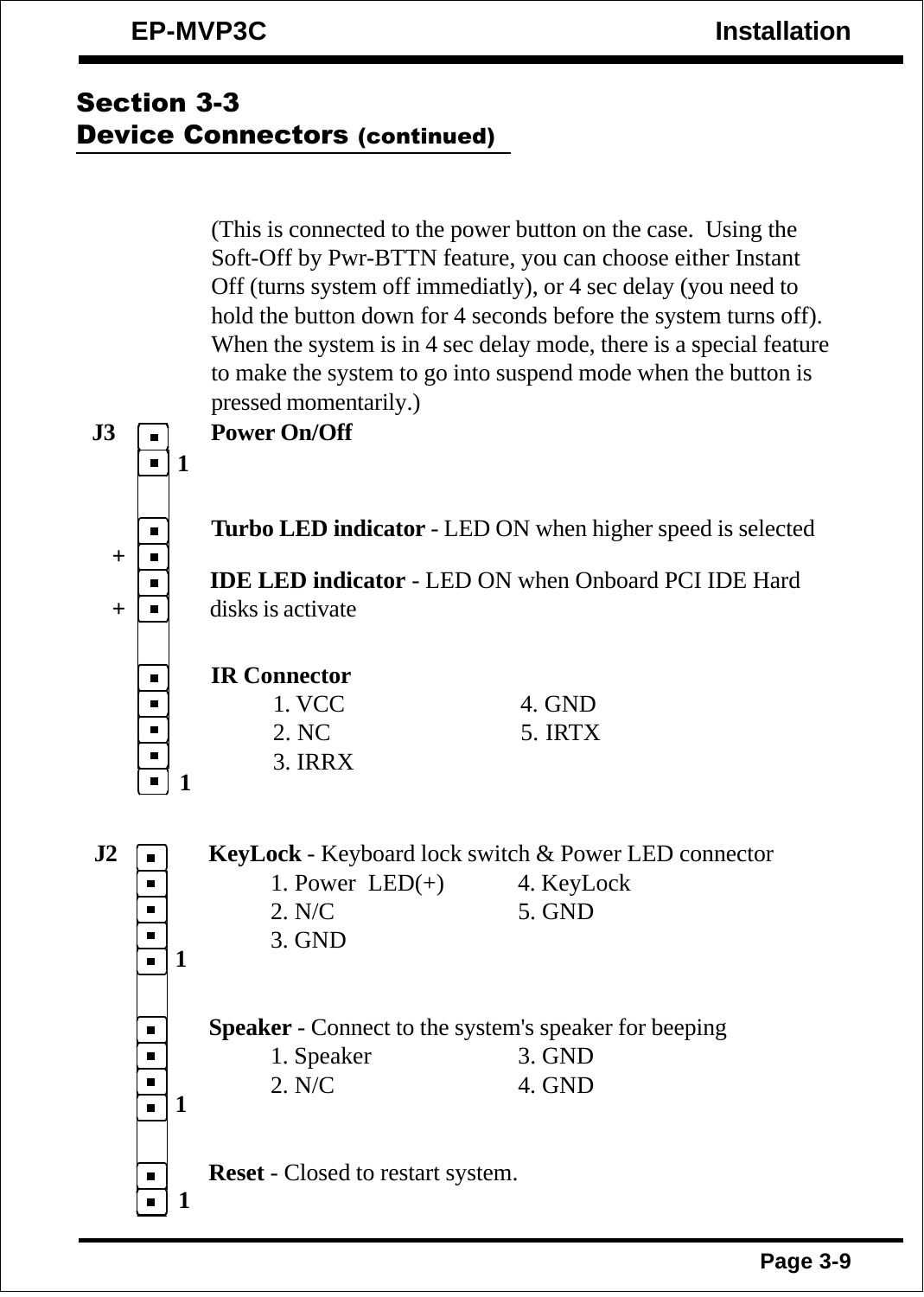#### Section 3-5 External Modem Ring-in Power ON and Keyboard Power ON Functions (KBPO)

On the basis of bounded functions in I/O chipset, the two serial ports are able to support the External Modem Ring-in Power ON function. Once users connect the external modem to COM1 or COM2, the EP-MVP3C mainboard allows users to turn on their system through the remote and host's dial-up control.

#### **Exclusive Keyboard Power ON Function**

To innovate a unique feature to benefit users, we devoted the easiest and most convenient way to turn on your system based on the the ATX power supply.

How to work with it

**Step 1:**Please check JP4 at the position 2-3 after you finished the system installation.



*JP4 K eyboard P ower-O N F unction Selection 1-2 : D isabled (D efault) 2-3 : Enabled* 

**Step 2:**You can enjoy the Keyboard Power ON function (KBPO) by *pressing any 2 key,* Your system will be turned on automatically, after releasing the keys. To power off you system, you can use the Soft-OFF function under Windows 95.

#### **Notes:**

1.Intel ATX version 2.0 specification has recommended you use the power supply with 0.72A(720mA) in 5.0VSB. With our EP-MVP3C mainboard, *the 5.0VSB standby power only has to be*  $> = 0.2A$  (200*mA*) then you can enjoy this unique benefit. However, the ATX power supply which is  $< 0.2$  (200mA) is still applicable to your system by placed JP4 at the position 1-2 to disable this feature.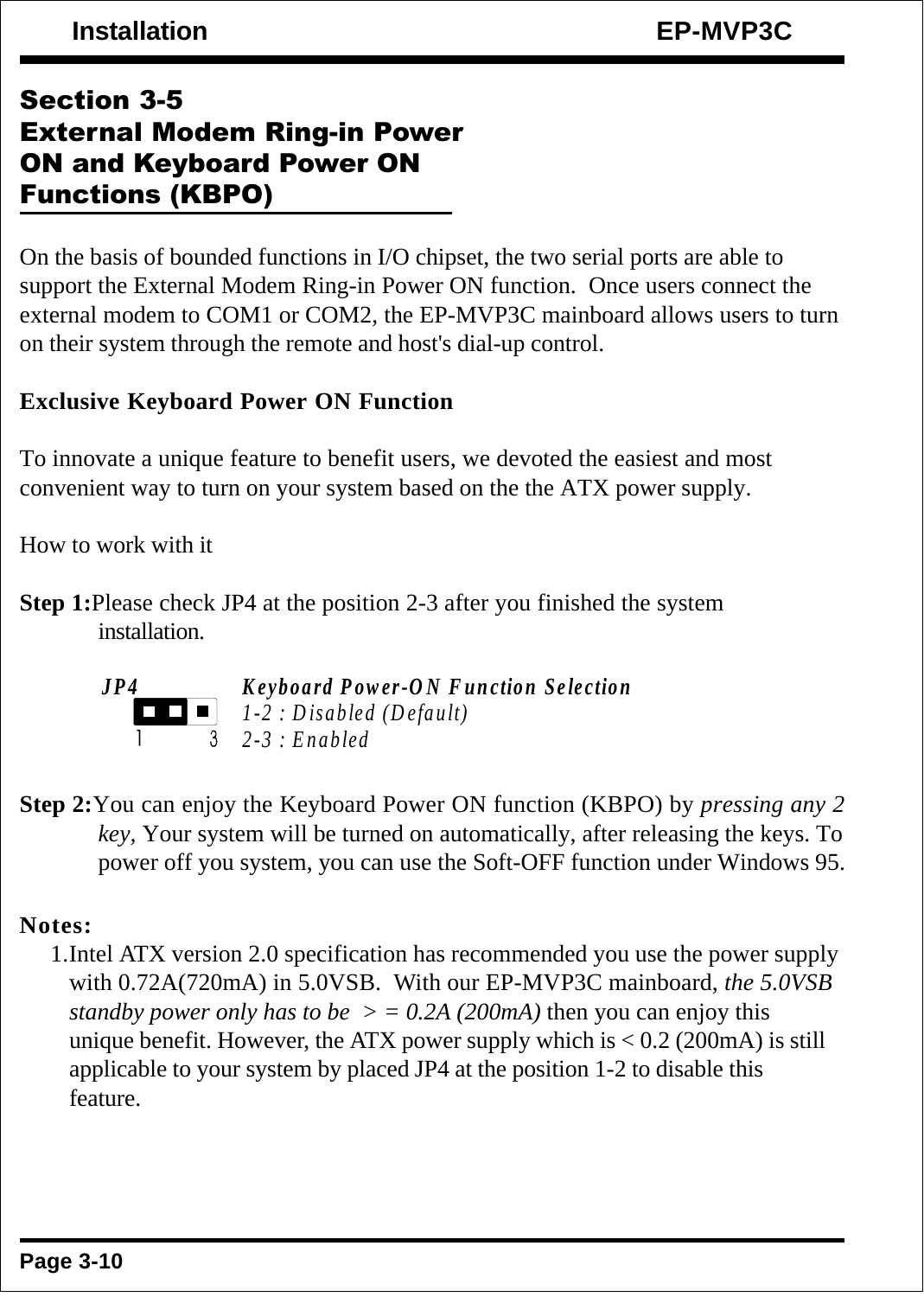# Section 4 AWARD BIOS SETUP

# BIOS Instructions

Award's ROM BIOS provides a built-in Setup program which allows user to modify the basic system configuration and hardware parameters. The modified data will be stored in a battery-backed CMOS, so that data will be retained even when the power is turned off. In general, the information saved in the CMOS RAM will stay unchanged unless there is a configuration change in the system, such as hard drive replacement or a device is added.

It is possible for the CMOS battery to fail, this will cause data loss in the CMOS only. If this does happen you will need to reconfigure your BIOS settings.

#### **To enter the Setup Program :**

Power on the computer and press the <Del> key immediately, this will bring you into the BIOS CMOS SETUP UTILITY.

 $POM PCI / IR$  A  $DIOS / 2A SI EPA$ (1)

| <b>NUME FULL ISA BIUS (ZAJLEFA?)</b><br><b>CMOS SETUP UTILITY</b><br>AWARD SOFTWARE, INC. |                              |  |  |
|-------------------------------------------------------------------------------------------|------------------------------|--|--|
| STANDARD CMOS SETUP                                                                       | <b>SUPERVISOR PASSWORD</b>   |  |  |
| <b>BIOS FEATURES SETUP</b>                                                                | <b>USER PASSWORD</b>         |  |  |
| <b>CHIPSET FEATURES SETUP</b>                                                             | IDE HDD AUTO DETECTION       |  |  |
| POWER MANAGEMENT SETUP                                                                    | <b>HDD LOW LEVEL FORMAT</b>  |  |  |
| PNP/PCI CONFIGURATION                                                                     | <b>SAVE &amp; EXIT SETUP</b> |  |  |
| INTEGRATED PERIPHERALS                                                                    | EXIT WITHOUT SAVING          |  |  |
| <b>LOAD SETUP DEFAULTS</b>                                                                |                              |  |  |
| $\uparrow \downarrow \rightarrow \leftarrow$ : SELECT ITEM<br>ESC : QUIT                  |                              |  |  |
| F10 : Save & Exit Setup<br>$(Shift)F2$ : Change Color                                     |                              |  |  |
| Time, Date, Hard Disk Type                                                                |                              |  |  |

*Figure 1: CMOS Setup Utility*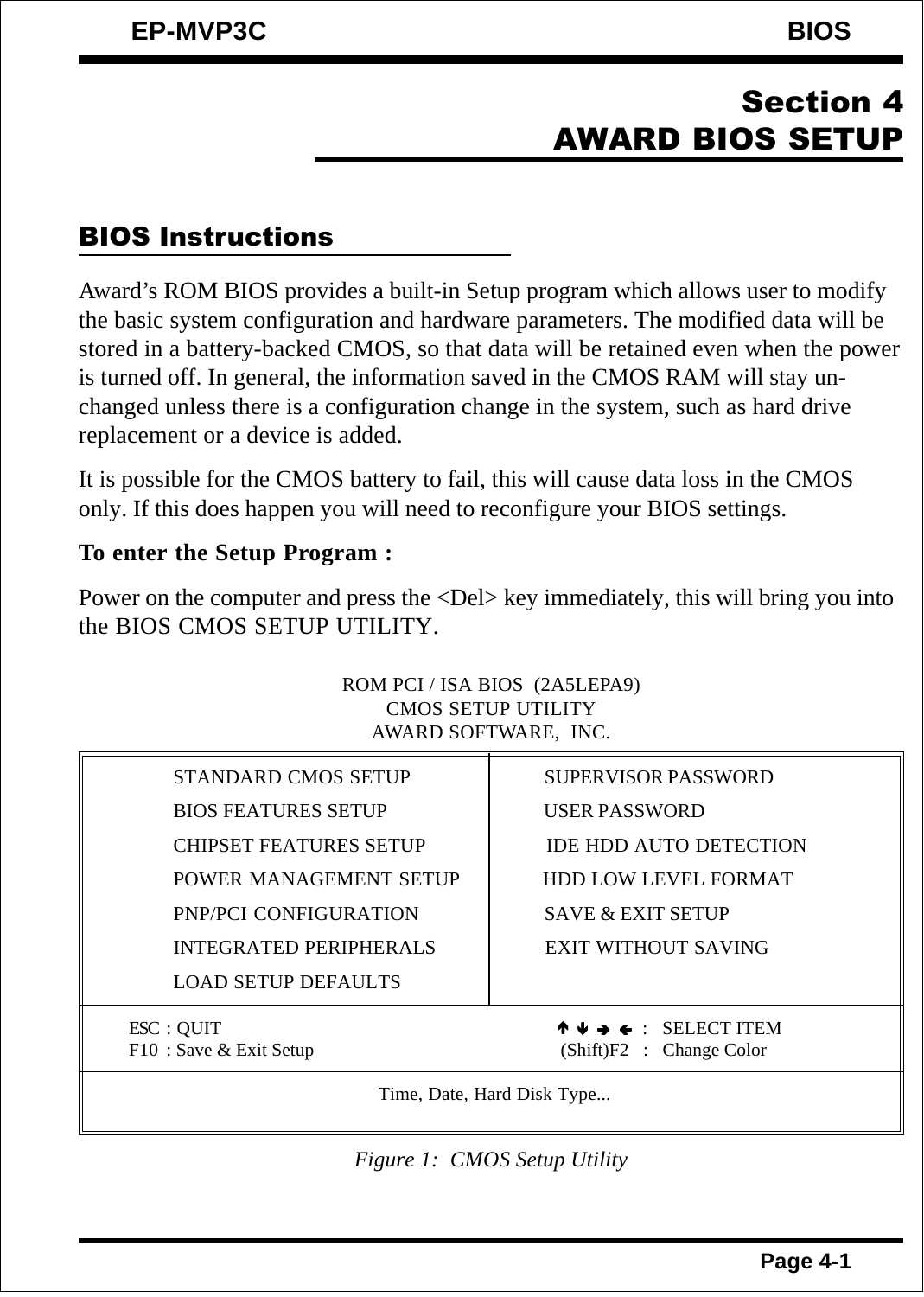The menu displays all the major selection items. Select the item you need to reconfigure. The selection is made by moving the cursor (press any direction key ) to the item and pressing the 'Enter' key. An on-line help message is displayed at the bottom of the screen as the cursor is moved to various items which provides a better understanding of each function. When a selection is made, the menu of the selected item will appear so that the user can modify associated configuration parameters.

# 4-1 Standard CMOS Setup

Choose "Standard CMOS Setup" in the CMOS SETUP UTILITY Menu (Figure 2). The Standard CMOS Setup allows the user to configure system settings such as the current date and time, type of hard disk drive installed, floppy drive type, and display type. Memory size is auto-detected by the BIOS and displayed for your reference. When a field is highlighted (use direction keys to move the cursor and the  $\leq$ Enter $>$ key to select), the entries in the field can be changed by pressing the <PgDn> or the  $<$ PgUp $>$  key.

> ROM PCI/ISA BIOS(2A5LEPA9) STANDARD CMOS SETUP AWARD SOFTWARE, INC.

| HARD DISKS                                                                                                              | <b>TYPE</b> | <b>SIZE</b> | <b>CYLS</b> | <b>HEAD</b> | <b>PRECOMP</b>                                                                      | LANDZONE             |                                  | SECTORS MODE |
|-------------------------------------------------------------------------------------------------------------------------|-------------|-------------|-------------|-------------|-------------------------------------------------------------------------------------|----------------------|----------------------------------|--------------|
| Primary Master                                                                                                          | : Auto      | $\Omega$    | $\Omega$    | $\Omega$    | $\Omega$                                                                            | $\Omega$             | $\Omega$                         | Auto         |
| Primary Slave                                                                                                           | : Auto      | $\Omega$    | $\Omega$    | $\Omega$    | $\Omega$                                                                            | $\Omega$             | $\Omega$                         | Auto         |
| Secondary Master: Auto                                                                                                  |             | $\Omega$    | $\Omega$    | $\Omega$    | $\Omega$                                                                            | $\Omega$             | $\Omega$                         | Auto         |
| Secondary Slave : Auto                                                                                                  |             | $\Omega$    | $\Omega$    | $\Omega$    | $\Omega$                                                                            | $\Omega$             | $\Omega$                         | Auto         |
| Drive $A : 1.44M, 3.5$ in.<br>Drive B: None<br>Floppy 3 Mode Support : Disabled<br>Video<br>Halt On : All, But Keyboard | EGA/VGA     |             |             |             | <b>Base Memory</b><br><b>Extended Memory</b><br>Other Memory<br><b>Total Memory</b> | $\ddot{\phantom{a}}$ | 640K<br>31744K<br>384K<br>32768K |              |

*Figure 2: Standard CMOS Setup*

*NOTE: If the hard disk Primary Master/Slave and Secondary Master/Slave are set to Auto, then the hard disk size and model will be auto-detected.*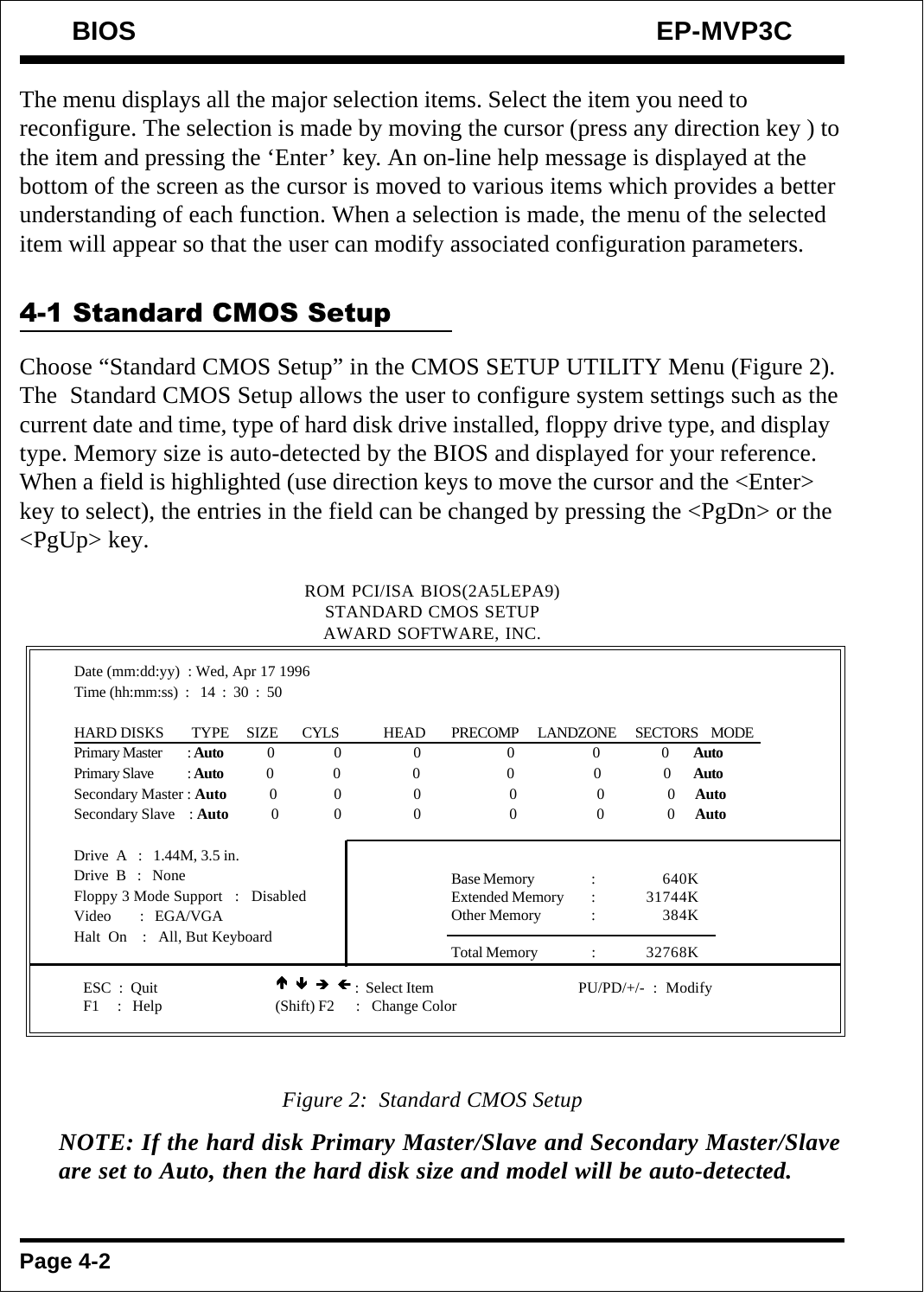*NOTE: The "Halt On:" field is used to determine when to halt the system by the BIOS if an error occurs.*

*NOTE: Floppy 3 Mode support is a mode used to support a special 3.5" drive used in Japan. This is a 3.5" disk that stores only 1.2 MB, the default setting for this is disabled.*

## 4-2 BIOS Features Setup

Selecting the "BIOS FEATURES SETUP" option in the CMOS SETUP UTILITY menu allows users to change system related parameters in the displayed menu. This menu shows all of the manufacturer's default values for the EP-MVP3C.

> ROM PCI/ISA BIOS(2A5LEPA9) BIOS FEATURES SETUP

Pressing the [F1] key will display a help message for the selected item.

|                                                                                                                                                                                                                                                                                                                                                                 |                                                                                                                                                                       | AWARD SOFTWARE, INC.                                                                                                        |                                                                    |                                                                                                        |
|-----------------------------------------------------------------------------------------------------------------------------------------------------------------------------------------------------------------------------------------------------------------------------------------------------------------------------------------------------------------|-----------------------------------------------------------------------------------------------------------------------------------------------------------------------|-----------------------------------------------------------------------------------------------------------------------------|--------------------------------------------------------------------|--------------------------------------------------------------------------------------------------------|
| Virus Warning<br><b>CPU</b> Internal Cache<br>External Cache<br><b>Ouick Power On Self Test</b><br><b>Boot Sequence</b><br>Swap Floppy Drive<br>Boot Up Floppy Seek<br><b>Boot Up NumLock Status</b><br>Gate A20 option<br>Memory Parity/ECC Check<br><b>Typematic Rate Setting</b><br>Typematic Rate (Chars/Sec)<br>Type matic Delay (Msec)<br>Security Option | : Disabled<br>: Enabled<br>: Enabled<br>: Enabled<br>: A, C, SCSI<br>: Disable<br>: Enabled<br>: On<br>: Fast<br>: Disabled<br>: Disabled<br>:6<br>: 250<br>$:$ Setup | Video BIOS<br>C8000-CBFFF<br>CC000-CFFFF<br>D0000-D3FFF<br>D4000-D7FFF<br>D8000-DBFFF<br>DC000-DFFFF<br>Diskette Access For | Shadow<br>Shadow<br>Shadow<br>Shadow<br>Shadow<br>Shadow<br>Shadow | : Enabled<br>: Disabled<br>: Disabled<br>: Disabled<br>: Disabled<br>: Disabled<br>: Disabled<br>: All |
| PCI/VGA Palette Snoop<br>OS Select For DRAM > 64MB                                                                                                                                                                                                                                                                                                              | : Disabled<br>: Non- $OS2$                                                                                                                                            | Esc : Quit<br>$\therefore$ Help<br>F1<br>: Old Values<br>F <sub>5</sub><br>: Load Setup Defaults<br>F7                      |                                                                    | $\triangle$ : Select Item<br>$PU/PD/+/-$ : Modify<br>(Shift) F2<br>: Color                             |

*Figure 3: BIOS Features Setup*

**Virus Warning**:During and after the system boots up, any attempt to write to the boot sector or partition table of the hard disk drive will halt the system and an error message will appear.

You should then run an anti-virus program to locate the virus. Keep in mind that this feature protects only the boot sector, not the entire hard drive. The default value is Disabled.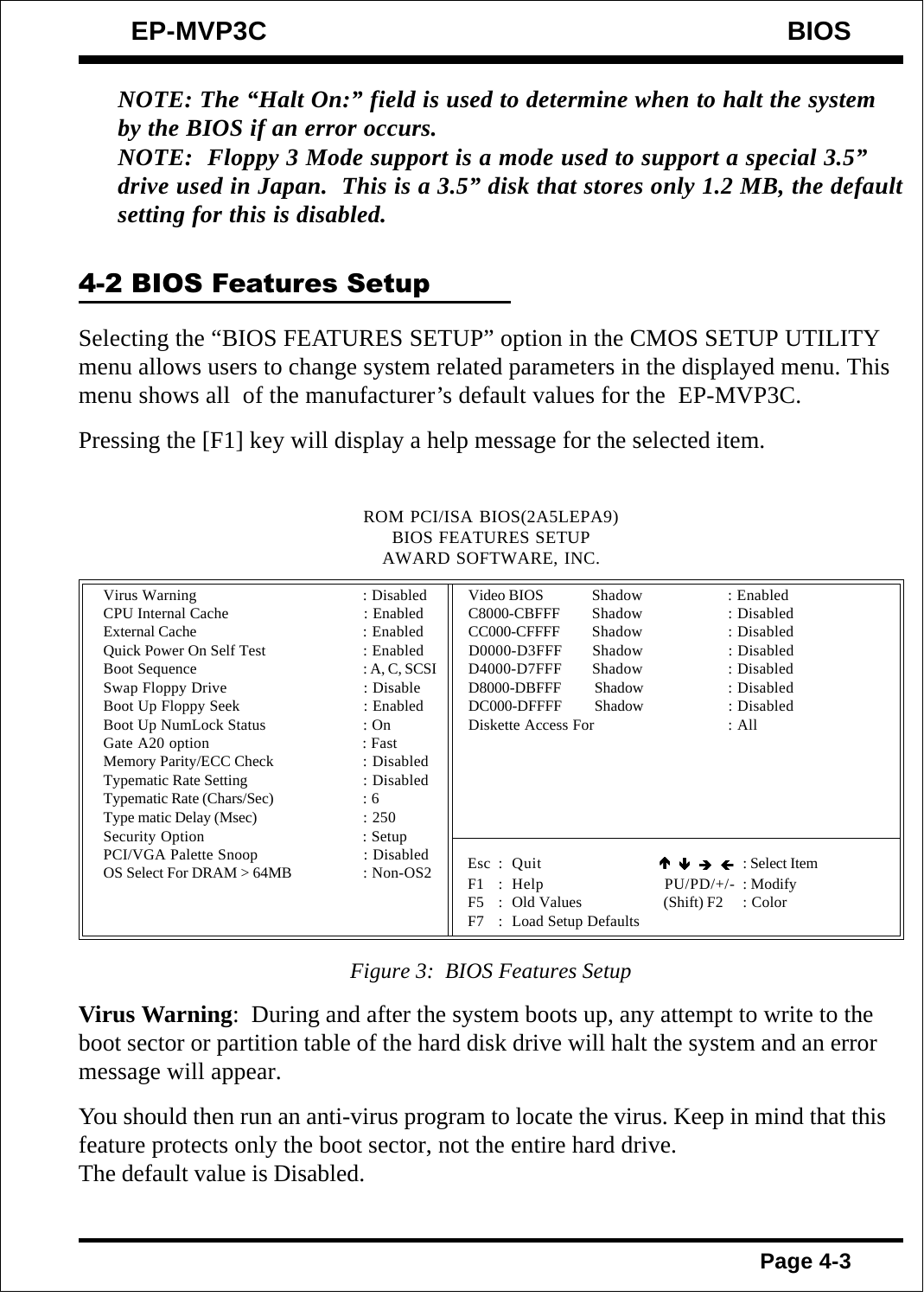*Enabled: Activates automatically when the system boots up causing a warning message to appear when anything attempts to access the boot sector.*

*Disabled: No warning message will appear when anything attempts to access the boot sector.*

*Note: Many disk diagnostic programs that access the boot sector table can trigger the virus warning message. If you plan to run such a program, we recommend that you first disable the virus warning.*

**CPU Internal Cache**: This controls the status of the processor's internal cache area.

The default is Enabled.

*Enabled: This activates the processor's internal cache thereby increasing performance.*

*Disabled: This deactivates the processor's internal cache thereby lowering performance.*

**Quick Power On Self Test**: This category speeds up the Power On Self Test (POST).

The default is Enabled.

*Enabled: This setting will shorten or skip of the items checked during POST. Disabled: Normal POST.*

**Boot Sequence**: This category determines which drive is searched first by the O/S (Operating System). The default is A,C,SCSI.

*The following is your list of options: [A, C, SCSI] - [C, A, SCSI] - [C, CD-ROM, A] - [CD-ROM, C, A] [D, A,CD-ROM],[E, A, CD-ROM] - [F, A, CD-ROM] - [SCSI, A, C] [SCSI C, A] - [C Only]*

**Swap Floppy Drive**: This will swap your physical drive letters A & B if you are using two floppy disks.

The default is Disabled.

*Enabled: Floppy A & B will be swapped under the O/S. Disabled: Floppy A & B will be not swapped.*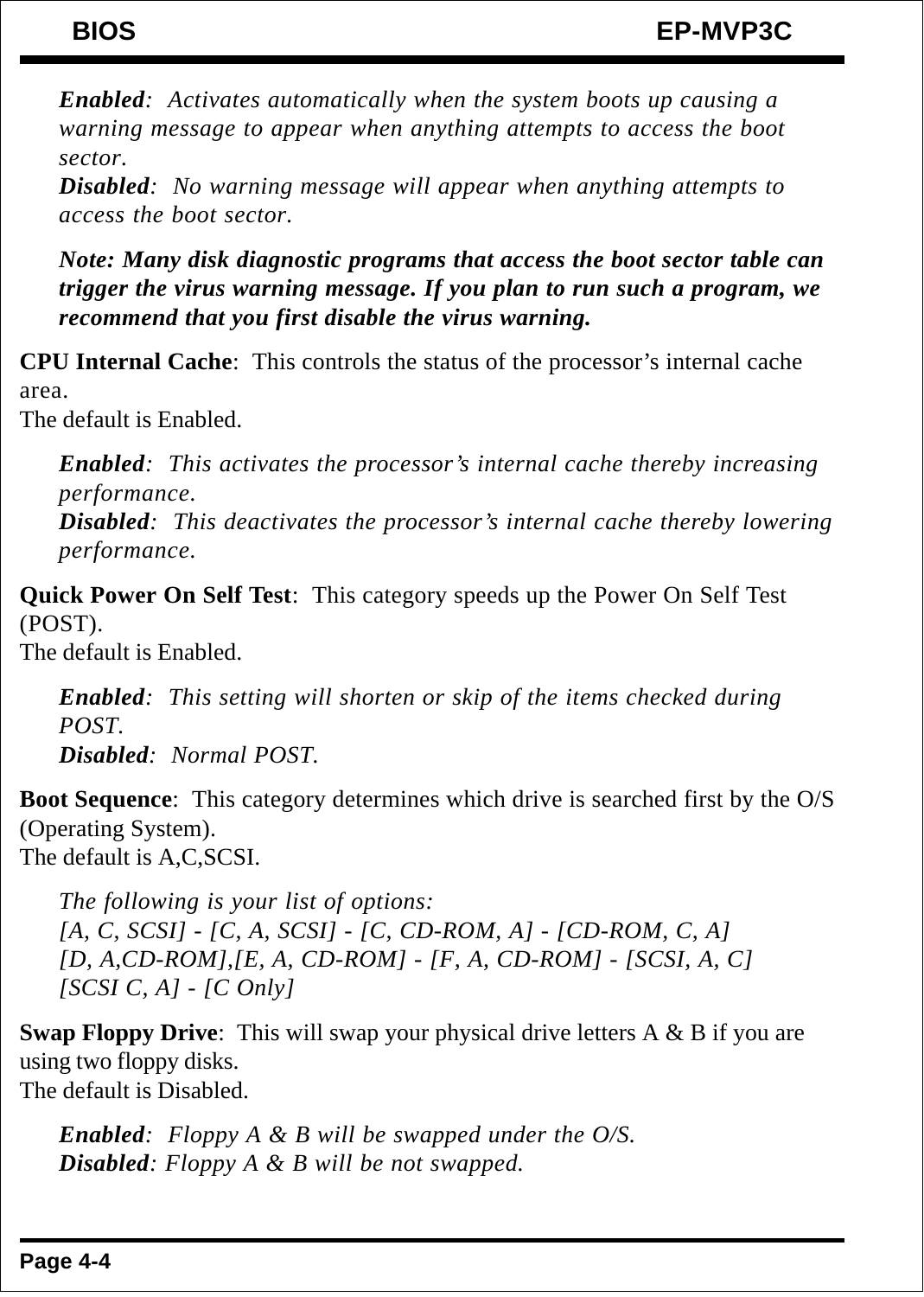**Boot Up Floppy Seek**: During Power-On-Self-Test (POST), BIOS will determine if the floppy disk drive installed is 40 or 80 tracks. Only 360K type is 40 tracks while 760K, 1.2MB and 1.44MB are all 80 tracks.

The default is Enabled.

*Enabled: The BIOS will search the floppy disk drive to determine if it is 40 or 80 tracks. Disabled: The BIOS will not search for the type of floppy disk drive by track number.*

*NOTE: BIOS can not tell the difference between 720K, 1.2MB and 1. 44MB drive types as they are all 80 tracks.*

**Boot Up NumLock Status**: This controls the state of the NumLock key when the system boots.

The default is On.

*On: The keypad acts as a 10-key pad. Off: The keypad acts like the cursor keys.*

Gate A20 Option: This refers to the way the system addresses memory above 1MB (extended memory).

The default is Fast.

*Normal: The A20 signal is controlled by the keyboard controller or chipset hardware. Fast: The A20 signal is controlled by Port 92 or chipset specific method.*

**Typematic Rate Setting**: This determines the keystrokes repeat rate. The default is Disabled.

*Enabled: Allows typematic rate and typematic delay programming. Disabled: The typematic rate and typematic delay will be controlled by the keyboard controller in your system.*

**Typematic Rate (Chars/Sec)**: This is the number of characters that will be repeated by a keyboard press. The default is 6.

*: 6 characters per second. 8: 8 characters per second. : 10 characters per second. 12: 12 characters per second. : 15 characters per second. 20: 20 characters per second. : 24 characters per second. 30: 30 characters per second.*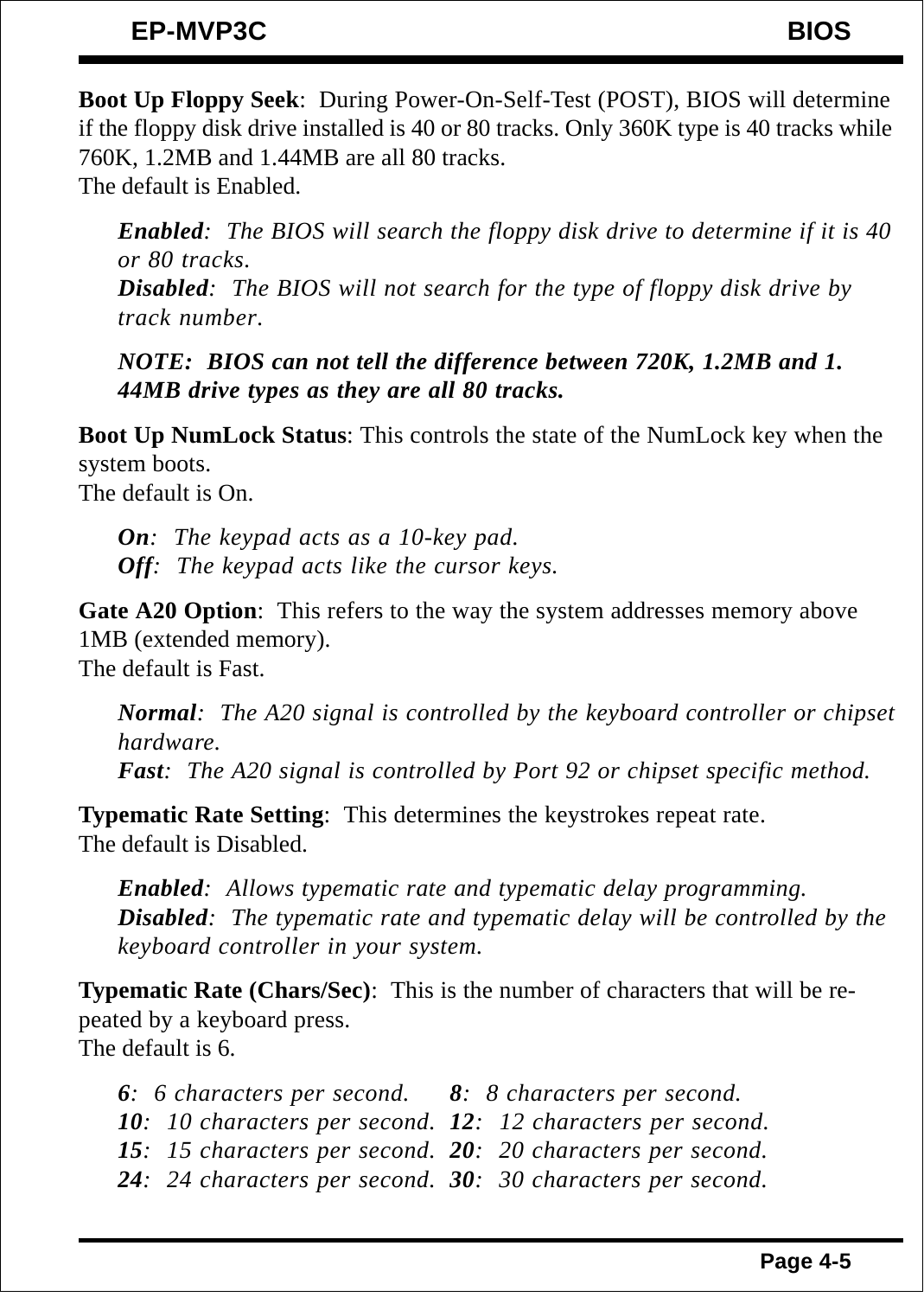**Typematic Delay (msec)**: This setting controls the time between the first and the second character displayed by typematic auto-repeat. The default is 250.

*: 250 msec. : 500 msec. : 750 msec. : 1000 msec.*

**Security Option**: This category allows you to limit access to the System and Setup, or just to Setup.

The default is Setup.

*System: The system will not boot and the access to Setup will be denied if the correct password is not entered at the prompt. Setup: The system will boot; but the access to Setup will be denied if the incorrect password is not entered at the prompt.*

**PCI/VGA Palette Snoop**: This field controls the ability of a primary PCI VGA controller to share a common palette (When a snoop write cycles) with an ISA video card.

The default is Disabled.

*Enabled: If an ISA card is connected to a PCI VGA card via the VESA connector, and that ISA card connects to a VGA monitor, then that ISA card uses the RAMDAC of the PCI card. Disabled: Disables the VGA card Palette Snoop function.*

**OS Select For DRAM > 64MB**: Some operating systems require special handling. Use this option only if your system has greater than 64MB of memory. The default is Non-OS2.

*OS2: Select this if you are running the OS/2 operating system with greater than 64MB of RAM. Non-OS2: Select this for all other operating systems and configurations.*

**Video BIOS Shadow**: This option allows video BIOS to be copied into RAM. Video Shadowing will increase the video performance of your system. The default is Enabled.

*Enabled: Video shadow is enabled. Disabled: Video shadow is disabled.*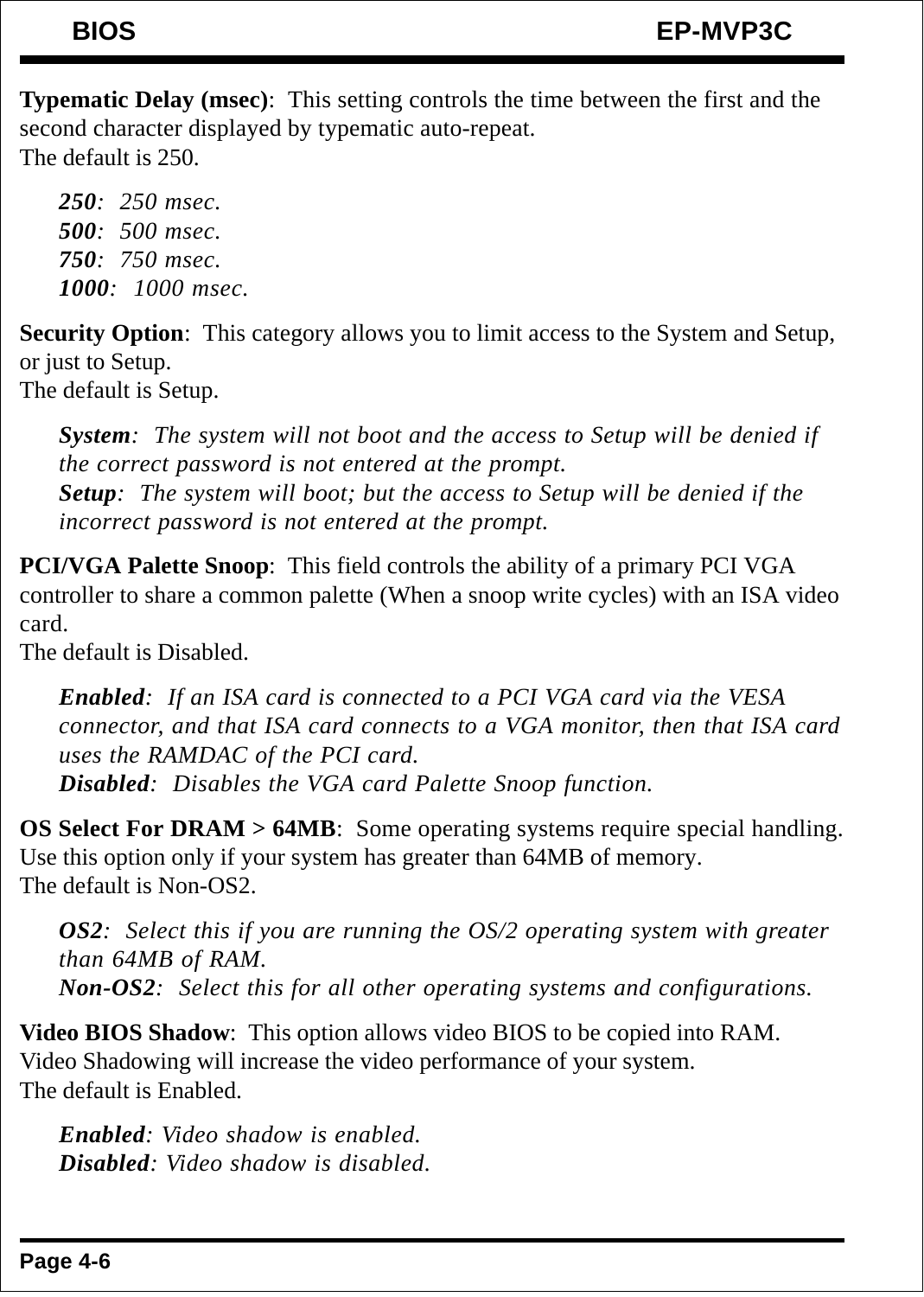**C8000 - CBFFF Shadow**: **CC000 - CFFFF Shadow**: **D0000 - D3FFF Shadow**: **D4000 - D7FFF Shadow**: **D8000 - DBFFF Shadow**: **DC000 - DFFFF Shadow**:

These categories determine whether ROMs from option cards will be copied into RAM. This will be in 16K byte or 32K byte units, and the size will depend on chipset of the option card.

*Enabled: Optional shadow is enabled. Disabled: Optional shadow is disabled.*

## 4-3 Chipset Features Setup

Choose the "CHIPSET FEATURES SETUP" in the CMOS SETUP UTILITY menu to display following menu.

| Bank 0/1 DRAM Timing         | : SDRAM Fast  | Auto Detect DIMM/PCI Clk<br>: Enabled                                   |
|------------------------------|---------------|-------------------------------------------------------------------------|
|                              |               |                                                                         |
| Bank 2/3 DRAM Timing         | : FP/EDO Fast | : Disabled<br>Spread Spectrum                                           |
| Bank 4/5 DRAM Timing         | : FP/EDO Fast | CPU Host Clock (CPU/PCI)<br>: Default                                   |
| SDRAM Cycle length           | :3            | CPU Warning Temp.<br>: Disabled                                         |
| <b>SDRAM Bank interleave</b> | : Disabled    | Current CPU Temp.<br>: $37^{\circ}$ C/98°                               |
| DRAM Page-Mode               | : Enabled     | Current System Temp.<br>: $25^{\circ}$ C/77°                            |
| DRAM Read Pipeline           | : Enabled     | Current CPU Fan Speed<br>$: 0$ RPM                                      |
| <b>DRAM Fast Decoding</b>    | : Enabled     | Current Chasiss Fan Speed<br>$: 0$ RPM                                  |
|                              |               | <b>Current POWER FAN Speed</b><br>$: 0$ RPM                             |
| Cache Rd+CPU Wt Pipeline     | : Disabled    | CPUcore:2.20 V<br>CPUI/O: $3.52$ V                                      |
| Cache Timing                 | : Fastest     | :4.99V<br>$+12V$<br>:12.09V<br>$+5V$                                    |
|                              |               | $-12V$ :-12.04V<br>$-5V$<br>$: -5.12V$                                  |
| Video BIOS Cacheable         | : Enabled     |                                                                         |
| System BIOS Cacheabled       | : Enabled     |                                                                         |
| Memory Hole AT 15Mb Addr.    | : Disabled    |                                                                         |
| <b>AGP</b> Aperture Size     | :64M          |                                                                         |
|                              |               | Esc: Quit<br>$\uparrow \downarrow \rightarrow \leftarrow$ : Select Item |
|                              |               | : Help<br>$PU/PD/+/-$ : Modify<br>F1                                    |
|                              |               | : Old Values<br>(Shift) F2<br>: Color<br>F5                             |
|                              |               | : Load Setup Defaults<br>F7                                             |
|                              |               |                                                                         |

ROM PCI/ISA BIOS(2A5LEPA9) CHIPSET FEATURES SETUP AWARD SOFTWARE, INC.

*Figure 4: Chipset Features Setup*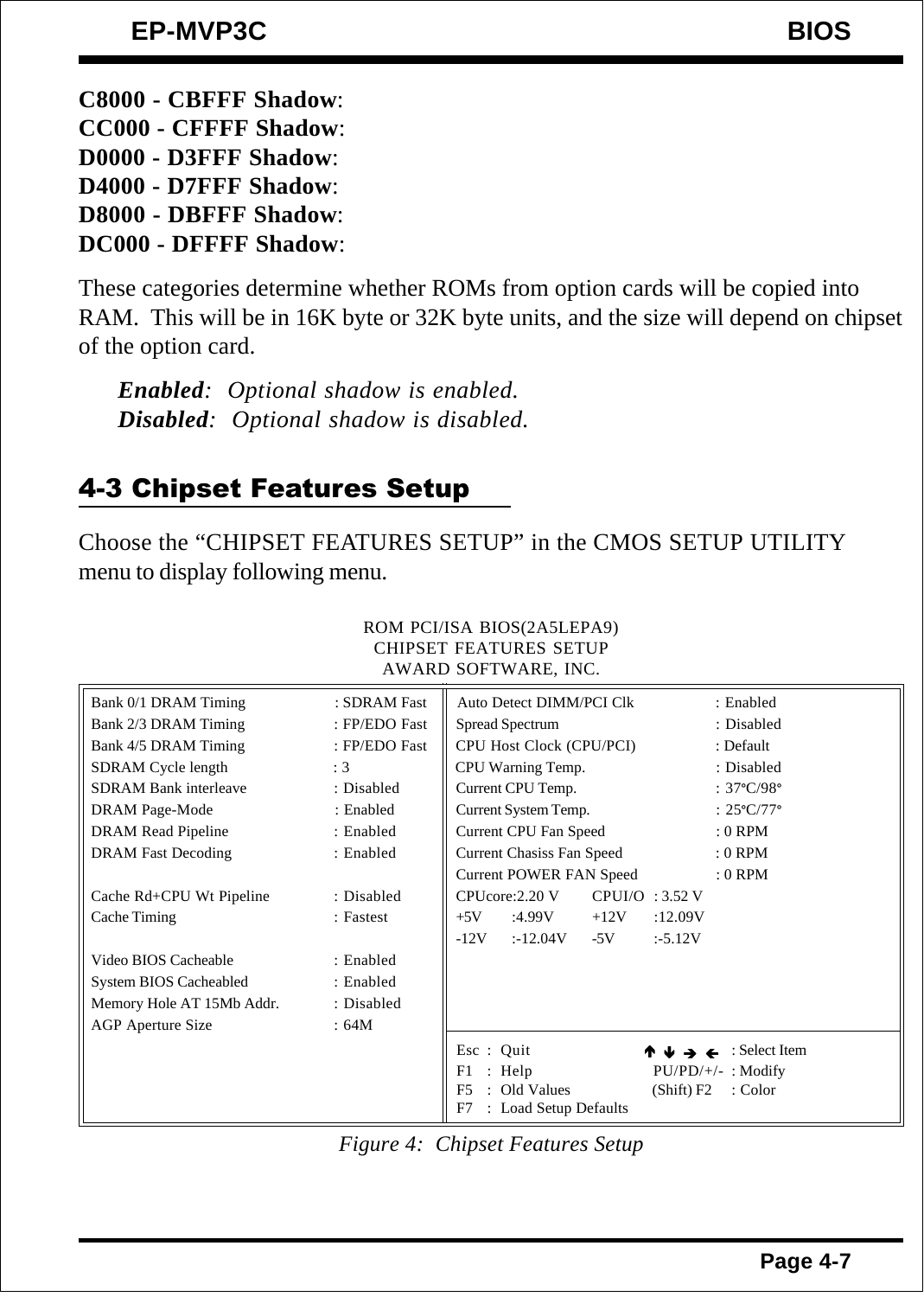**SDRAM Cycle length**: This setting defines the CAS timing parameter of the SDRAM in terms of clocks.

The default is 3.

- *2: Provides faster memory performance.*
- *3: Provides better memory compatibility.*

**SDRAM Bank Interleave:** The default value is Disabled. *Disabled* **:** Normal Setting. *2 Bank/4 Bank***:** SDRAM 2 or 4 Bank Interleave.

**Memory Hole at 15M-16M**: You can reserve this memory area for the use of ISA adaptor ROMs. The default is Disabled.

*Enabled: This field enables the main memory (15~16MB) to remap to ISA BUS.*

*Disabled: Normal Setting.*

*NOTE: If this feature is enabled you will not be able to cache this memory segment.*

**AGP Aperture Size**: The amount of system memory that the AGP card is allowed to share.

The default is 64.

*: 4MB of systems memory accessable by the AGP card. : 8MB of systems memory accessable by the AGP card. : 16MB of systems memory accessable by the AGP card. : 32MB of systems memory accessable by the AGP card. : 64MB of systems memory accessable by the AGP card. : 128MB of systems memory accessable by the AGP card. : 256MB of systems memory accessable by the AGP card.*

**Current System Temp:** This is the Current temperature of the system.

**Current CPU Temperature**: This is the current temperature of the CPU.

**Current CPU FAN Speed**: The current CPU fan speed in RPMs.

**Current Chassis FAN Speed**: The current chassis fan speed in RPMs.

**CPU(V)**: The voltage level of the CPU(Vio/Vcore).

**+3.3V**, **+5V, +12V**: The voltage level of the switch power supply.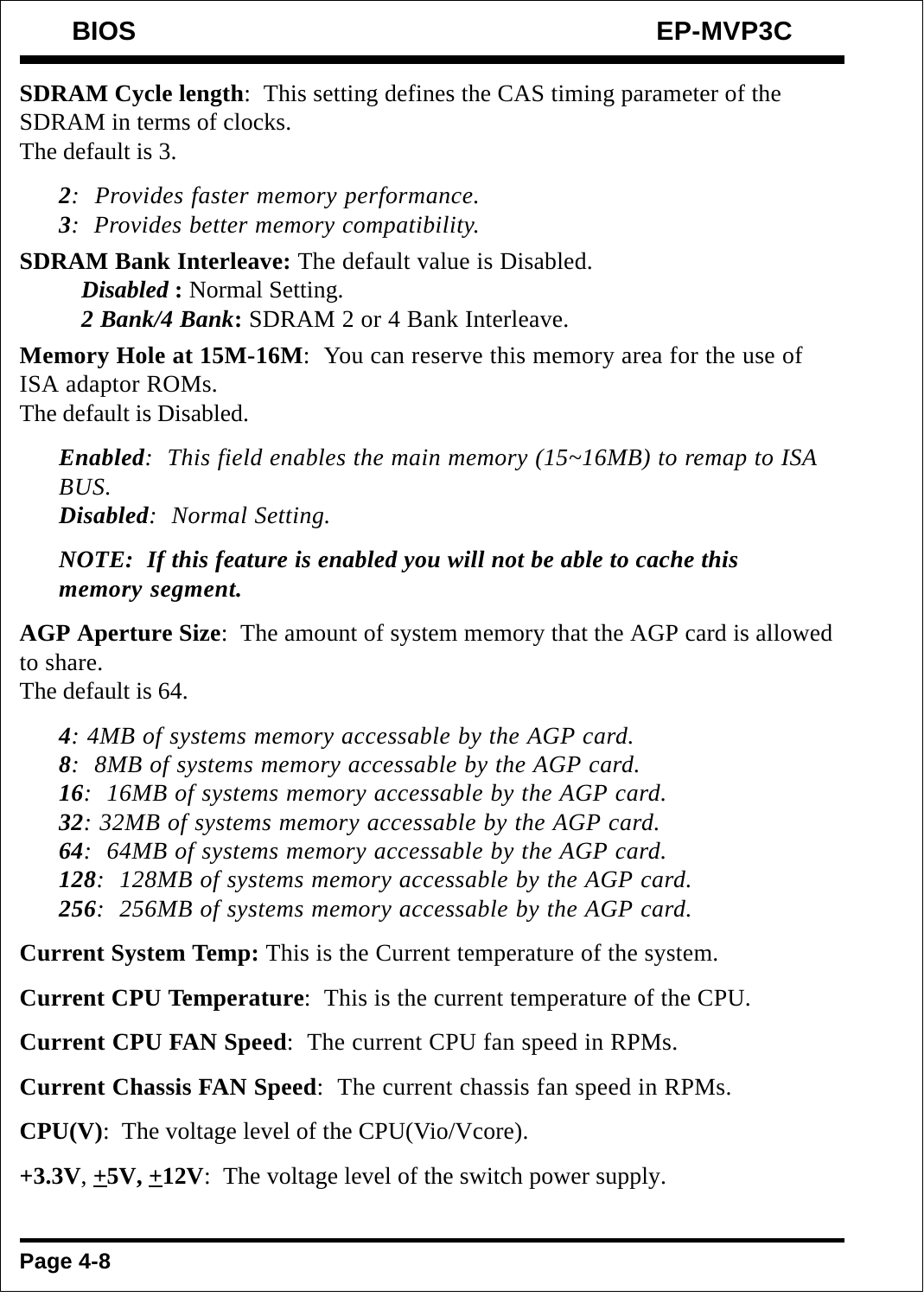#### 4-4 Power Management Setup

Choose the "POWER MANAGEMENT SETUP" in the CMOS SETUP UTILITY to display the following screen. This menu allows the user to modify the power management parameters and IRQ signals. In general, these parameters should not be changed unless it's absolutely necessary.

> ROM PCI/ISA BIOS (2A5LEPA9) POWER MANAGEMENT SETUP AWARD SOFTWARE, INC.

| <b>Power Management</b><br>PM Control by APM<br>Video off Option<br>Video off Method<br><b>MODEM Use IRO</b><br>Soft-off by PWRBTN<br>** RM Timers **<br><b>HDD</b> Power Down<br>Doze Mode<br>Suspend Mode<br>** RM Events **<br>VGA | : User Define<br>: Yes<br>: Suspend $\rightarrow$ Off<br>: V/H SYNC+Blank<br>:3<br>: Delay 4 Sec<br>: Disable<br>: Disable<br>: Disable<br>$:$ OFF | Primary INTR<br>$IRO3$ (COM 2)<br>IRO4 $(COM 1)$<br>$IRO5$ (LPT 2)<br>IRQ6 (Floppy Disk)<br>$IRO7$ (LPT 1)<br>IRO8 (RTC Alarm)<br>IRO9 (IRO2 Redir)<br>IRO10(Reserved)<br>IRO11 (Reserved)<br>IRO12(PS/2 Mouse)<br>IRO13(Coprocessor) | :ON<br>: Primary<br>: Primary<br>: Primary<br>: Disabled<br>: Primary<br>: Disabled<br>: Primary<br>: Primary<br>: Primary<br>: Primary<br>: Primary |
|---------------------------------------------------------------------------------------------------------------------------------------------------------------------------------------------------------------------------------------|----------------------------------------------------------------------------------------------------------------------------------------------------|---------------------------------------------------------------------------------------------------------------------------------------------------------------------------------------------------------------------------------------|------------------------------------------------------------------------------------------------------------------------------------------------------|
| LPT & COM<br>HDD & FDD                                                                                                                                                                                                                | : LPT $/COM$<br>: ON                                                                                                                               | IRO14(Hard Disk)<br>IRO15(Reserved)                                                                                                                                                                                                   | : Primary<br>: Disabled                                                                                                                              |
| DMA /master<br>Modem Ring Resume<br>RTC Alarm Resume                                                                                                                                                                                  | $:$ OFF<br>: Disabled<br>: Disabled                                                                                                                | Esc : Out                                                                                                                                                                                                                             | $\uparrow \uparrow \rightarrow \leftarrow$ : Select Item                                                                                             |
|                                                                                                                                                                                                                                       |                                                                                                                                                    | F1<br>: Help<br>F <sub>5</sub><br>: Old Values<br>F7<br>: Load Setup Defaults                                                                                                                                                         | $PU/PD/+/-$ : Modify<br>(Shift) F2 : Color                                                                                                           |

*Figure 5: Power Management Setup*

You can only change the content of Doze Mode, Standby Mode, and Suspend Mode when the Power Management is set to 'User Define'.

**Power Management**: Use this to select your Power Management selection. The default is User define.

*Disabled: The system operates in NORMAL conditions (Non-GREEN), and the Power Management function is disabled.*

*Max. saving: Maximum power savings. Inactivity period is 1 minute in each mode.*

*Min. saving: Minimum power savings. Inactivity period is 1 hour in each mode.*

*User define: Allows user to define PM Timers parameters to control power saving mode.*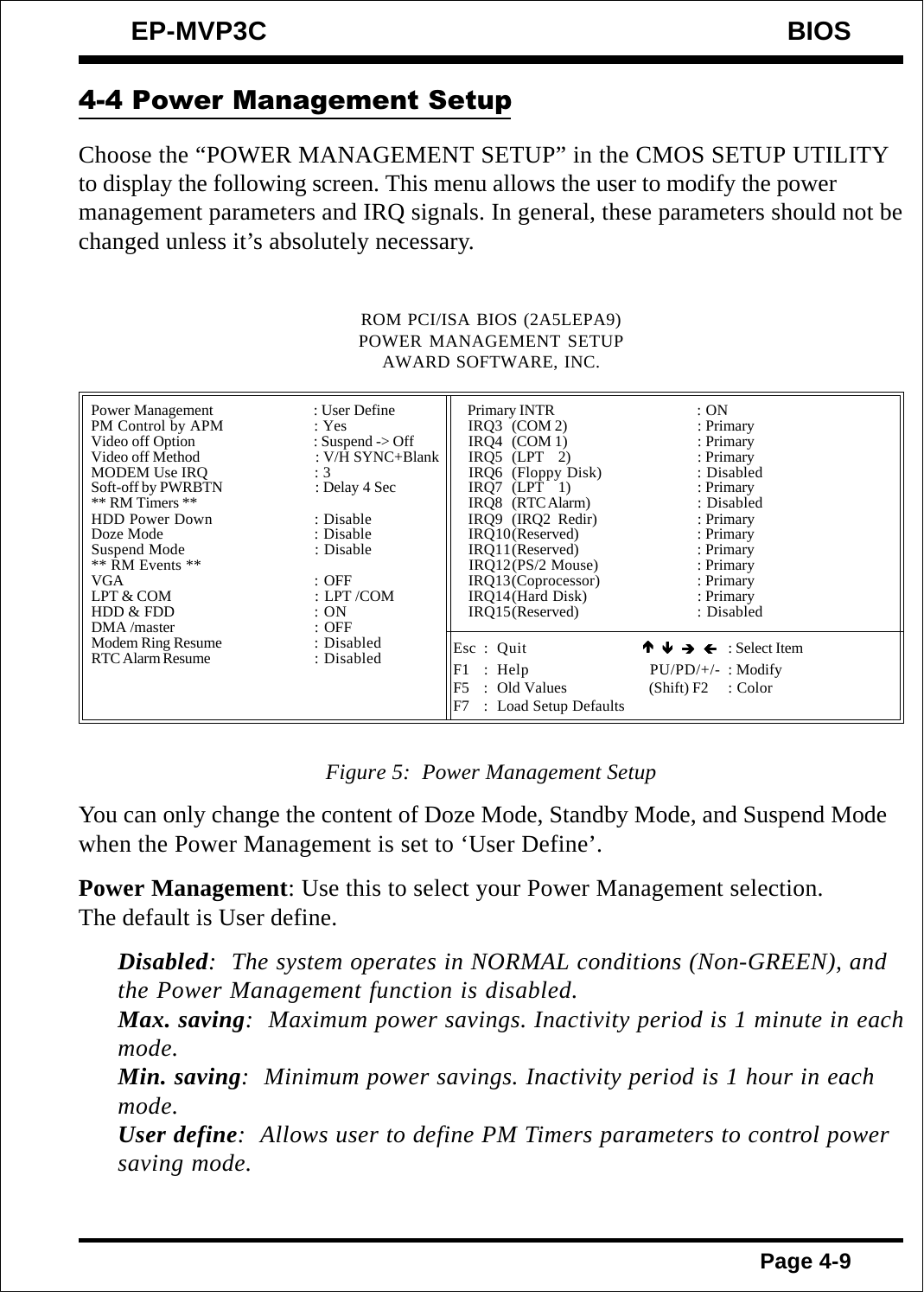**PM controlled APM**: This option shows weather or not you want the Power Management to be controlled the Advanced Power Management (APM). The default is Yes.

*Yes: APM controls your PM No: APM does not control your PM*

**Video Off Method**: This option allows you to select how the video will be disabled by the power management. The default is V/H Sync + Blank

*V/H Sync + Blank: System turns off vertical and horizontal synchronization*

*ports and writes blanks to the video buffer. DPMS: Select this option if your monitor supports the Display Power Management Signaling (DPMS) standard of the Video Electronics Standards Association (VESA). Use the software supplied for your video subsystem to select video power management values. Blank Screen: System only writes blanks to the video buffer.*

**Video Off option**: Tells you what time frame that the video will be disabled under current power management settings. The default is Standby.

*Standby: Video powers off after time shown in standby mode setting. Doze: Video powers off after time shown in doze mode setting. Suspend: Video powers off after time shown in suspend mode setting. N/A: Video power off not controlled by power management.*

**MODEM Use IRQ**: Name the interrupt request (IRQ) line assigned to the modem (if any) on your system. Activity of the selected IRQ always awakens the system. Default is IRQ 3.

| N/A: No IRQ is used. | 3: IRO.3     |
|----------------------|--------------|
| 4: IRQ 4             | 5: $IRO$ 5   |
| 7: IRQ 7             | 9: IRO.9     |
| 10: IRQ 10           | $11:$ IRQ 11 |

The EP-MVP3C supports HDD Power Down, Doze and Standby power saving functions when using the Intel Pentium II Processor. The default is Disabled

**Doze Mode:** The "Doze" mode timer starts to count when no "PM events" have occurred.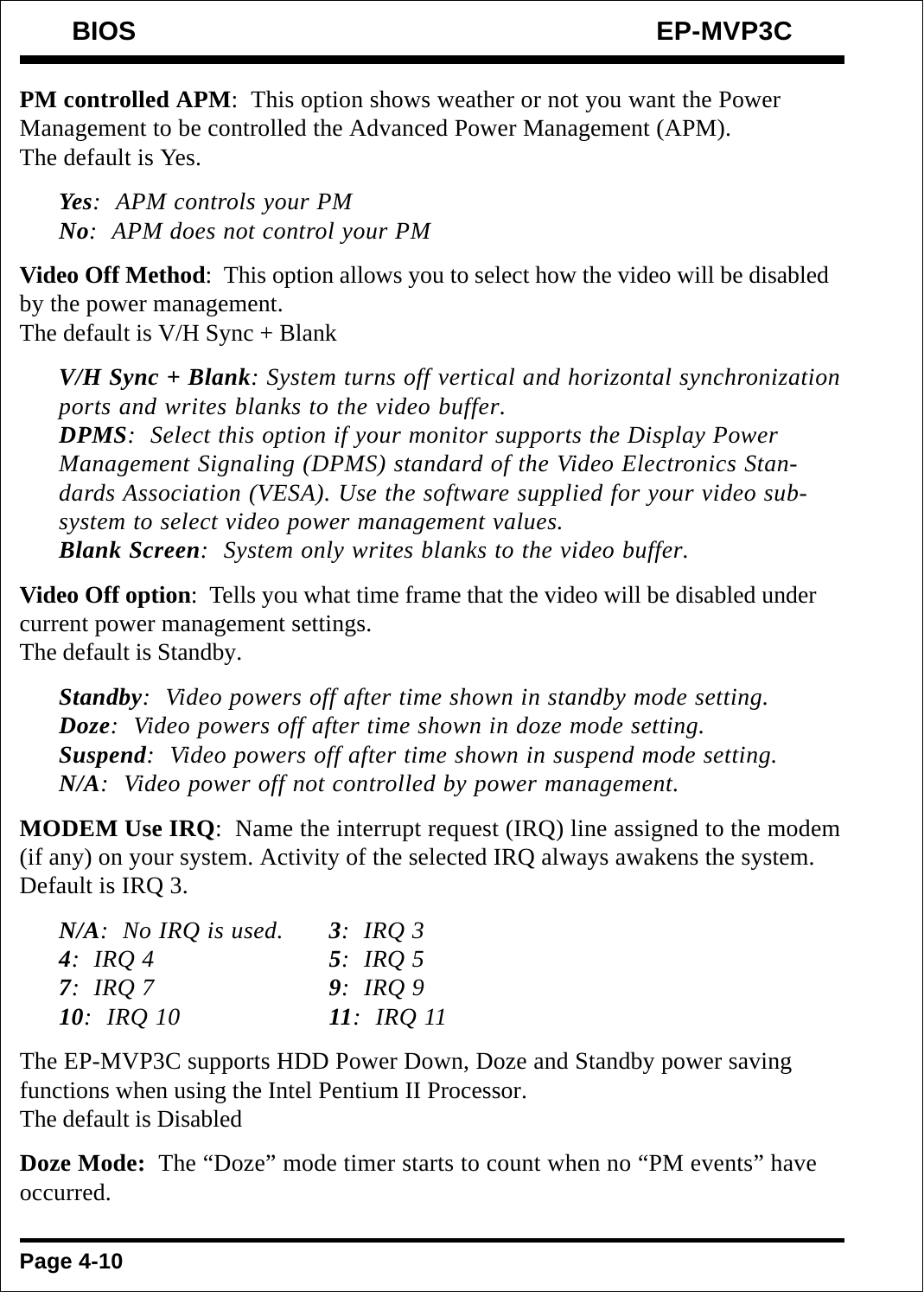**Suspend Mode**: This function works only when the Pentium II Processor is installed. The timer starts to count when "System Standby" mode timer is timed out and no "PM Events" are occurring. Valid range is from 1 minute up to 1 hour.

**HDD Power Down**: HDD Standby timer can be set from 1 to 15 minute(s).

**VGA Active Monitor:** Use this option if your monitor has advanced power saving features.

The default is Enabled

*Enabled: Your monitor's power features will be included in power management. Disabled: Your monitor's power features will not be included in power management.*

**Soft-Off by PWR-BTTN**: Use this to select your soft-off function. The default is Delay 4 sec.

*Instant Off: Turns off instantly. Delay 4 Second : Turns off after a 4 second delay. If momentary press of button, the system will go into Suspend Mode. Press again to take system out of Suspend Mode.*

**Resume by Alarm:** This option allows you to have the system turn on at a preset time each day or on a certain day. This option is only available when Power Loss Recovery is Enabled.

The default is Enabled.

*Enabled: The system will turn on at the preset time. Disabled: The system will not turn on until you turn it on.*

**Date (of month) Alarm:** This is how you set the date that the system will turn on. The default is 0.

*0: Setting this to 0 will turn the system on everyday at the preset time. 1-31: Represents the day of the month that you need the system to turn on.*

**Time (hh:mm:ss) Alarm:** This sets the time that you need the system to turn on. The deault is 08:00:00.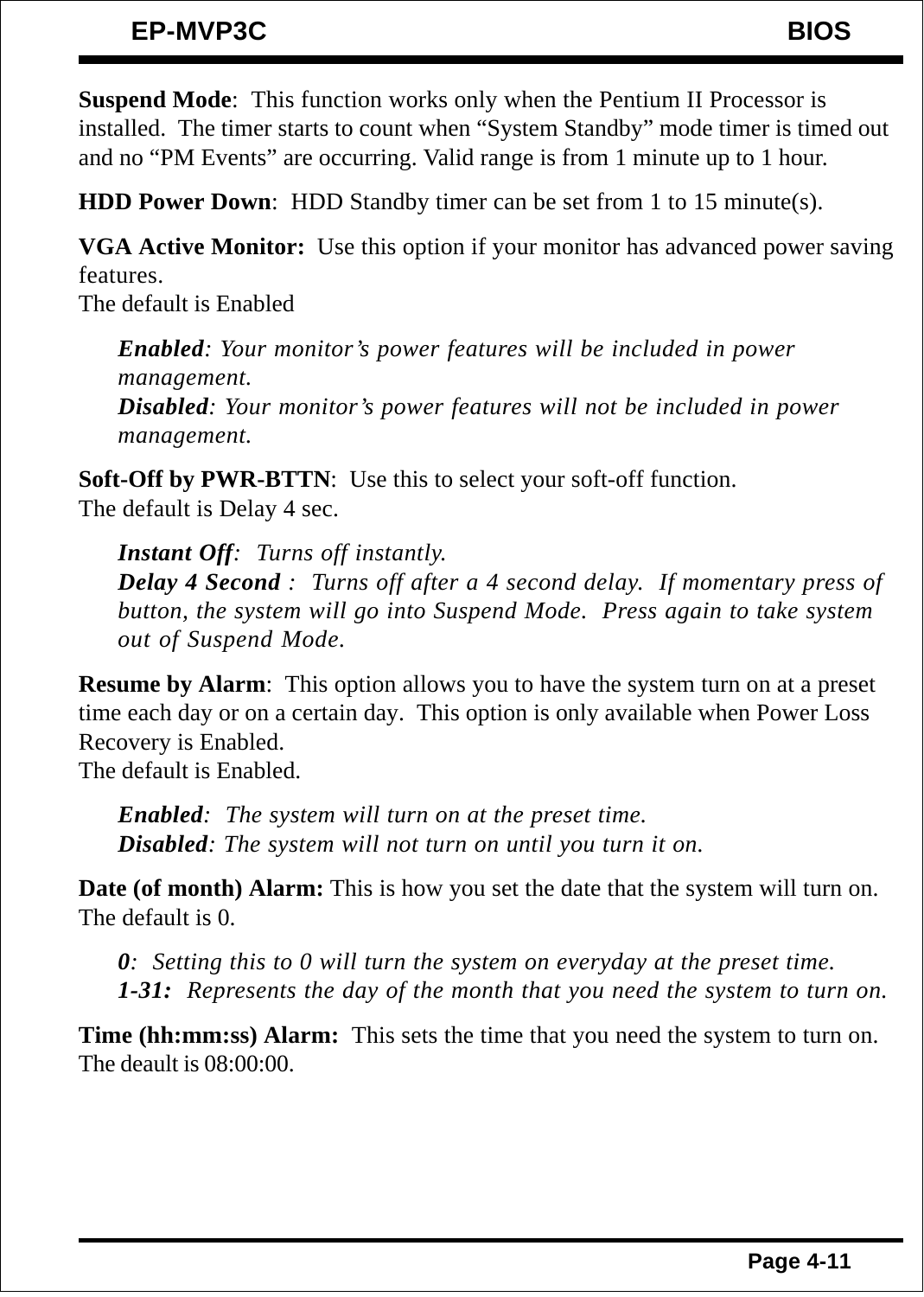## 4-5 PNP/PCI Configuration

The PNP/PCI configuration program is for the user to modify the PCI/ISA IRQ signals when various PCI/ISA cards are inserted in the PCI or ISA slots.

*WARNING: Conflicting IRQ's may cause the system to not find certain devices.*

ROM PCI/ISA BIOS(2A5LEPA9) PNP/PCI CONFIGURATION AWARD SOFTWARE, INC.

| CPU to PCI Write Buffer<br>: Enabled                                  |
|-----------------------------------------------------------------------|
| <b>PCI Dynamic Bursting</b><br>: Enabled                              |
| PCI Master 0 WS Write<br>: Enabled                                    |
| <b>PCI Delay Transaction</b><br>: Enabled                             |
| PCI#2 Access #1 Retry<br>: Disabled                                   |
| AGP Master 1 WS Write<br>: Enabled                                    |
| : Disabled<br>AGP Master 1 WS Read                                    |
| PCI IRO Actived By<br>: Level                                         |
| Assign IRQ For USB<br>: Enabled                                       |
| Assign IRO For VGA<br>: Enabled                                       |
|                                                                       |
|                                                                       |
|                                                                       |
|                                                                       |
|                                                                       |
| $\uparrow \uparrow \rightarrow \leftarrow$ : Select Item<br>Esc : Out |
| F1 : Help<br>$PU/PD/+/-$ : Modify                                     |
| F <sub>5</sub><br>: Old Values<br>(Shift) F2<br>: Color               |
| F7<br>: Load Setup Defaults                                           |
| : Manual<br>: Disabled<br>: Enabled                                   |

*Figure 6: PCI Configuration Setup*

**PNP OS Installed**: Do you have a PNP OS installed on your system. The default is No.

*Yes: Select if you are using a PNP OS*

*No: Select if your OS does not support PNP.*

**Resources Controlled By**: Who controlled the system PNP/PCI resources. The default is Manual.

*Manual: PNP Card's resources will be controlled manually. You can set which IRQ-X and DMA-X are assigned to PCI/ISA PNP or Legacy ISA Cards.*

*Auto: If your ISA card and PCI card are all PNP cards, BIOS will assign the interrupt resource automatically.*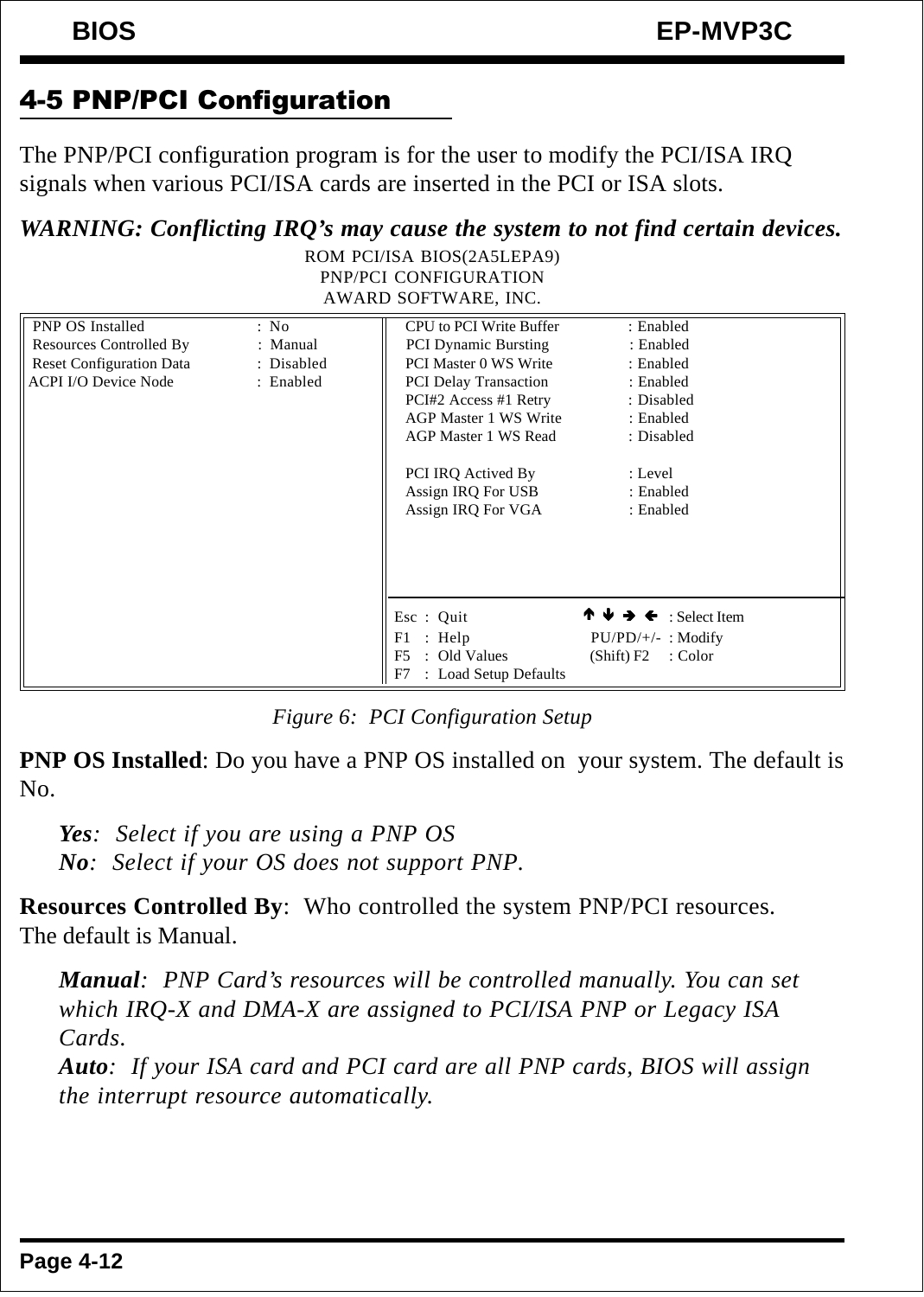**Reset Configuration Data**: This setting allows you to clear ESCD data. The default is Disabled

*Disabled: Normal Setting. Enabled: If you have plugged in some Legacy cards to the system and they were recorded into ESCD (Extended System Configuration Data), you can set this field to Enabled in order to clear ESCD.*

**PCI IDE IRQ Map To:** This item allows the user to configure the system for the type of IDE hard disk controller in use. By default, the BIOS assumes that the hard drive controller is an ISA device rather than a PCI controller. If you are using a PCI controller, then you will need to change this to specify which PCI slot has the controller and which PCI interrupt (A, B, C, or D) is associated with the connected IDE devices.

**Assign IRQ For USB**: This item allows BIOS to assign whether IRQ is with USB or not. If you have not connect the USB device. Can release the IRQ for other device.

The default is Enabled.

*Enalbed: Provides IRQ for USB device. Disabled: Release IRQ for other device.*



**Figure 7: T he C om bination of P C I IN T #lines**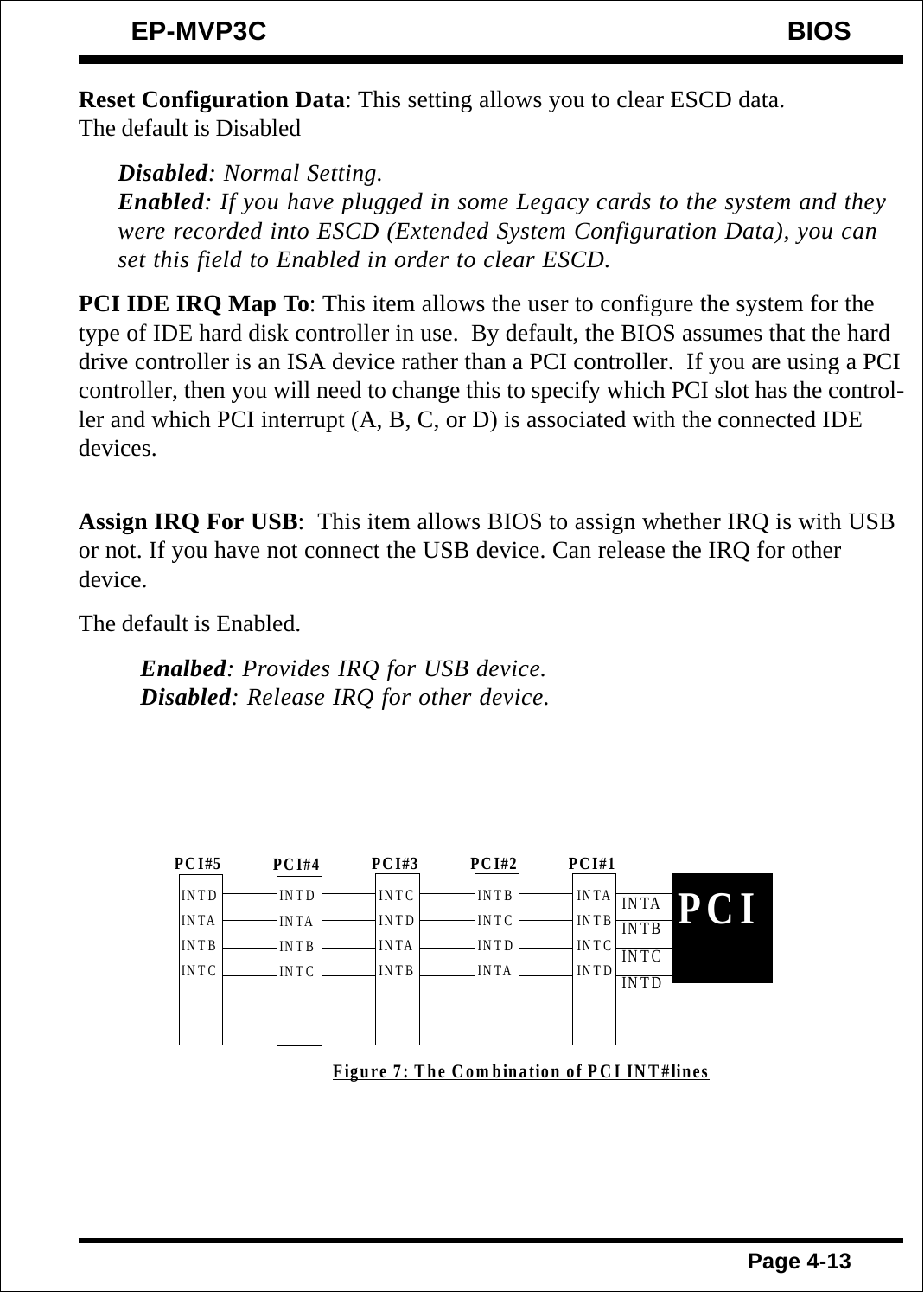#### 4-6 Load Setup Defaults

The "LOAD SETUP DEFAULTS" function loads the system default data directly from ROM and initializes the associated hardware properly. This function will be necessary only when the system CMOS data is corrupted.

> ROM PCI/ISA BIOS(2A5LEPA9) INTEGRATED PERIPHERALS

|                                                                                                                                                                                                                                                                                                                                                                                                                             |                                                                                                                                                  | <u>IN LEATH A LEEP TEANTH HEAN AT A</u><br>AWARD SOFTWARE, INC.                                                                                  |                                                                                                           |
|-----------------------------------------------------------------------------------------------------------------------------------------------------------------------------------------------------------------------------------------------------------------------------------------------------------------------------------------------------------------------------------------------------------------------------|--------------------------------------------------------------------------------------------------------------------------------------------------|--------------------------------------------------------------------------------------------------------------------------------------------------|-----------------------------------------------------------------------------------------------------------|
| OnChip IDE Channel0<br>OnChip IDE Second Channel1<br><b>IDE Prefetch Mode</b><br><b>IDE HDD Block Mode</b><br><b>IDE Primary Master PIO</b><br><b>IDE Primary Slave PIO</b><br><b>IDE Secondary Master PIO</b><br><b>IDE Secondary Slave PIO</b><br><b>IDE Primary Master UDMA</b><br><b>IDE Primary Slave UDMA</b><br><b>IDE Secondary Master UDMA</b><br><b>IDE Secondary Slave UDMA</b><br><b>IDE Init Display First</b> | : Enabled<br>: Enabled<br>: Enabled<br>: Enabled<br>: Auto<br>$:$ Auto<br>: Auto<br>: Auto<br>: Auto<br>: Auto<br>: Auto<br>: Auto<br>: PCI Slot | <b>Onboard Parallel Port</b><br>Onboard Parallel Mode<br>ECP Mode Use DMA<br>Parallel Port EPP Type<br>OnChip USB<br><b>USB Keyboard Support</b> | : 378/IRO7<br>ECP / EPP<br>:3<br>EPP1.9<br>: Enabled<br>: Disabled                                        |
| Onboard FDD Controller<br><b>Onboard Serial Port 1</b><br><b>Onboard Serial Port 2</b><br><b>UART 2 Mode</b>                                                                                                                                                                                                                                                                                                                | : Enabled<br>: 3F8/IRO4<br>: $2F8/IRO3$<br>: Standard                                                                                            | Esc : Quit<br>$\therefore$ Help<br>F1<br>: Old Values<br>F <sub>5</sub><br>F7<br>: Load Setup Defaults                                           | $\uparrow \uparrow \rightarrow \leftarrow$ : Select Item<br>$PU/PD/+/-$ : Modify<br>(Shift) F2<br>: Color |

#### 4-7 Integrated Peripherals

*Figure 8: Integrated Peripherals*

*Note: If you do not use the Onboard IDE connector, then you will need to set Onboard Primary PCI IDE: Disabled and Onboard Secondary PCI IDE: Disabled Note: The Onboard PCI IDE cable should be equal to or less than 18 inches (45 cm.).*

**IDE HDD Block Mode**: IDE Block Mode allows the controller to access blocks of sectors rather than a single sector at a time. The default is Enabled.

*Enabled: Enabled IDE HDD Block Mode. Provides higher HDD transfer rates. Disabled: Disable IDE HDD Block Mode.*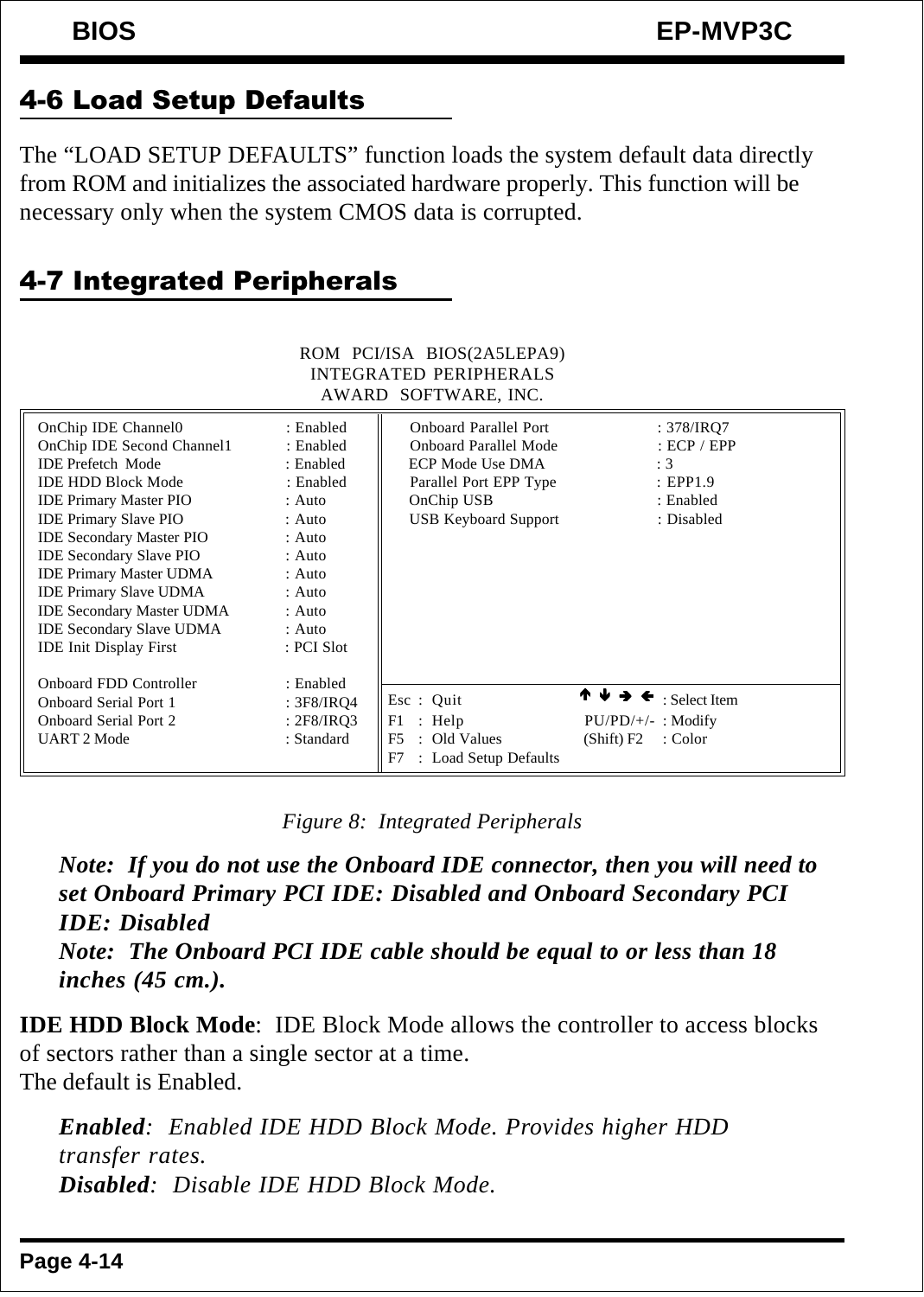**Onchip IDE First Channel**: The default value is Enabled.

*Enabled: Enables Onboard IDE primary port. Disabled: Disables Onboard IDE primary port.*

**Onchip IDE Second Channel**:

The default is Enabled.

*Enabled: Enables Onboard IDE secondary port. Disabled: Disables Onboard IDE secondary port.*

#### **Primary Master PIO**

The default is Auto.

*Auto: BIOS will automatically detect the Onboard Primary Master PCI IDE HDD Accessing mode. Mode 0~4: Manually set the IDE Programmed interrupt mode.*

#### **Primary Slave PIO**

The default is Auto.

*Auto: BIOS will automatically detect the Onboard Primary Slave PCI IDE HDD Accessing mode. Mode 0~4: Manually set the IDE Programmed interrupt mode.*

#### **Secondary Master PIO**:

The default is Auto.

*Auto: BIOS will automatically detect the Onboard Secondary Master PCI IDE HDD Accessing mode. Mode 0~4: Manually set the IDE Programmed interrupt mode.*

#### **Secondary Slave PIO**:

The default is Auto.

*Auto: BIOS will automatically detect the Onboard Secondary Slave PCI IDE HDD Accessing mode. Mode 0~4: Manually set the IDE Programmed interrupt mode.*

**Primary Master UDMA**: This allows you to select the mode of operation for the hard drive.

The default is Auto.

*Auto: The computer will select the optimal setting. Disabled: The hard drive will run in normal mode.*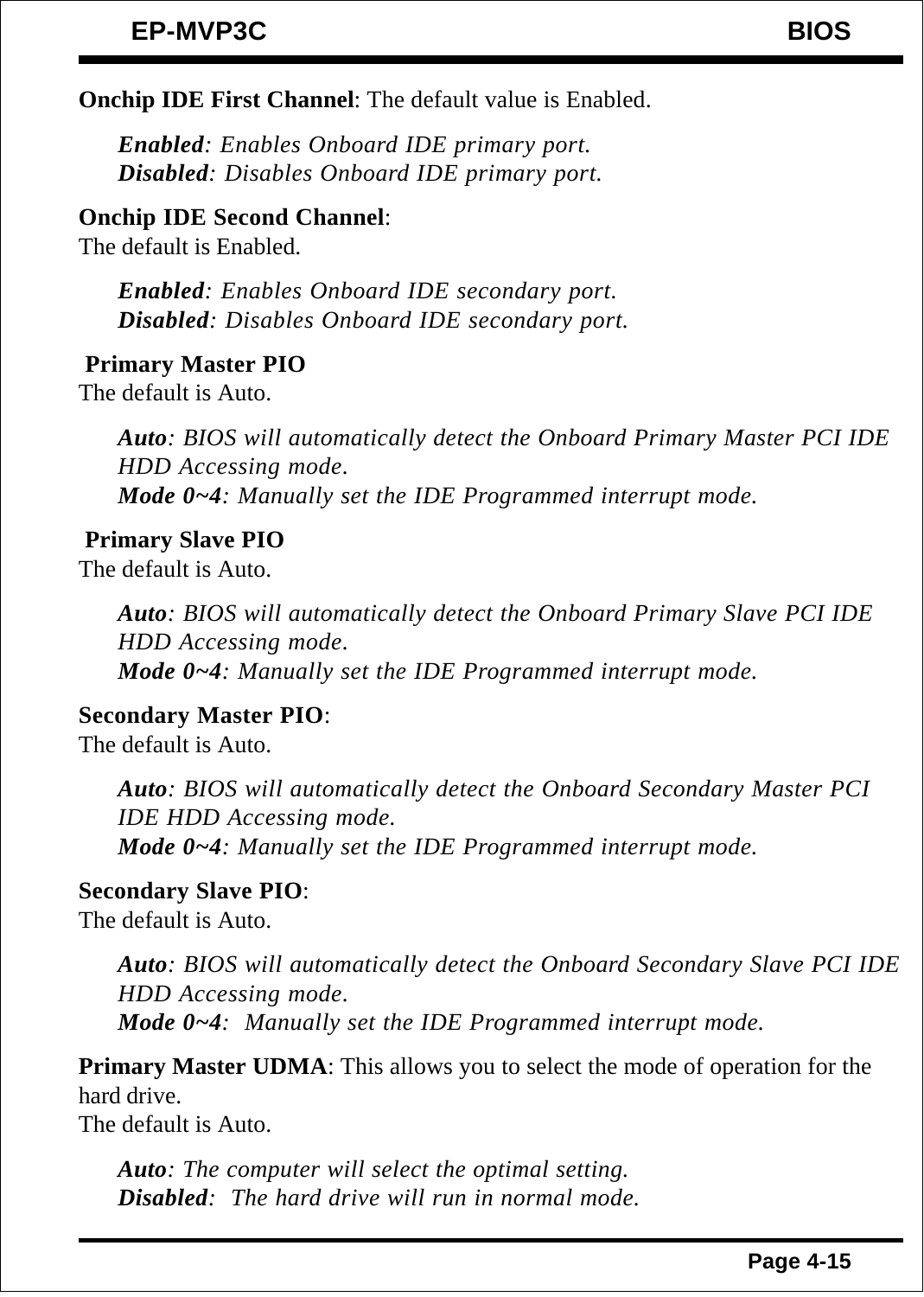**Primary Slave UDMA**: This allows you to select the mode of operation for the hard drive.

The default is Auto.

*Auto: The computer will select the optimal setting. Disabled: The hard drive will run in normal mode.*

**Secondary Master UDMA**: This allows you to select the mode of operation for the hard drive.

The default is Auto.

*Auto: The computer will select the optimal setting. Disabled: The hard drive will run in normal mode.*

**Secondary Slave UDMA**: This allows you to select the mode of operation for the hard drive. The default is Auto.

*Auto: The computer will select the optimal setting. Disabled: The hard drive will run in normal mode.*

**USB Keyboard Support**: This controls the activation status of an optional USB keyboard that may be attached. The default is disabled.

*Enabled: Enable USB keyboard support. Disabled: Disable USB keyboard support.*

**Onboard FDD Controller**: This controls the state of the onboard floppy controller. The default value is Enabled.

*Enabled: Enable the Onboard Winbond Chips's floppy drive interface controller. Disabled: Disable the Onboard Winbond Chip's floppy drive interface controller.*

**Onboard Serial Port 1**: This field allows the user to configure the 1st serial port. The default is Auto.

*AUTO: Enable Onboard Serial port 1 and address is Auto adjusted COM1: Enable Onboard Serial port 1 and address is 3F8H/IRQ4.*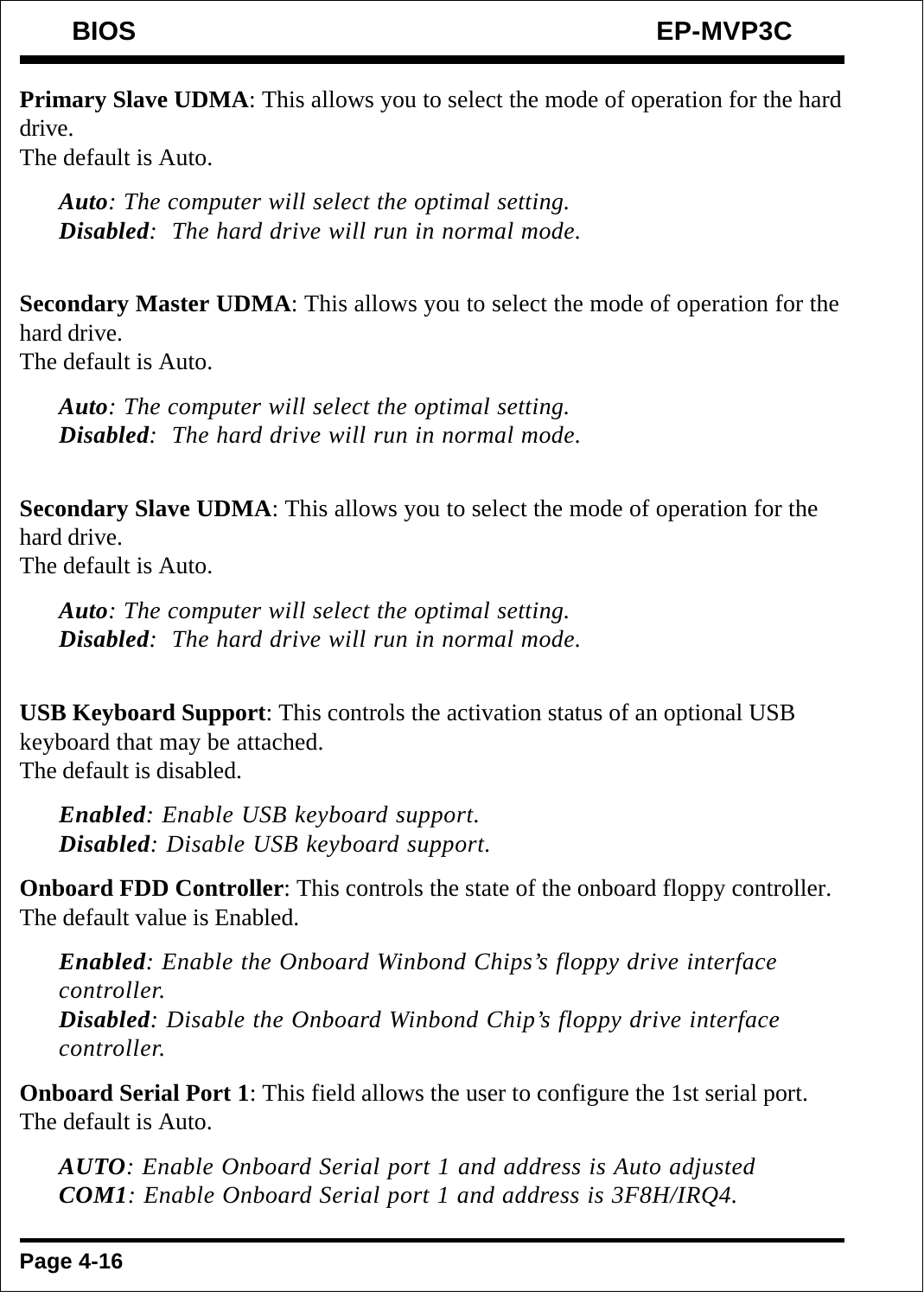*COM2: Enable Onboard Serial port 1 and address is 2F8H/IRQ3. COM3: Enable Onboard Serial port 1 and address is 3E8H/IRQ4. COM4: Enable Onboard Serial port 1 and address is 2E8H/IRQ3. Disabled: Disable Onboard SMC CHIP's Serial port 1.*

**Onboard Serial Port 2**: This field allows the user to configure the 2nd serial port. The default is Auto.

*AUTO: Enable Onboard Serial port 2 and address is Auto adjusted COM1: Enable Onboard Serial port 2 and address is 3F8H/IRQ4. COM2: Enable Onboard Serial port 2 and address is 2F8H/IRQ3. COM3: Enable Onboard Serial port 2 and address is 3E8H/IRQ4. COM4: Enable Onboard Serial port 2 and address is 2E8H/IRQ3. Disabled: Disable Onboard SMC CHIP's Serial port 2.*

**UART Mode Select**: The mode of the IR Controller. The default is Normal.

**IrDA**: Support a Serial Infrared Inferface IrDA.

**ASKIR**: Support a Sharp Serial Infrared Interface formats.

**Normal**: The IRRX and IRTX pins of IR function in normal condition.

**Onboard Parallel port**: This field allows the user to configure the LPT port. The default is 378H / IRQ7.

*378H: Enable Onboard LPT port and address is 378H and IRQ7. 278H: Enable Onboard LPT port and address is 278H and IRQ5. 3BCH: Enable Onboard LPT port and address is 3BCH and IRQ7. Disabled: Disable Onboard Winbond Chip's LPT port.*

**Parallel Port Mode**: This field allows the user to select the parallel port mode. The default is ECP+EPP.

*Normal: Standard mode. IBM PC/AT Compatible bidirectional parallel port. EPP: Enhanced Parallel Port mode. ECP: Extended Capabilities Port mode. EPP+ECP: ECP Mode & EPP Mode.*

**ECP Mode USE DMA**: This field allows the user to select DMA1 or DMA3 for the ECP mode. The default is DMA3.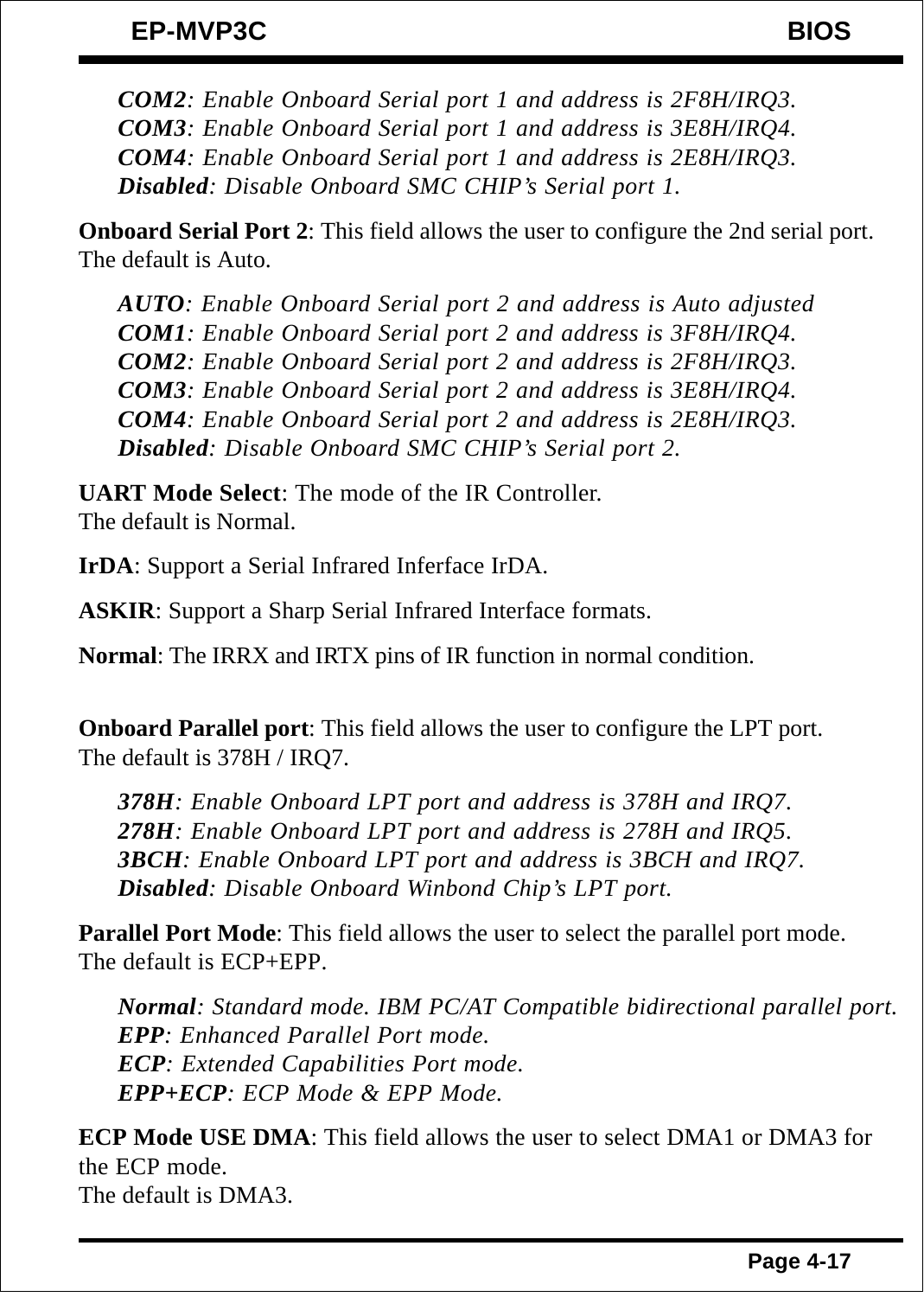*DMA1: This field selects the routing of DMA1 for the ECP mode. DMA3: This field selects the routing of DMA3 for the ECP mode.*

**Power On Method**: There are "**Button Only**", "**Hot Key**" and "**Any key**" can be chosen by this field that allows users to select one of these various functions as Power On Method for their requirement.

The default value in this selection is " Hot Key". (Ctrl-F1)

*Hot Key: User can press "Control Key" (Ctrl) and "Function Key" (from F1 to F12) individually to power on the system.*

*The interval between "Ctrl" key and function Key (F1-F12) must be short.*

*Anykey: Press anykey to power on the system.*

*Button Only: This power on method is controlled by J3 (pw-on.) Use Power On Button to power on the system.*

*Password: User can Power On the System by password, the password can be entered from 1 to 5 characters. The maximum of password is 5 characters.*

*If user forget / lost the password, please go into BIOS setting to change the Power On Method, or keyin another words as password instead of original one.*

#### 4-8 Change Supervisor or User Password

To change the password, choose the "SUPERVISOR PASSWORD or USER PASSWORD" option from the CMOS SETUP UTILITY menu and press [Enter].

#### *NOTE: Either "Setup" or "System" must be selected in the "Security Option" of the BIOS FEATURES SETUP menu.*

1. If CMOS is corrupted or the option was not used, a default password stored in the ROM will be used. The screen will display the following message:

Enter Password:

Press the [Enter] key to continue after the proper password is given.

2. If the CMOS is corrupted or the option was used earlier and the user wishes to change the default password, the SETUP UTILITY will display a mes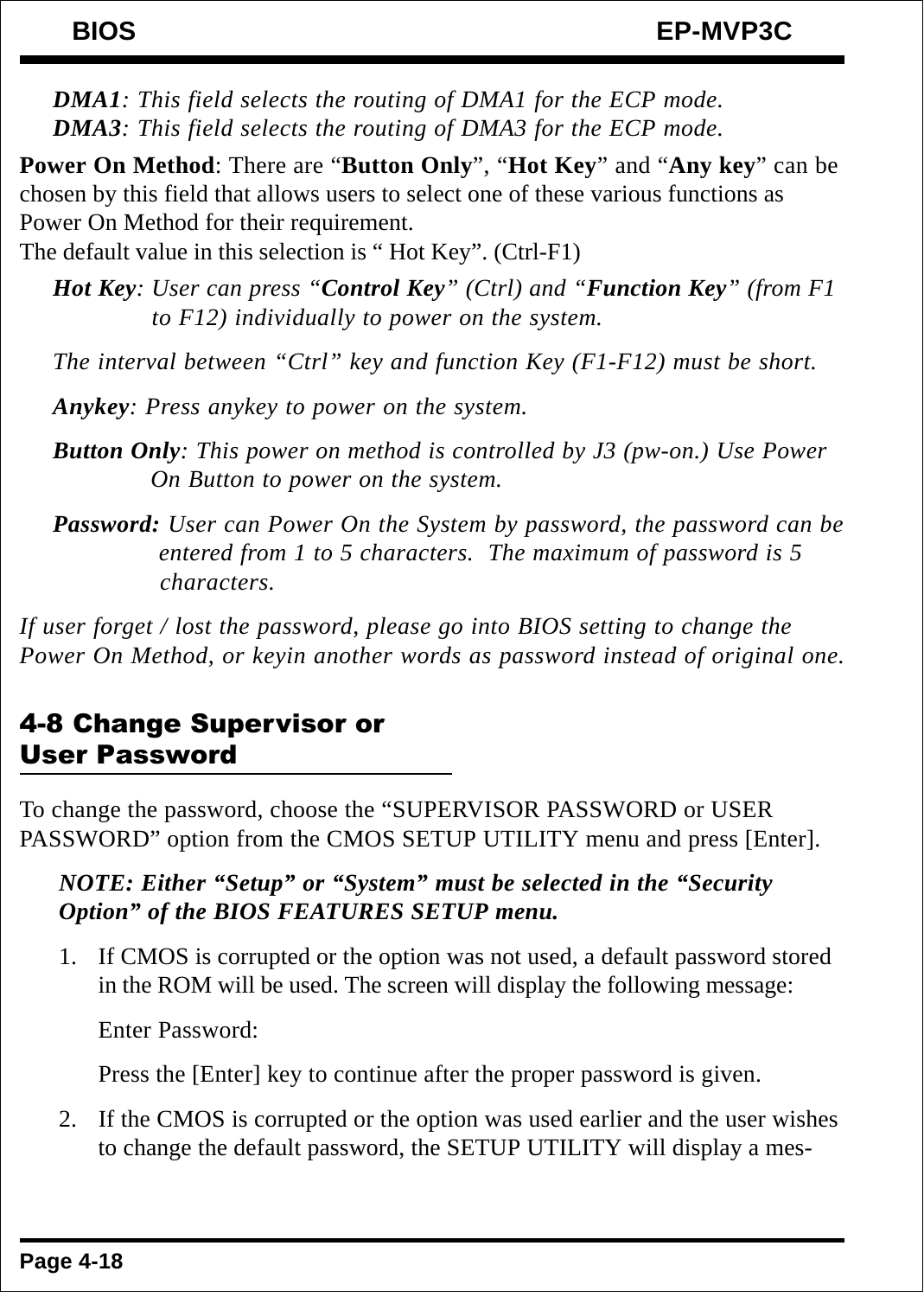sage and ask for a confirmation.

Confirm Password:

3. After pressing the [Enter] key (ROM password if the option was not used) or current password (user-defined password), the user can change the password and store new one in CMOS RAM. A maximum of 8 characters can be entered.

# 4-9 IDE HDD Auto Detection

The "IDE HDD auto detection" utility is a very useful tool, especially when you do not know which kind of hard disk type you are using. You can use this utility to detect the correct disk type installed in the system automatically. But now you can set HARD DISK TYPE to Auto in the STANDARD CMOS SETUP. You don't need the "IDE HDD AUTO DETECTION" utility. The BIOS will Auto-detect the hard disk size and model on display during POST.

> ROM PCI/ISA BIOS(2A5LEPA9) CMOS SETUP UTILITY AWARD SOFTWARE, INC.

| Primary Master : |             |             |             |                                            |       |                   |
|------------------|-------------|-------------|-------------|--------------------------------------------|-------|-------------------|
|                  |             |             |             |                                            |       |                   |
|                  |             |             |             | Select Secondary Slave Option (N=Skip) : N |       |                   |
| <b>OPTIONS</b>   | <b>SIZE</b> | <b>CYLS</b> | <b>HEAD</b> | PRECOMP                                    |       | LANDZ SECTOR MODE |
| 2(Y)             | 4310        | 524         | 255         | $\Omega$                                   | 14847 | 63 LBA            |
|                  | 4310        | 14848       | 9           | 65535                                      | 14847 | 63 NORMAL         |
| 3                | 4310        | 928         | 144         | 65535                                      | 14847 | 63 LARGE          |

*Figure 8: IDE HDD Auto Detection*

#### *NOTE: HDD Modes*

The Award BIOS supports 3 HDD modes : NORMAL, LBA & LARGE NORMAL mode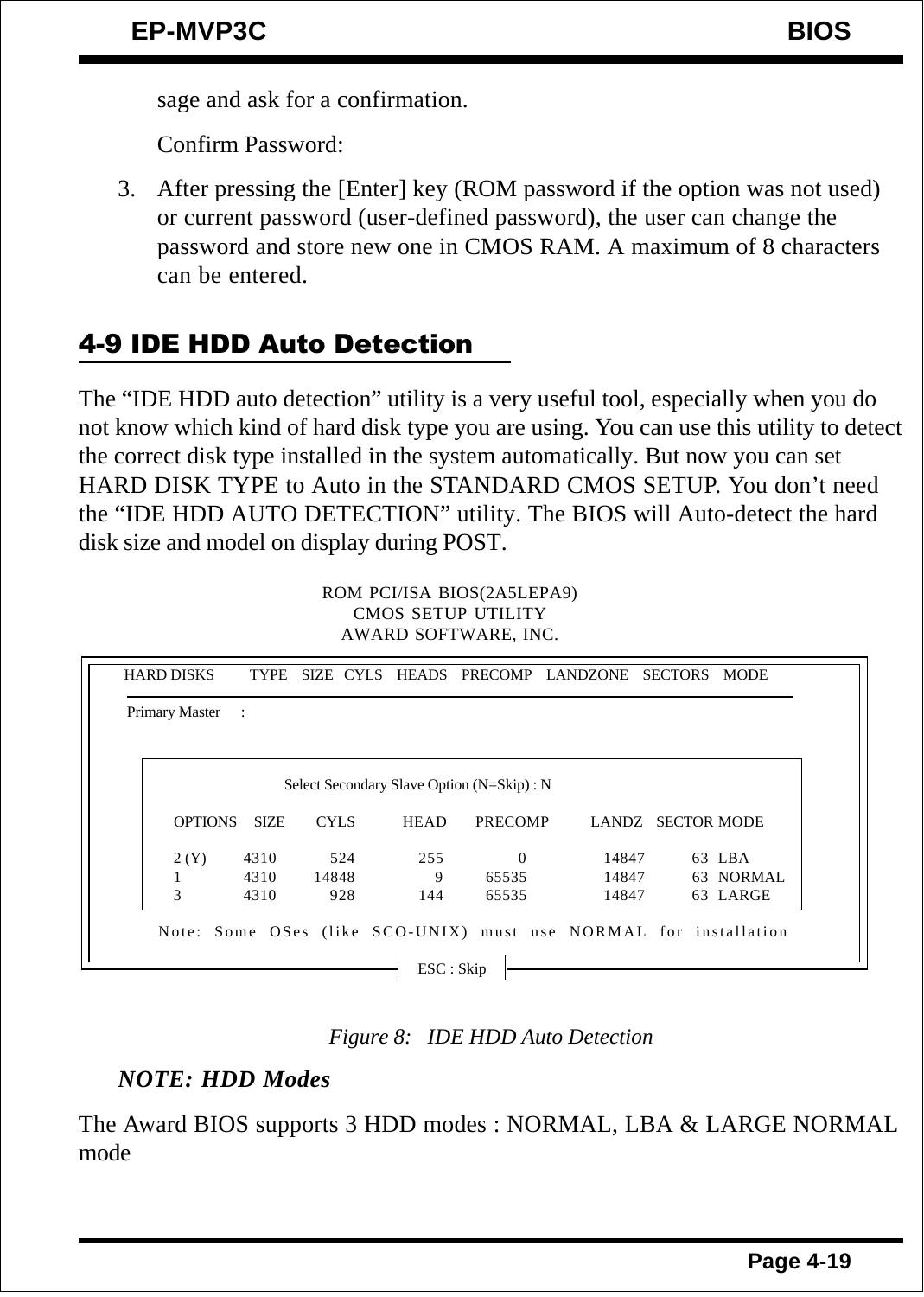Generic access mode in which neither the BIOS nor the IDE controller will make any transformations during accessing.

The maximum number of cylinders, head  $\&$  sectors for NORMAL mode are.

| (1024)        |
|---------------|
| (16)          |
| (63)          |
| (512)         |
| 528 Megabytes |
|               |

If user set his HDD to NORMAL mode, the maximum accessible HDD size will be 528 Megabytes even though its physical size may be greater than that!

**LBA (Logical Block Addressing) mode**: A new HDD accessing method to overcome the 528 Megabyte bottleneck. The number of cylinders, heads & sectors shown in setup may not be the number physically contained in the HDD. During HDD accessing, the IDE controller will transform the logical address described by sector, head & cylinder into its own physical address inside the HDD. The maximum HDD size supported by LBA mode is 8.4 GigaBytes which is obtained by the following formula:

| (1024)        |
|---------------|
| (255)         |
| (63)          |
| (512)         |
| 8.4 GigaBytes |
|               |

**LARGE mode**: Extended HDD access mode supported by Award Software.

Some IDE HDDs contain more than 1024 cylinder without LBA support (in some cases, user do not want LBA). The Award BIOS provides another alternative to support these kinds of LARGE mode.

| <b>CYLS</b> | <b>HEADS</b> | <b>SECTOR</b> | <b>MODE</b>   |
|-------------|--------------|---------------|---------------|
| 1120        | 16.          | 59            | <b>NORMAL</b> |
| 560         | 32           | 59            | LARGE         |

BIOS tricks DOS (or other OS) that the number of cylinders is less than 1024 by dividing it by 2. At the same time, the number of heads is multiplied by 2. A reverse transformation process will be made inside

#### **Page 4-20**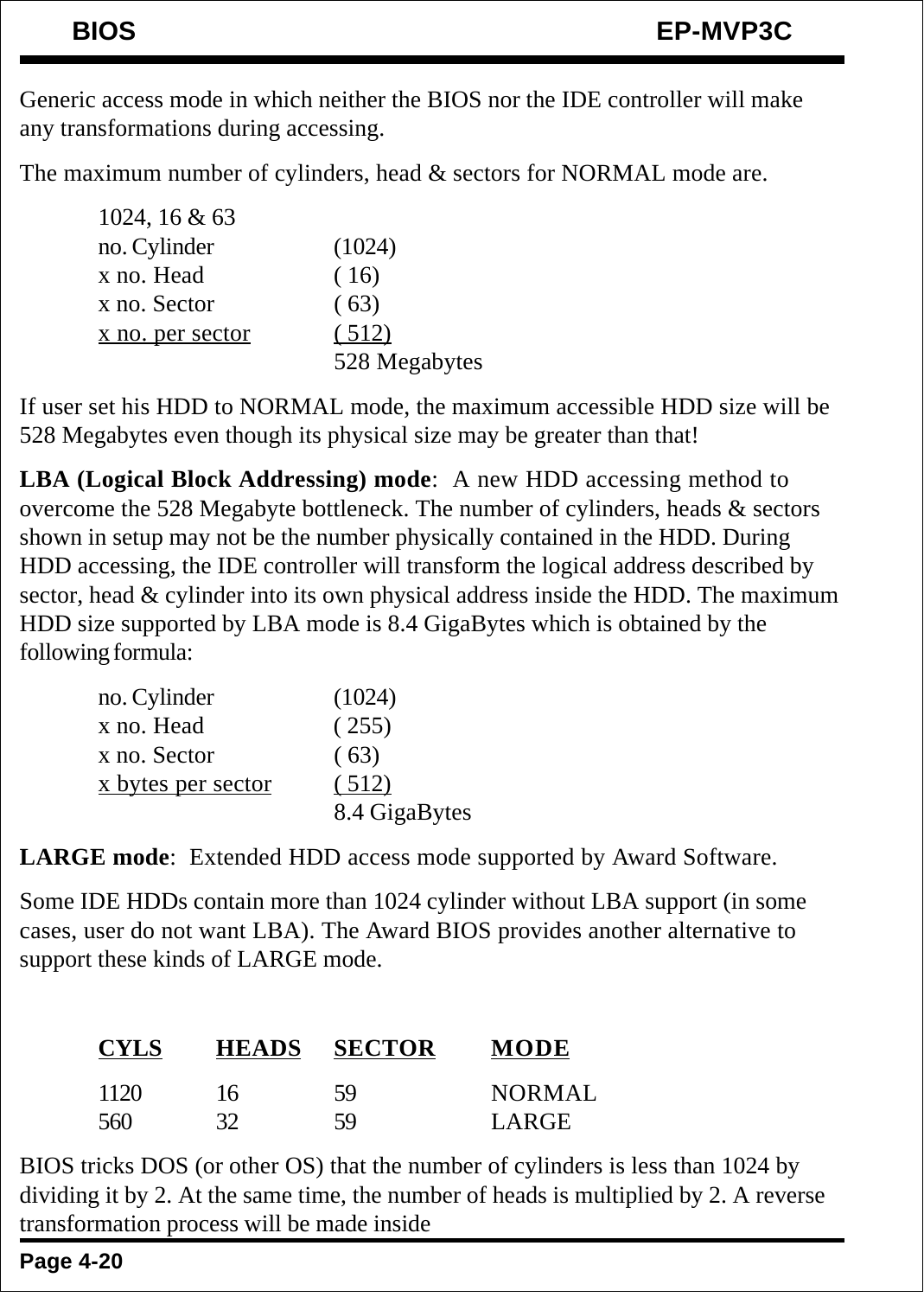INT 12h in order to access the right HDD address!

#### **Maximum HDD size**:

| no. Cylinder       | (1024)     |
|--------------------|------------|
| x no. Head         | (32)       |
| x no. Sector       | (63)       |
| x bytes per sector | (512)      |
|                    | 1 GigaByte |

*Note: To support LBA or LARGE mode of HDDs, there must be some software involved. All the software is located in the Award HDD Service Routine (INT 13h). It may fail to access a HDD with LBA (LARGE) mode selected if you are running under an Operating System which replaces the whole INT 13h.*

UNIX operating systems do not support either LBA or LARGE and must utilize the Standard mode. UNIX can support drives larger than 528MB.

# 4-10 HDD Low Level Format

**Interleave**: Select the interleave number of the hard disk drive you wish to perform a low level format on. You may select from 1 to 8. Check the documentation that came with the drive for the correct interleave number, or select 0 for automatic detection.

**Auto scan bad track**: This allows the utility to scan first then format by each track.

**Start**: Press<Y>to start low level format.

# 4-11 Save & Exit Setup

The "SAVE  $&$  EXIT SETUP" option will bring you back to the boot up procedure with all the changes you just recorded in the CMOS RAM.

# 4-12 Exit Without Saving

The "EXIT WITHOUT SAVING" option will bring you back to normal boot up procedure without saving any data into CMOS RAM.

#### **All old data in the CMOS will not be destroyed.**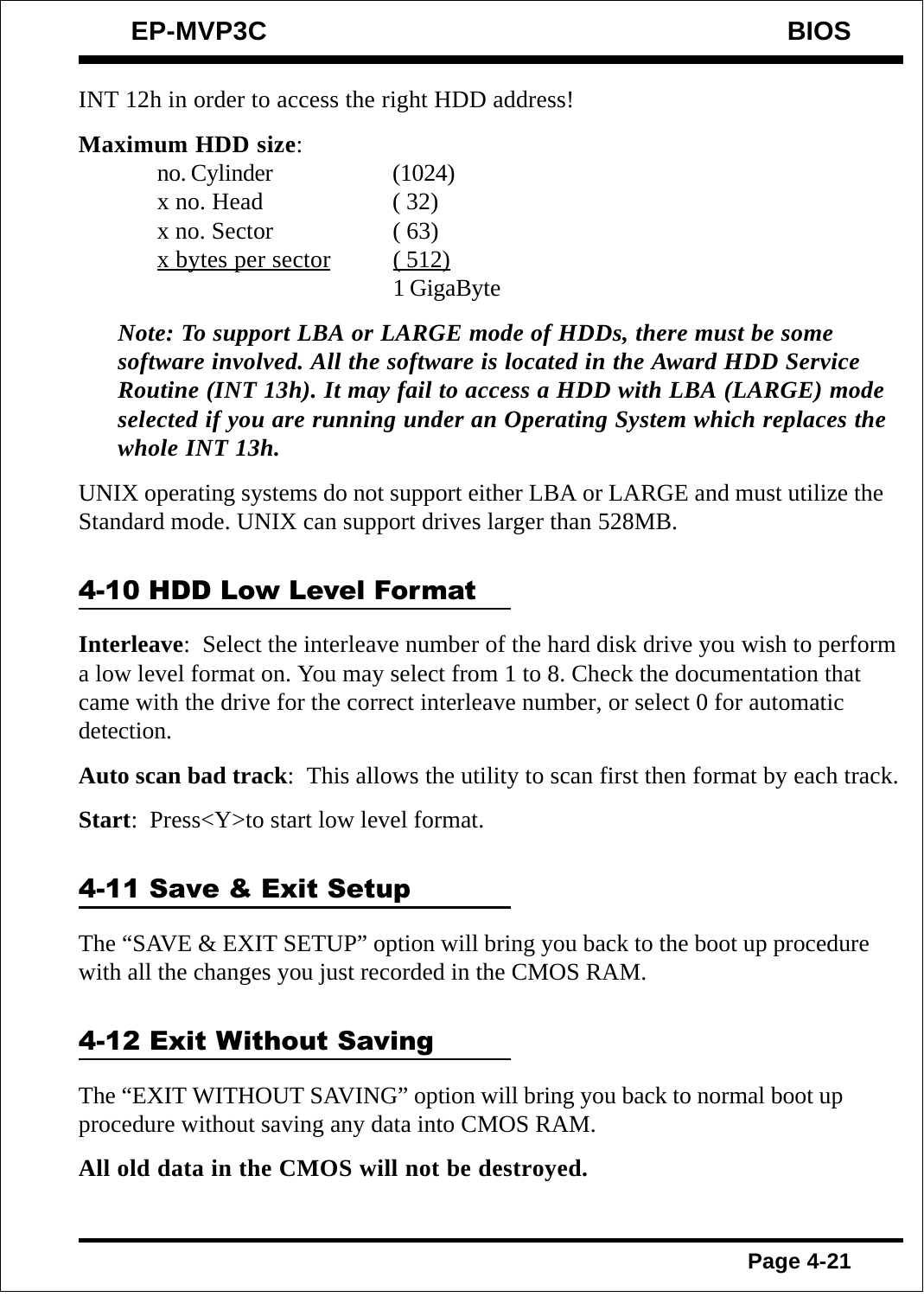# Page Left Blank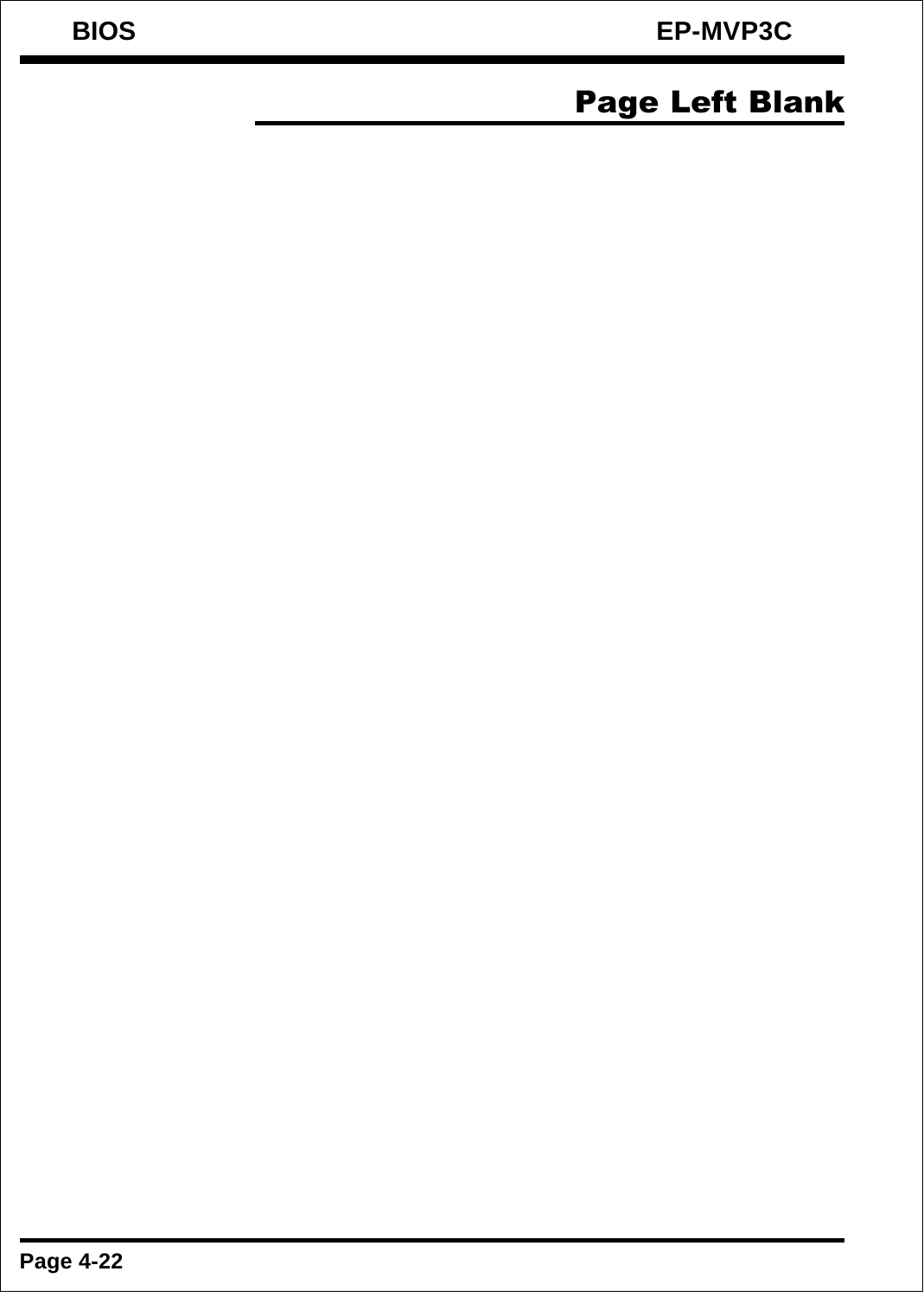# Appendix A:

# A-1 MEMORY MAP

| <b>Address Range</b> | <b>Size</b> | Description                                           |
|----------------------|-------------|-------------------------------------------------------|
| [00000-7FFFF]        | 512K        | Conventional memory                                   |
| [80000-9FBFF]        | 127K        | <b>Extended Conventional memory</b>                   |
| [9FC00-9FFFF]        | 1Κ          | Extended BIOS data area if PS/2 mouse is installed    |
| [A0000-C7FFF]        | 160K        | Available for Hi DOS memory                           |
| [C8000-DFFFF]        | 96K         | Available for Hi DOS memory and adapter ROMs          |
| [E0000-EEFFF]        | 60K         | Available for UMB                                     |
| <b>[EF000-EFFFF]</b> | 4K          | Video service routine for Monochrome & CGA<br>adaptor |
| [F0000-F7FFF]        | 32K         | <b>BIOS CMOS</b> setup utility                        |
| [F8000-FCFFF]        | 20K         | BIOS runtime service routine (2)                      |
| [FD000-FDFFF]        | 4K          | Plug and Play ESCD data area                          |
| <b>IFE000-FFFFFI</b> | 8K          | BIOS runtime service routine (1)                      |

### A-2 I/O MAP

| $[000-01$ Fl | DMA controller. (Master)              |
|--------------|---------------------------------------|
| $[020-021]$  | <b>INTERRUPT CONTROLLER.</b> (Master) |
| $[022-023]$  | CHIPSET control registers. I/O ports. |
| $[040-05F]$  | TIMER control registers.              |
| $[060-06F]$  | KEYBOARD interface controller. (8042) |
| $[070-07F]$  | RTC ports & CMOS I/O ports.           |
| $[080-09F]$  | DMA register.                         |
| $[0A0-0BF]$  | INTERRUPT controller. (Slave)         |
| $[0C0-0DF]$  | DMA controller. (Slave)               |
| $[0F0-0FF]$  | <b>MATHCOPROCESSOR.</b>               |
| $[1F0-1F8]$  | HARD DISK controller.                 |
| $[278-27F]$  | PARALLEL port 2.                      |
| $[2B0-2DF]$  | GRAPHICS adapter controller.          |
| $[2F8-2FF]$  | SERIAL port 2.                        |
| $[360-36F]$  | NETWORK ports.                        |
| $[378-37F]$  | PARALLEL port 1.                      |
| $[3B0-3BF]$  | MONOCHROME & PARALLEL port adapter.   |
| [3C0-3CF]    | EGA adapter.                          |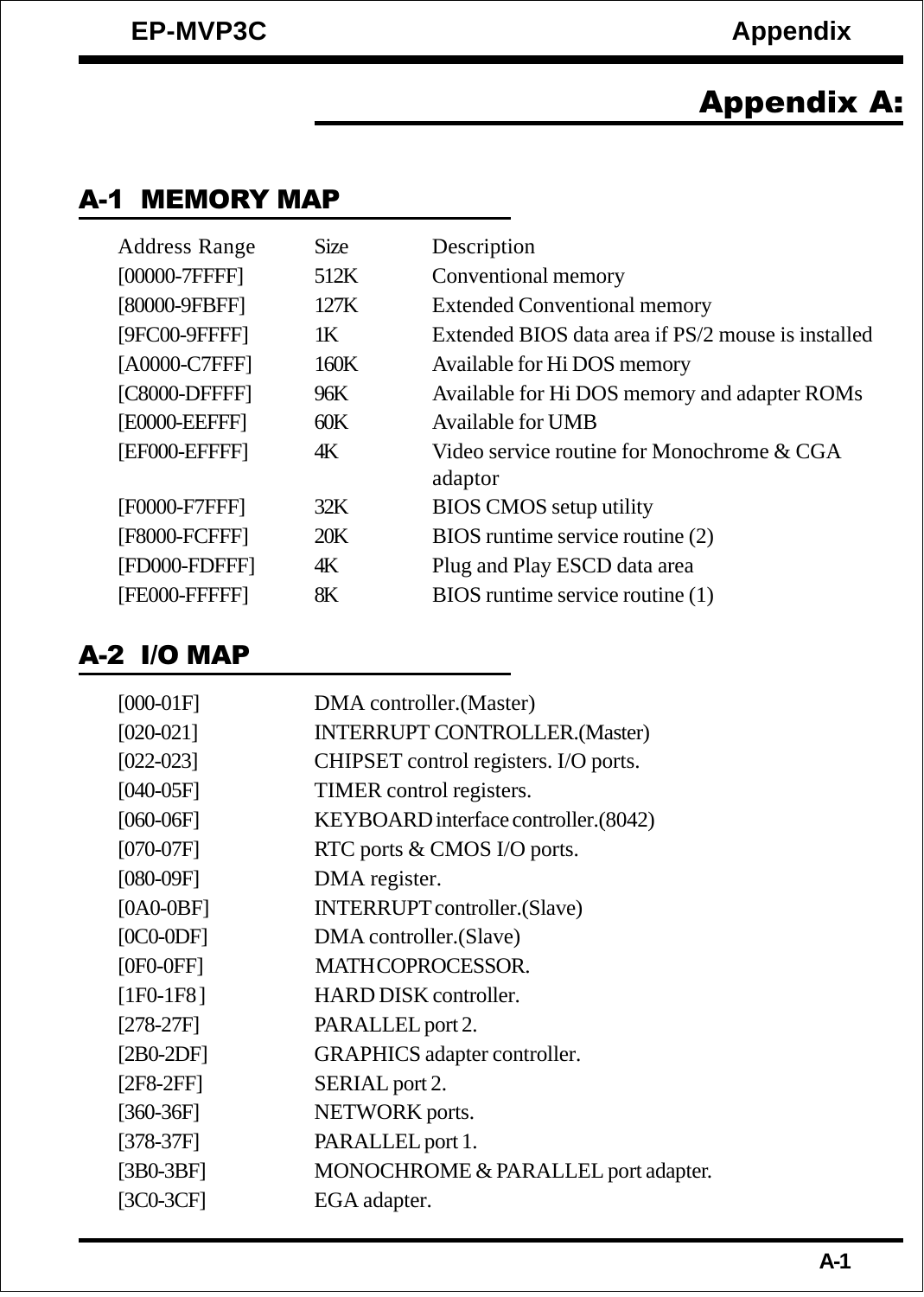| $[3D0-3DF]$ | CGA adapter.            |
|-------------|-------------------------|
| $[3F0-3F7]$ | FLOPPY DISK controller. |
| $[3F8-3FF]$ | SERIAL port 1.          |

### A-3 TIMER & DMA CHANNELS MAP

| <b>TIMER MAP:</b>      |                               |
|------------------------|-------------------------------|
| TIMER Channel 0        | System timer interrupt.       |
| <b>TIMER</b> Channel 1 | DRAM REFRESH request.         |
| <b>TIMER</b> Channel 2 | SPEAKER tone generator.       |
| DMA CHANNELS:          |                               |
| DMA Channel 0          | Available.                    |
| DMA Channel 1          | Onboard ECP (Option).         |
| DMA Channel 2          | FLOPPY DISK (SMCCHIP).        |
| DMA Channel 3          | Onboard ECP (default).        |
| DMA Channel 4          | Cascade for DMA controller 1. |
| DMA Channel 5          | Available.                    |
| DMA Channel 6          | Available.                    |
| DMA Channel 7          | Available                     |
|                        |                               |

## A-4 INTERRUPT MAP

NMI :

Parity check error.

IRQ (H/W):

- 0 System TIMER interrupt from TIMER 0.
- 1 KEYBOARD output buffer full.
- 2 Cascade for IRQ 8-15.
- 3 SERIAL port 2.
- 4 SERIAL port 1.
- 5 PARALLEL port 2.
- 6 FLOPPY DISK (SMC CHIP).
- 7 PARALLEL port 1.
- 8 RTC clock.
- 9 Available.
- 10 Available.
- 11 Available.
- 12 PS/2 Mouse.
- 13 MATH coprocessor.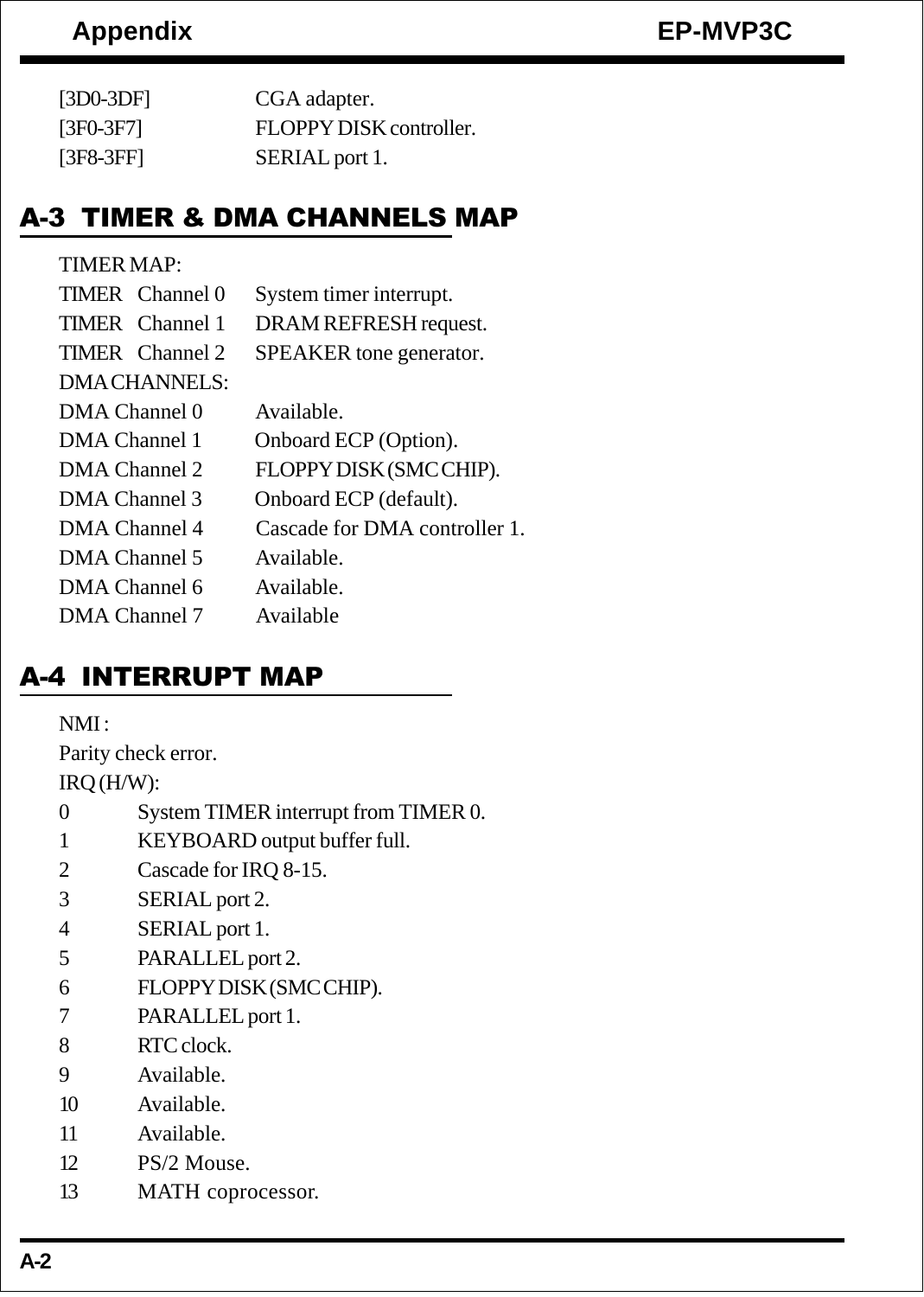- 14 Onboard HARD DISK (IDE1) channel.
- 15 Onboard HARD DISK (IDE1) channel.

#### A-5 RTC & CMOS RAM MAP

RTC & CMOS:

- 00 Seconds.
- 01 Second alarm.
- 02 Minutes.
- 03 Minutes alarm.
- 04 Hours.
- 05 Hours alarm.
- 06 Day of week.
- 07 Day of month.
- 08 Month.
- 09 Year.
- 0A Status register A.
- 0B Status register B.
- 0C Status register C.
- 0D Status register D.
- 0E Diagnostic status byte.
- 0F Shutdown byte.
- 10 FLOPPY DISK drive type byte.
- 11 Reserve.
- 12 HARD DISK type byte.
- 13 Reserve.
- 14 Equipment type.
- 15 Base memory low byte.
- 16 Base memory high byte.
- 17 Extension memory low byte.
- 18 Extension memory high byte.
- 19-2d
- 2E-2F
- 30 Reserved for extension memory low byte.
- 31 Reserved for extension memory high byte.
- 32 DATE CENTURY byte.
- 33 INFORMATION FLAG.
- 34-3F Reserve.
- 40-7F Reserved for CHIPSET SETTING DATA.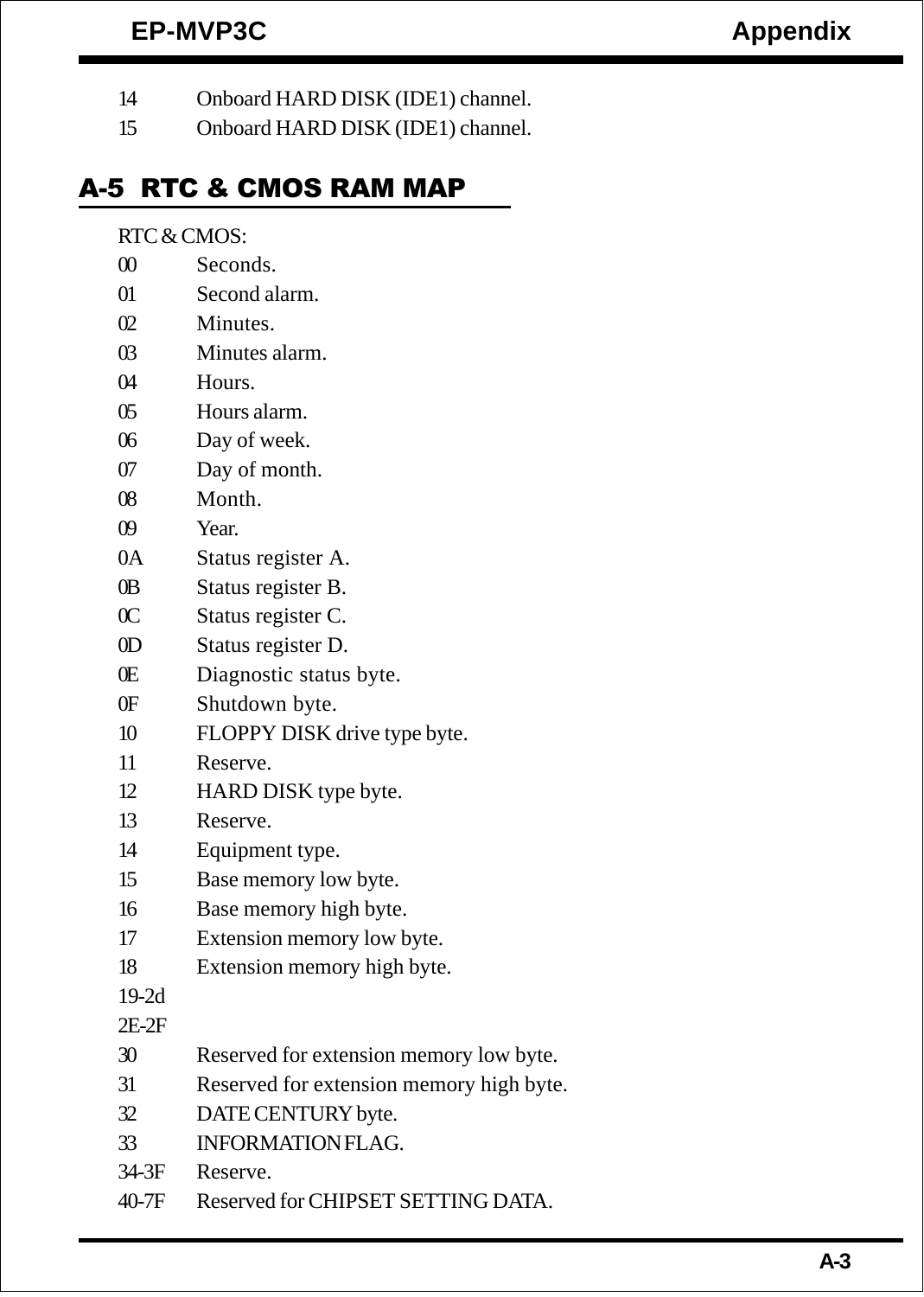# Page Left Blank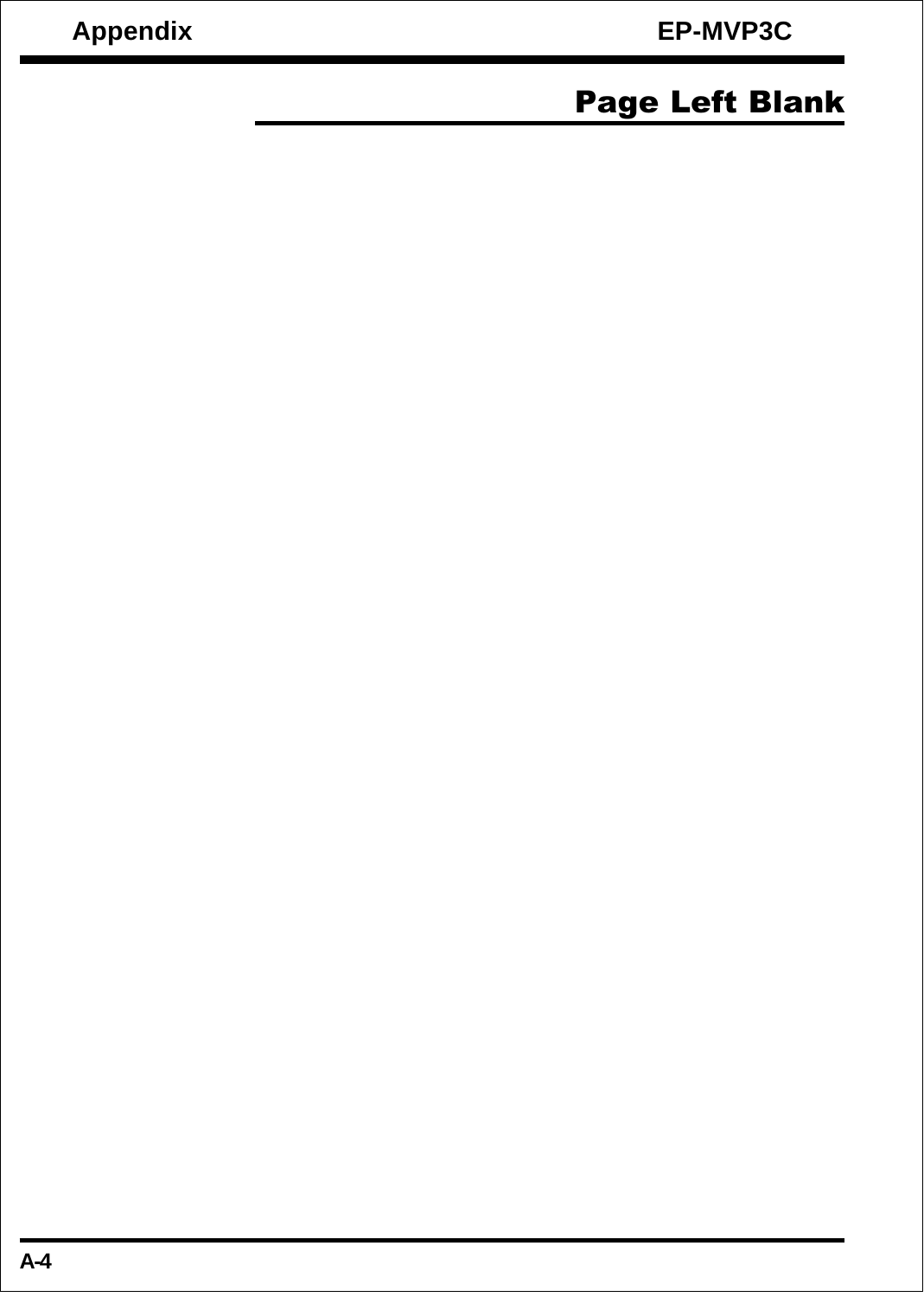# Appendix B:

## B-1 POST CODES

| ISA POST codes are typically output to I/O port address 80h.                                                                                                          |
|-----------------------------------------------------------------------------------------------------------------------------------------------------------------------|
| <b>DESCRIPTION</b>                                                                                                                                                    |
| Reserved.                                                                                                                                                             |
| Turn off OEM specific cache, shadow.                                                                                                                                  |
| 1. Initialize EISA registers (EISA BIOS only).                                                                                                                        |
| 2. Initialize all the standard devices with default values                                                                                                            |
| Standard devices includes.                                                                                                                                            |
| DMA controller (8237).                                                                                                                                                |
| Programmable Interrupt Controller (8259).<br>÷,                                                                                                                       |
| Programmable Interval Timer (8254).<br>$\overline{a}$                                                                                                                 |
| RTC chip.<br>÷,                                                                                                                                                       |
| Reserved                                                                                                                                                              |
| 1. Keyboard Controller Self-Test.                                                                                                                                     |
| 2. Enable Keyboard Interface.                                                                                                                                         |
| Reserved.                                                                                                                                                             |
| Verifies CMOS's basic R/W functionality.                                                                                                                              |
| Auto-detection of onboard DRAM & Cache.                                                                                                                               |
| Copy the BIOS from ROM into E0000-FFFFF shadow RAM so that                                                                                                            |
| POST will go faster.                                                                                                                                                  |
| Test the first 256K DRAM.                                                                                                                                             |
| OEM specific cache initialization. (if needed)                                                                                                                        |
| 1. Initialize the first 32 interrupt vectors with corresponding Interrupt<br>handlers. Initialize INT numbers from 33-120 with Dummy<br>(Spurious) Interrupt Handler. |
| 2. Issue CPUID instruction to identify CPU type.                                                                                                                      |
| 3. Early Power Management initialization. (OEM specific)                                                                                                              |
| 1. Verify the RTC time is valid or not.                                                                                                                               |
| 2. Detect bad battery.                                                                                                                                                |
| 3. Read CMOS data into BIOS stack area.                                                                                                                               |
| 4. PnP initializations including. (PnP BIOS only)                                                                                                                     |
| Assign CSN to PnP ISA card.<br>-                                                                                                                                      |
| Create resource map from ESCD.                                                                                                                                        |
| 5. Assign IO & Memory for PCI devices. (PCI BIOS only)                                                                                                                |
|                                                                                                                                                                       |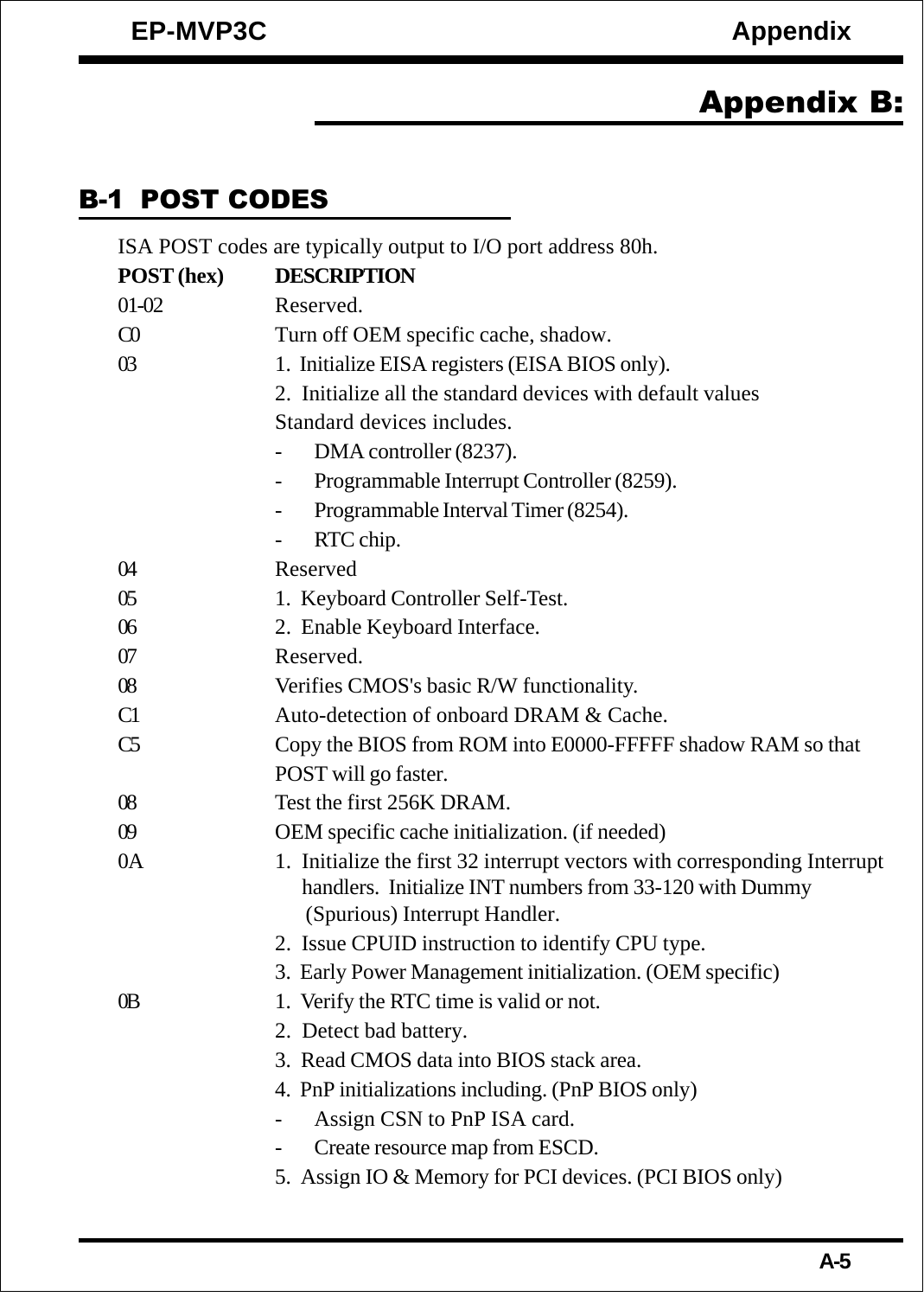| 0C      | Initialization of the BIOS Data Area. (40:ON - 40:FF)                                                                  |  |
|---------|------------------------------------------------------------------------------------------------------------------------|--|
| 0D      | 1. Program some of the Chipset's value according to Setup.                                                             |  |
|         | (Early Setup Value Program)                                                                                            |  |
|         | 2. Measure CPU speed for display & decide the system clock speed.                                                      |  |
|         | 3. Video initialization including Monochrome, CGA, EGA/VGA. If                                                         |  |
|         | no display device found, the speaker will beep.                                                                        |  |
| Œ       | 1. Test video RAM. (If Monochrome display device found)                                                                |  |
|         | 2. Show messages including.                                                                                            |  |
|         | Award Logo, Copyright string, BIOS Data code & Part No.                                                                |  |
|         | OEM specific sign on messages.<br>$\overline{\phantom{0}}$                                                             |  |
|         | Energy Star Logo. (Green BIOS ONLY)<br>-                                                                               |  |
|         | CPU brand, type & speed.                                                                                               |  |
|         | Test system BIOS checksum. (Non-Compress Version only)                                                                 |  |
| 0F      | DMA channel 0 test.                                                                                                    |  |
| 10      | DMA channel 1 test.                                                                                                    |  |
| 11      | DMA page registers test.                                                                                               |  |
| $12-13$ | Reserved.                                                                                                              |  |
| 14      | Test 8254 Timer 0 Counter 2.                                                                                           |  |
| 15      | Test 8259 interrupt mask bits for channel 1.                                                                           |  |
| 16      | Test 8259 interrupt mask bits for channel 2.                                                                           |  |
| 17      | Reserved.                                                                                                              |  |
| 19      | Test 8259 functionality.                                                                                               |  |
| $1A-1D$ | Reserved.                                                                                                              |  |
| 1E      | If EISA NVM checksum is good, execute EISA initialization.                                                             |  |
|         | (EISA BIOS only)                                                                                                       |  |
| 1F-29   | Reserved.                                                                                                              |  |
| 30      | Detect Base Memory & Extended Memory Size.                                                                             |  |
| 31      | 1. Test Base Memory from 256K to 640K.                                                                                 |  |
|         | 2. Test Extended Memory from 1M to the top of memory.                                                                  |  |
| 32      | 1. Display the Award Plug & Play BIOS Extension message.<br>(PnP BIOS only)                                            |  |
|         | 2. Program all onboard super I/O chips (if any) including COM ports,<br>LPT ports, FDD port  according to setup value. |  |
| $33-3B$ | Reserved.                                                                                                              |  |
| 3C      | Set flag to allow users to enter CMOS Setup Utility.                                                                   |  |
| 3D      | 1. Initialize Keyboard.                                                                                                |  |
|         | 2. Install PS2 mouse.                                                                                                  |  |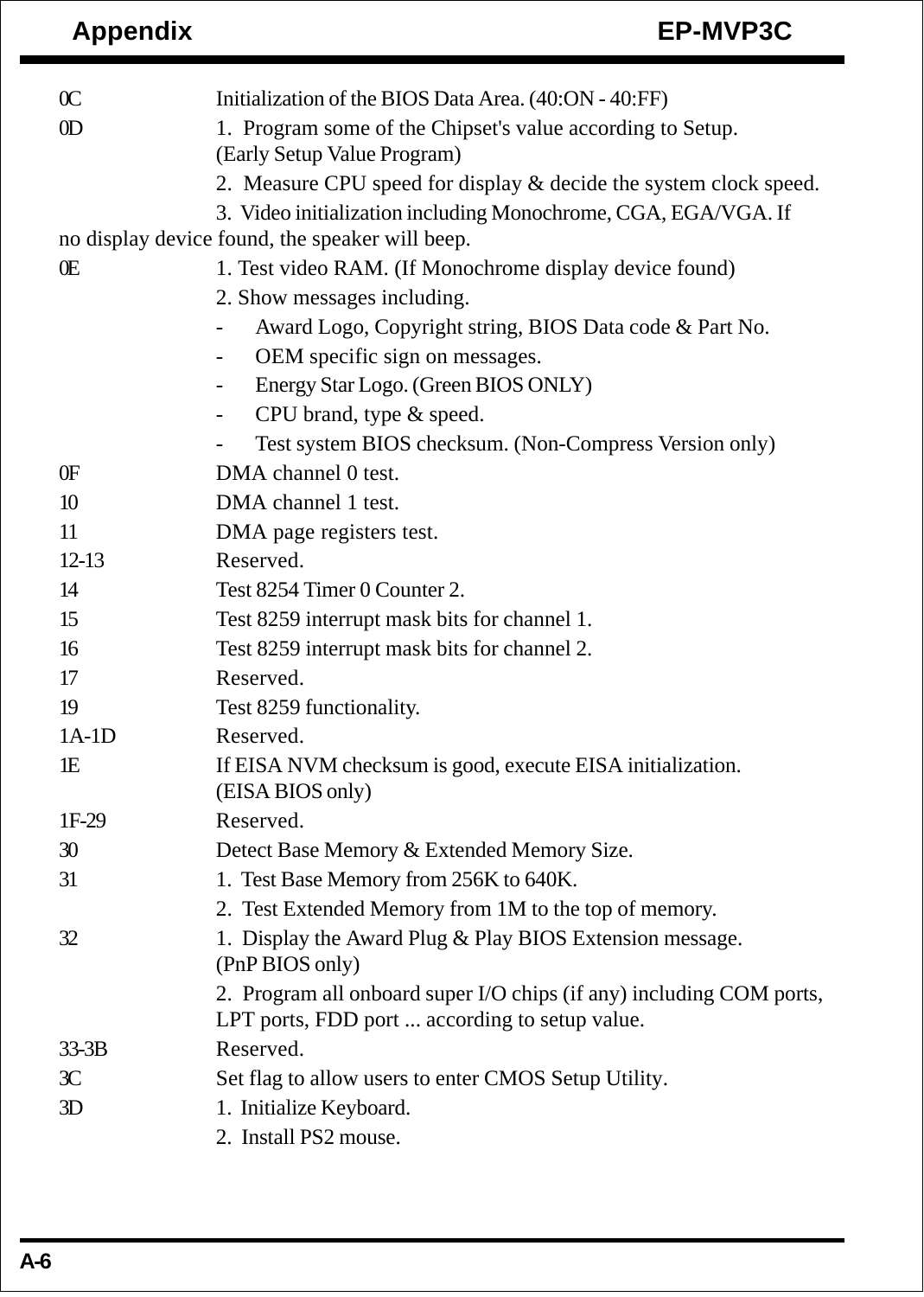| Try to turn on Level 2 cache.                                        |
|----------------------------------------------------------------------|
| Note: Some chipset may need to turn on the L2 cache in this stage.   |
| But usually, the cache is turn on later in POST 61h.                 |
| Reserved.                                                            |
| 1. Program the rest of the Chipset's value according to Setup.       |
| (Later Setup Value Program)                                          |
| 2. If auto-configuration is enabled, program the chipset with        |
| pre-defined Values.                                                  |
| Initialize floppy disk drive controller.                             |
| Initialize Hard drive controller.                                    |
| If it is a PnP BIOS, initialize serial & parallel ports.             |
| Reserved.                                                            |
| Initialize math coprocessor.                                         |
| Reserved.                                                            |
| If there is any error detected (such as video, kb), show all error   |
| messages on the screen $\&$ wait for user to press <f1> key.</f1>    |
| 1. If password is needed, ask for password.                          |
| 2. Clear the Energy Star Logo. (Green BIOS only)                     |
| Write all CMOS values currently in the BIOS stack area back into the |
| CMOS.                                                                |
| Reserved.                                                            |
| 1. Initialize all ISA ROMs.                                          |
| 2. Later PCI initializations. (PCI BIOS only)                        |
| assign IRQ to PCI devices.                                           |
| initialize all PCI ROMs.                                             |
| 3. PnP Initialzations. (PnP BIOS only)                               |
| assign IO, Memory, IRQ & DMA to PnP ISA devices.                     |
| initialize all PnP ISA ROMs.                                         |
| 4. Program shadows RAM according to Setup settings.                  |
| 5. Program parity according to Setup setting.                        |
| 6. Power Management Initialization.                                  |
| Enable/Disable global PM.<br>$\frac{1}{2}$                           |
| APM interface initialization.                                        |
| 1. If it is NOT a PnP BIOS, initialize serial & parallel ports.      |
| 2. Initialize time value in BIOS data area by translate the RTC time |
| value into a timer tick value.                                       |
| Setup Virus Protection. (Boot Sector Protection) functionality       |
| according to Setup setting.                                          |
|                                                                      |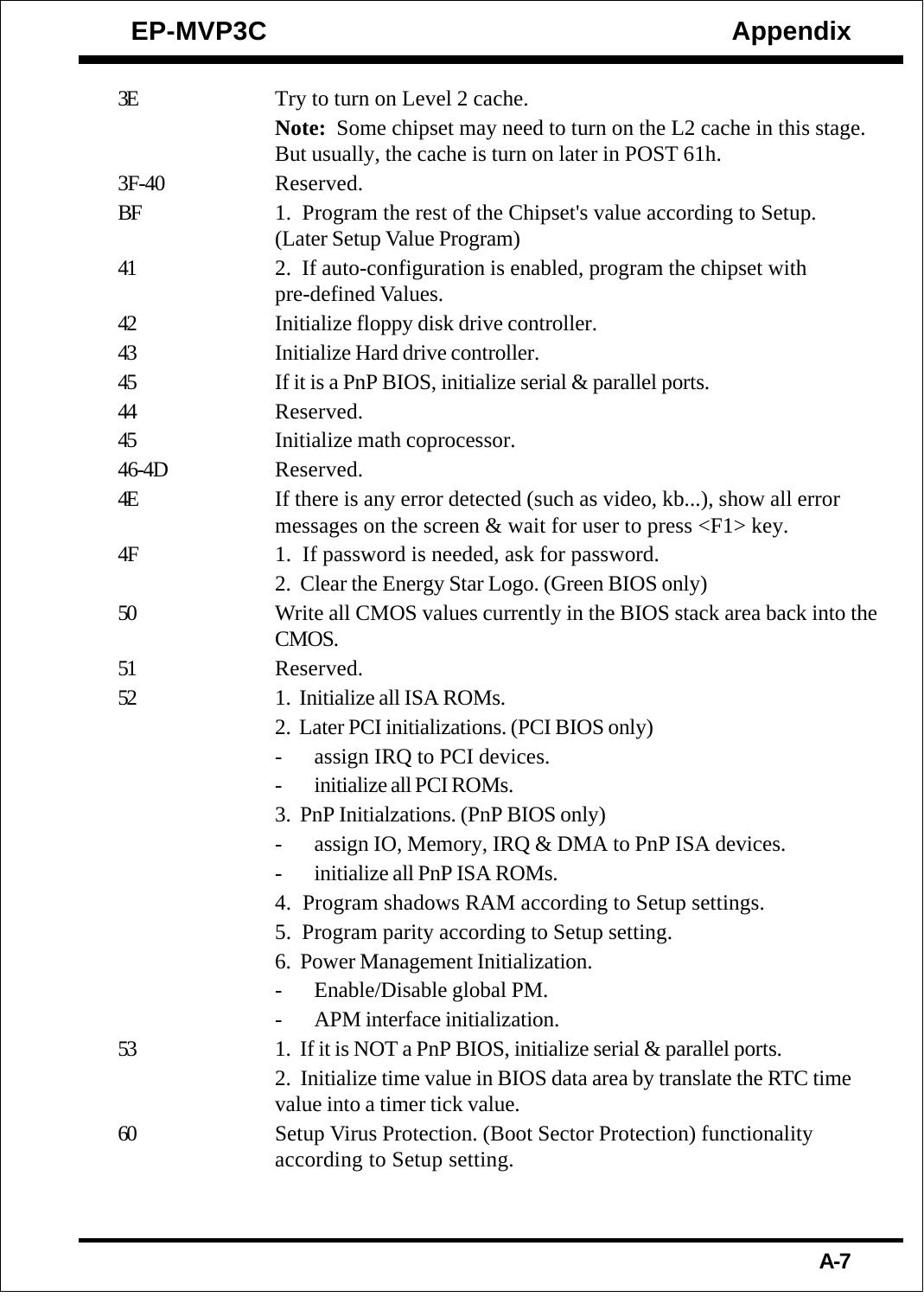| <b>Appendix</b> | EP-MVP3C                                                                                                  |
|-----------------|-----------------------------------------------------------------------------------------------------------|
| 61              | 1. Try to turn on Level 2 cache.                                                                          |
|                 | Note: If L2 cache is already turned on in POST 3D, this part will be<br>skipped.                          |
|                 | 2. Set the boot up speed according to Setup setting.                                                      |
|                 | 3. Last chance for Chipset initialization.                                                                |
|                 | 4. Last chance for Power Management initialization. (Green BIOS<br>only)                                  |
|                 | 5. Show the system configuration table.                                                                   |
| 62              | 1. Setup daylight saving according to Setup value.                                                        |
|                 | 2. Program the NUM Lock, typematic rate & typematic speed<br>according to Setup setting.                  |
| 63              | 1. If there is any changes in the hardware configuration, update the<br>ESCD information. (PnP BIOS only) |
|                 | 2. Clear memory that have been used.                                                                      |
|                 | 3. Boot system via INT 19H.                                                                               |
| FF              | System Booting. This means that the BIOS already pass the control<br>right to the operating system.       |

# B-2 Unexpected Errors:

| POST (hex)     | <b>DESCRIPTION</b>                     |  |
|----------------|----------------------------------------|--|
| B <sub>0</sub> | If interrupt occurs in protected mode. |  |
| B1             | Unclaimed NMI occurs.0                 |  |